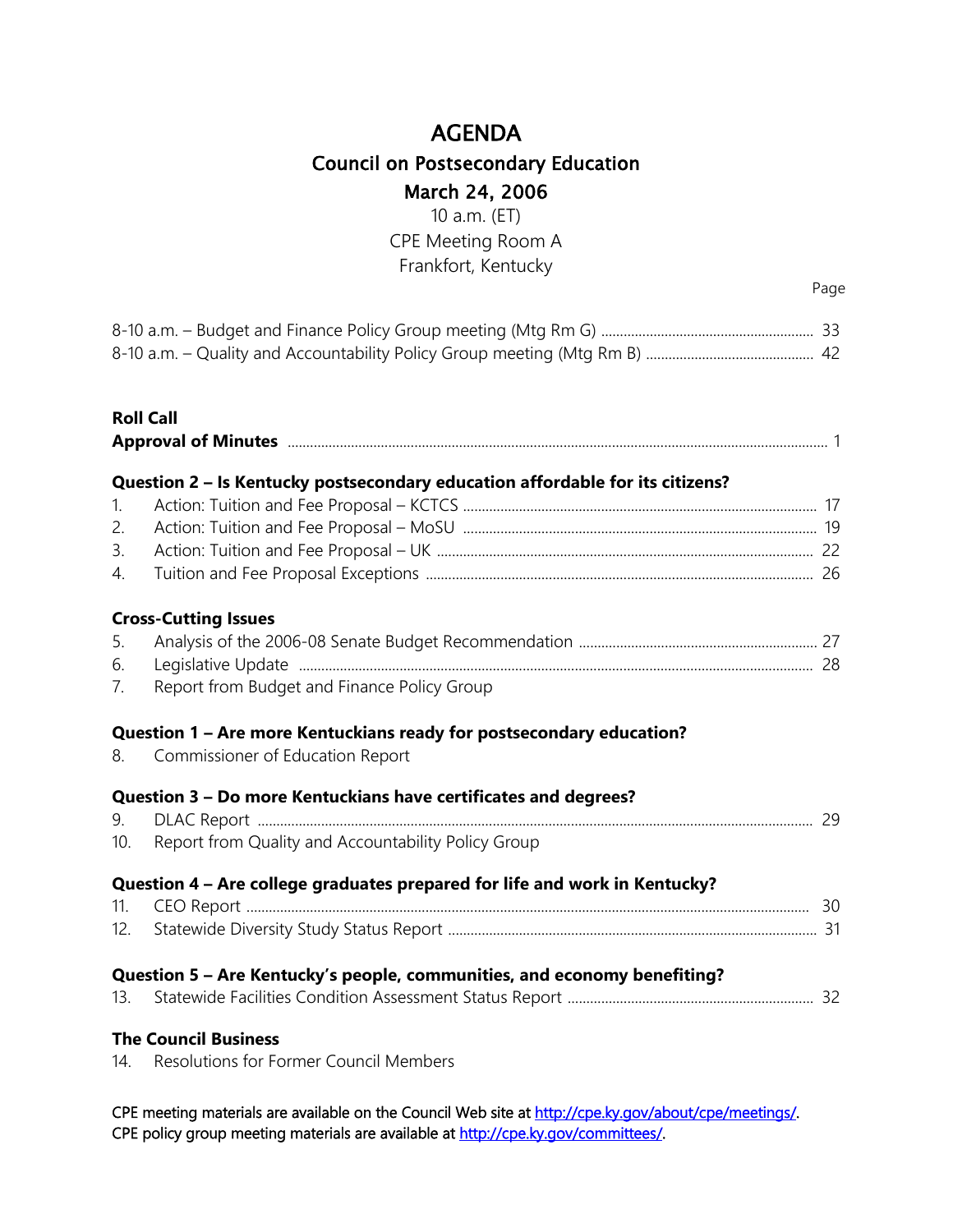**Other Business Next Meeting** – April 5, 2006 **Adjournment**

CPE meeting materials are available on the Council Web site at http://cpe.ky.gov/about/cpe/meetings/. CPE policy group meeting materials are available at [http://cpe.ky.gov/committees/.](http://cpe.ky.gov/committees/)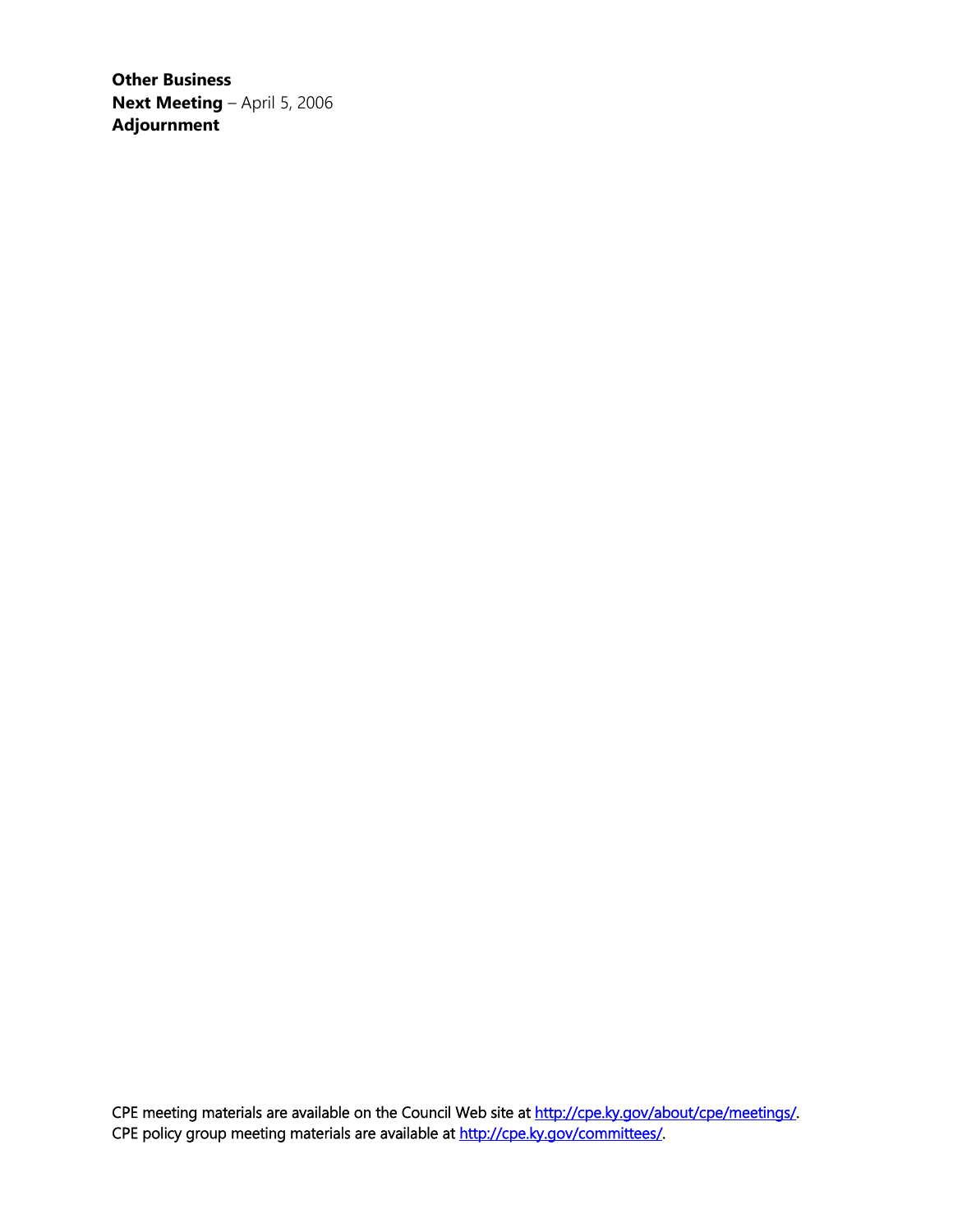#### **MINUTES Council on Postsecondary Education January 30, 2006**

|                                    | The Council on Postsecondary Education met January 30, 2006, at 10 a.m.<br>at the Northern Kentucky University Metropolitan Education and Training<br>Services (METS) Center for Corporate Learning in Erlanger, Kentucky. Chair<br>Greenberg presided.                                                                                                                                                                                                                                                                                                                                                                                                                                                                                                                                                                                                                                                                                                                                                                                                                                                                                      |
|------------------------------------|----------------------------------------------------------------------------------------------------------------------------------------------------------------------------------------------------------------------------------------------------------------------------------------------------------------------------------------------------------------------------------------------------------------------------------------------------------------------------------------------------------------------------------------------------------------------------------------------------------------------------------------------------------------------------------------------------------------------------------------------------------------------------------------------------------------------------------------------------------------------------------------------------------------------------------------------------------------------------------------------------------------------------------------------------------------------------------------------------------------------------------------------|
| <b>ROLL CALL</b>                   | The following members attended: Walter Baker, Peggy Bertelsman, Kevin<br>Canafax, Dan Flanagan, Ron Greenberg, Alois Moore, Ryan Quarles, Jim<br>Skaggs, John Turner, and Mark Wattier. Bonita Black, Susan Guess, John<br>Hall, Phyllis Maclin, Joan Taylor, and Gene Wilhoit did not attend.                                                                                                                                                                                                                                                                                                                                                                                                                                                                                                                                                                                                                                                                                                                                                                                                                                               |
| <b>REMARKS BY</b><br>NKU PRESIDENT | NKU President James Votruba welcomed the Council to the METS Center.<br>He said that the Center was made possible by the Council in 2000. It is<br>designed exclusively for corporate education and learning to support<br>economic competitiveness.                                                                                                                                                                                                                                                                                                                                                                                                                                                                                                                                                                                                                                                                                                                                                                                                                                                                                         |
|                                    | Dan Tobergte, president and CEO of Northern Kentucky Tri-ED, and Gary<br>L. Toebben, president of the Northern Kentucky Chamber of Commerce,<br>joined President Votruba to share information about the northern Kentucky<br>region. The region consists of nine Kentucky counties representing very<br>different populations with 420,000 people with 22 percent growth since<br>1990. Fourteen percent of the total Kentucky economic output is generated<br>in northern Kentucky and that number is growing rapidly. Between 1998<br>and 2003, northern Kentucky created 32 percent of Kentucky's new jobs<br>with only 8.2 percent of the population. The challenge for the region is to<br>sustain the same rate of job growth over the next 10 years (nearly 50,000<br>new jobs). The area has a heavy concentration on manufacturing,<br>transportation, and wholesale trade companies and a growing concentration<br>in finance, insurance, and real estate. In the future, the area's capacity to<br>compete will focus on cultivating and nurturing the talent from the earlier<br>years, recruiting talent, and retaining talent. |
|                                    | President Votruba said that in March 2005 the region began a year-long<br>strategic planning process entitled Vision 2015 involving over 100 people<br>on a leadership team and five action teams that focused on how to position<br>this region to be as competitive in the next 10 years as the last, particularly<br>given the fact that the rules for competition are changing dramatically as the<br>economy becomes knowledge-focused and globalized. The five action<br>teams concentrated on economic competitiveness, educational excellence,<br>urban renaissance, effective government, and livable communities. The<br>report will be available soon and will contain several goals resulting from<br>the process. President Votruba said that accomplishing these goals will                                                                                                                                                                                                                                                                                                                                                    |

require full funding of the university's 2006-08 budget request.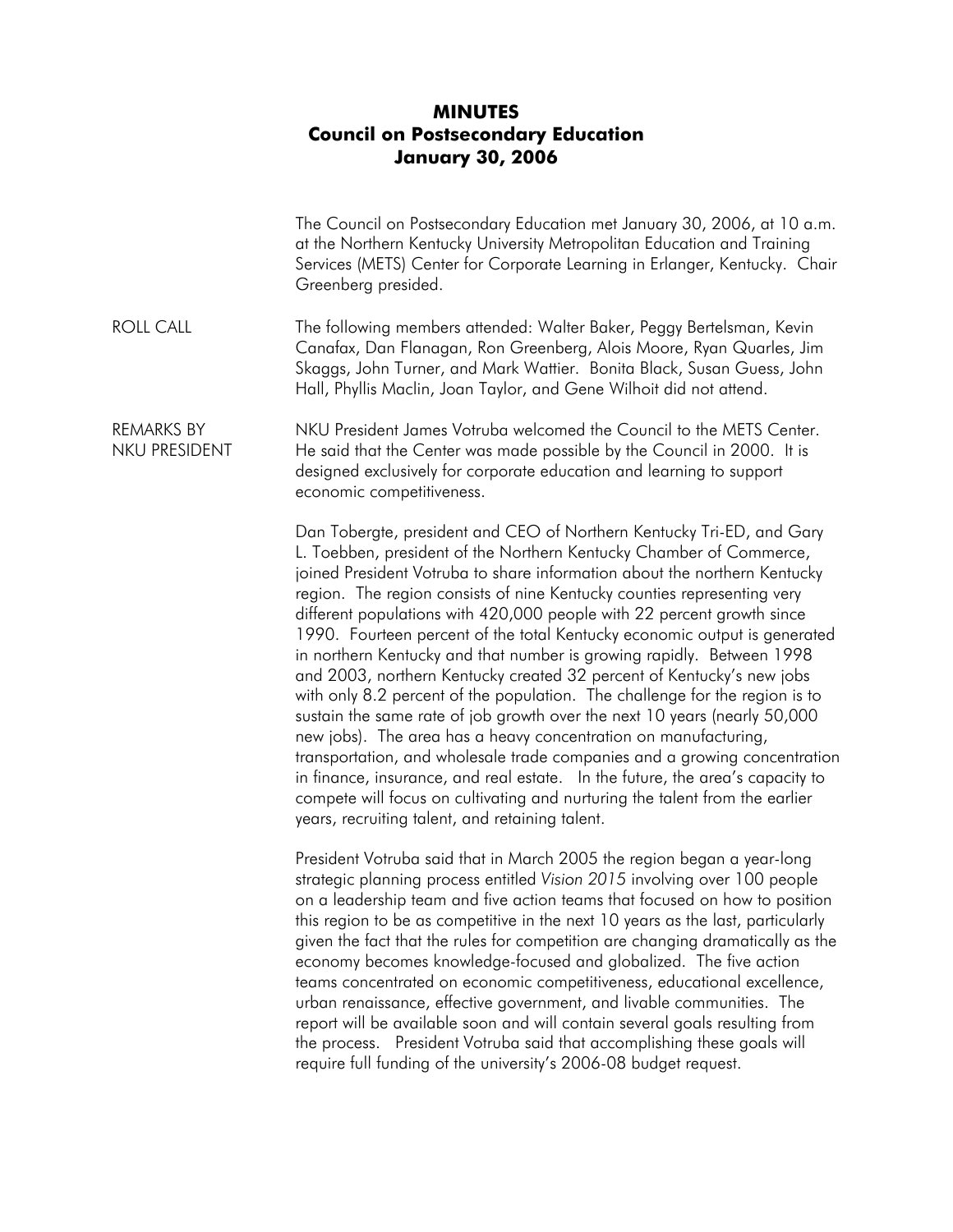| Mr. Greenberg welcomed the two new Council members. | NEW CPE MEMBERS |  |  |  |
|-----------------------------------------------------|-----------------|--|--|--|
|-----------------------------------------------------|-----------------|--|--|--|

Bonita K. Black is an attorney with Frost Brown Todd, LCC, of Louisville. She has a bachelor of arts degree from the University of Kentucky and a juris doctorate from Harvard Law School. She also attended Oxford University, Exeter College. She was appointed to the Council in January and will continue to serve until December 31, 2011. She replaced Esther P. Jansing, whose term had expired.

Jim D. Skaggs is the president and owner of Jim Skaggs, Inc., a construction and property development firm in Bowling Green. Mr. Skaggs is a 1966 graduate of Western Kentucky University with a bachelor of science degree in business management. He also attended the University of Kentucky College of Engineering. Mr. Skaggs was appointed in January and will continue to serve until December 31, 2011. He replaced Charlie Owen, whose term had expired.

The new members will be sworn in after their appointments are confirmed by the General Assembly.

APPROVAL OF MINUTES The minutes of the November Council meeting were approved as distributed.

TUITION **POLICY** RECOMMENDATION: The staff recommends that the Council approve the tuition policy and parameters for establishing tuition and fees for the public institutions for 2006-08.

> CPE President Tom Layzell said that prior to 2000 the Council tuition policy was fairly rigid in that tuition was set for each of the institutions and there was not a great deal of flexibility provided. In 2000, the Council deregulated not the authority but the tuition setting to the institutions and the Council approved the rates. The institutions no longer had to keep the rates within a required range, but the institutions were asked to consider per capita personal income, market forces, and the split between total public funds. If the Council disagreed with a rate, it had to veto the action of the governing board. The proposed tuition policy being considered by the Council says that tuition shall be established in such a manner that the combination of mandatory fees established by the institutions and the tuition charges do not exceed the maximum parameters unless expressly granted an exception by the Council. The Council will consider special circumstances on a case-by-case basis at tuition hearings to be held prior to final action by the Council in March/April prior to the beginning of each biennium.

During the next few weeks the Council staff will work with the institutions on minor revisions to the maximum parameters and will share the final document at the March 8 Executive Committee meeting.

MOTION: Mr. Flanagan moved that the recommendation be approved. Ms. Bertelsman seconded the motion.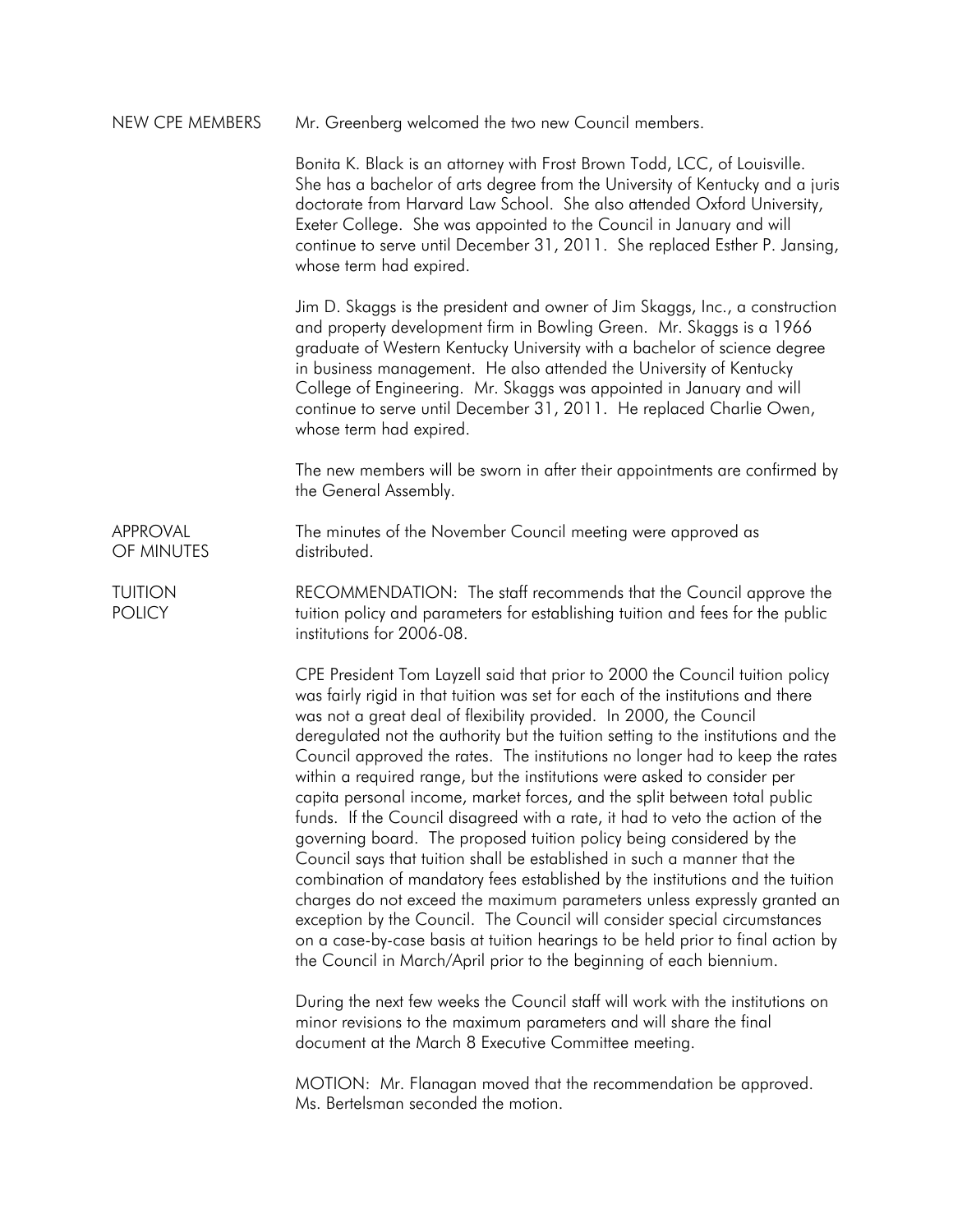VOTE: The motion passed.

2006-08 BUDGET RECOMMENDATION Mr. Greenberg asked the Council staff to send a letter to the members of the Kentucky General Assembly endorsing and urging full funding for the Council's 2006-08 budget recommendation. The letter should highlight successes achieved by past funding and state that achieving the goals of House Bill 1 are at risk if full funding is not achieved for the 2006-08 budget. MOTION: Mr. Canafax moved that the recommendation be approved. Mr. Quarles seconded the motion. VOTE: The motion passed. OWEN REPORT Charlie Owen, former Council member and former chair of the Council's Budget and Finance Policy Group, discussed his paper entitled "Building a Stronger, Smarter Budget for Higher Education in Kentucky." He prepared the paper in the hope that the Council will become better informed and more able to participate in the formulation of Kentucky's postsecondary education budget in the future. The paper includes a historical perspective from which to judge the financial policies currently in place at the Council. Mr. Owen suggested that UK and UofL economists, Merl Hackbart and Paul Coomes, be invited to join him for a detailed discussion with the Council about the postsecondary education budget and what is needed to meet the goals of House Bill 1. He asked that the document be included in the orientation materials for new Council members. Mr. Greenberg thanked Mr. Owen for his work. He said that Mr. Owen has identified a number of policy issues on which the Council needs to focus, including business plans, enrollment goals, and remediation rates. Mr. Greenberg said that the Council identified five key policy initiatives earlier in the year and one of these initiatives was the review of the funding model. The Council will continue to address the five initiatives over the coming months to identify policy issues to be used to develop the model for postsecondary funding. **PERFORMANCE** FUNDING **COMPONENT** RECOMMENDATION: The staff recommends that the Council approve the performance funding component for implementation in 2007-08. The performance funding component provides incentive funding related to five performance measures directly related to key goals of the Public Agenda. The budget recommendation approved by the Council in November 2005 included \$3.5 million for performance funding. Half of the funds would be distributed based on a comparison in performance between the Kentucky institutions and their benchmarks, and the other half based on improvement in performance on selected key indicator goals. If funds are appropriated by the 2006 General Assembly, funding will be awarded in FY 07-08 based on performance in FY 05-06 and FY 06-07. The staff will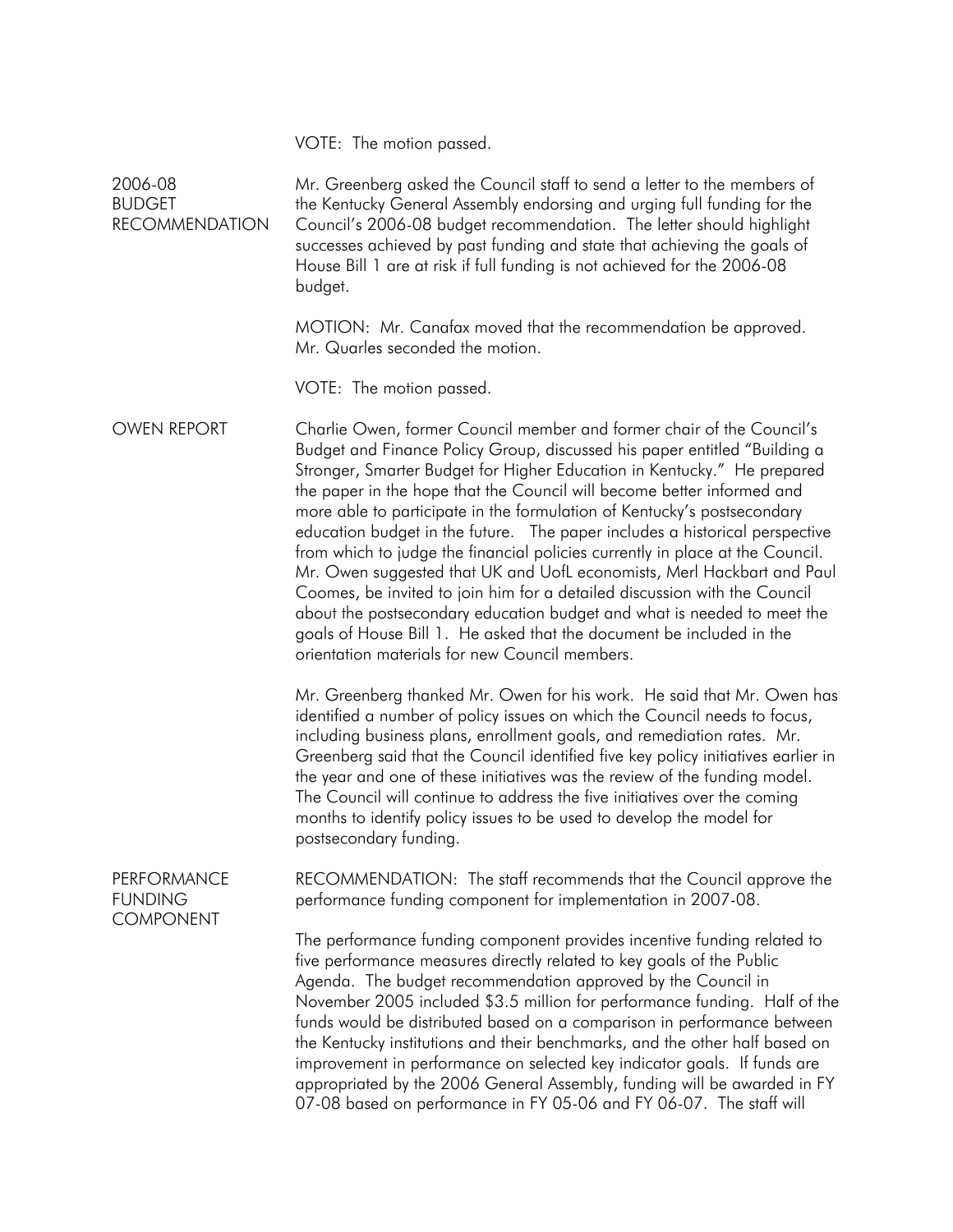continue to work with the institutions on the methodology for the awards and will share the final document at the March 8 Executive Committee meeting.

MOTION: Mr. Flanagan moved that the recommendation be approved. Mr. Wattier seconded the motion.

VOTE: The motion passed with Mr. Baker voting no.

REPORT OF QUALITY & ACCOUNTABILITY POLICY GROUP – TRUST FUND **GUIDELINES** 

Ms. Bertelsman reported that at its meeting earlier in the day the Quality and Accountability Policy Group discussed the draft trust fund guidelines. The workforce development/transfer program is a new initiative that seeks to encourage private support of public postsecondary workforce development and transfer initiatives, support degree completion and transfer of KCTCS students to Kentucky public and independent colleges, and bolster KCTCS workforce development and transfer programs in areas of strategic benefit to the Commonwealth. The policy group thought that the guidelines, which include a scholarship and an endowment component, seem in order. She said that KCTCS representatives spoke to the group and are in agreement with the guidelines. The Council will be asked to approve these at an upcoming meeting.

Regarding the regional stewardship program guidelines (which seek to promote regional and statewide economic development, livable communities, social inclusion, creative governance, and civic participation through public engagement activities initiated by comprehensive university faculty and staff), the policy group asked for a full statewide assessment of activities currently underway prior to any further funding being awarded to the institutions. Ms. Bertelsman said that the assessment may find pockets in the state that are underserved so the Council may wish to target the funds very specifically to meet the statewide mission. Ms. Bertelsman said that the Council staff will develop parameters for the assessment, and the policy group will look at the findings and then report on where the needs exist in the state.

ANALYSIS OF THE 2006-08 EXECUTIVE **BUDGET** RECOMMENDATION An analysis of the 2006-08 Executive Budget recommendation was included in the agenda book. The Executive Budget recommended just under \$55 million in funding increases for operating and incentive funding for postsecondary education, approximately 25 percent of the Council recommendation. In addition, the Executive Budget includes General Fund debt service for \$260 million in state-funded projects and allows the institutions to fund with agency bonds another \$205 million in capital projects. Major components of the Executive Budget recommendation include:

> Benchmark funding - \$30 million (3 percent increase) Performance funding - \$1 million Adult education – \$3 million (13.6 percent increase) Research support (UK and UofL) - \$9 million Regional stewardship - \$3.6 million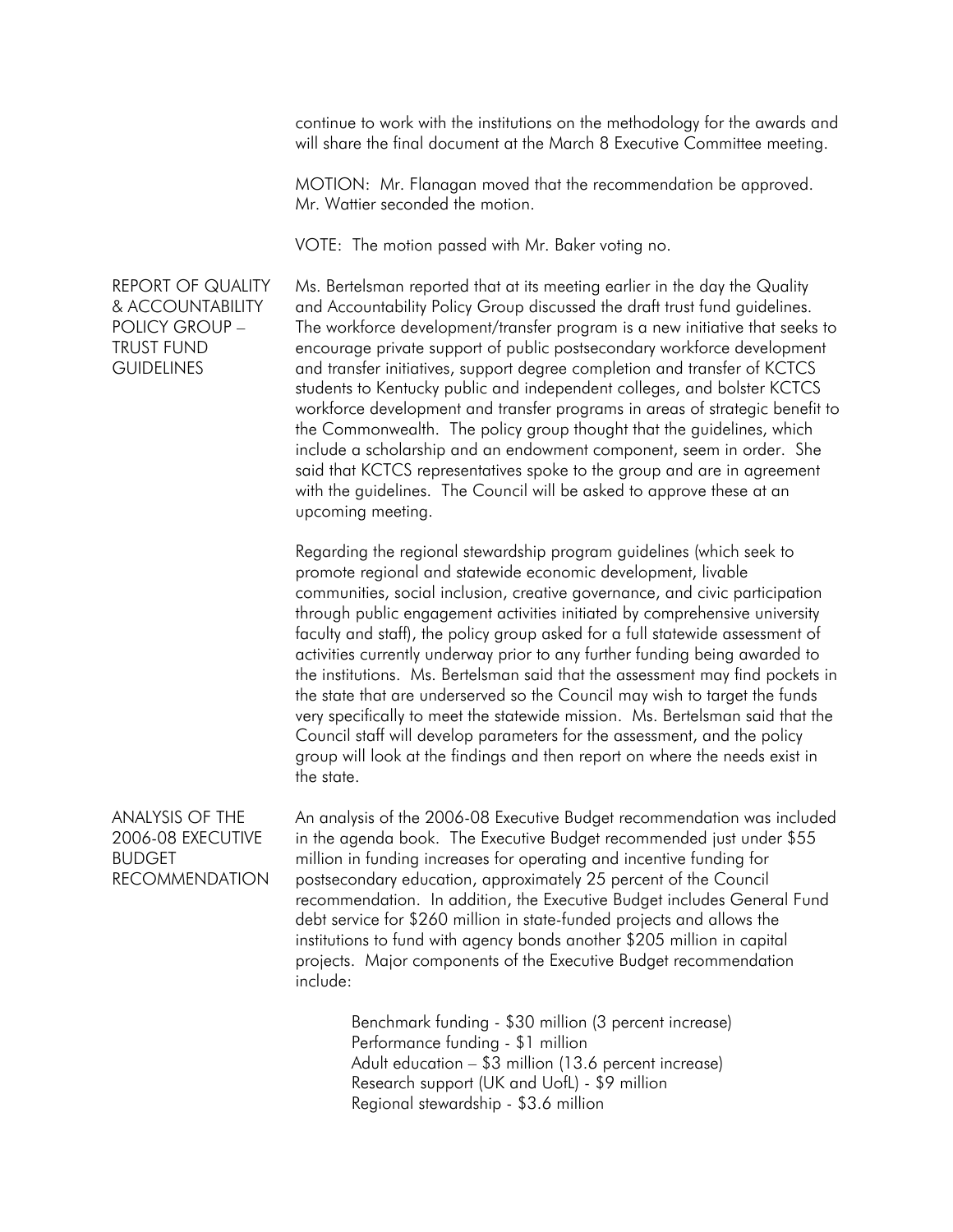|                                                                 | Workforce/Transfer (KCTCS) - \$1.5 million                                                                                                                                                                                                                                                                                                                                                                                                                                                                                                                                                                                                                                                                                                                                                                                                                                                                                                                                                                                                                                                                                                                                                                                                                                                                                                                                                                |
|-----------------------------------------------------------------|-----------------------------------------------------------------------------------------------------------------------------------------------------------------------------------------------------------------------------------------------------------------------------------------------------------------------------------------------------------------------------------------------------------------------------------------------------------------------------------------------------------------------------------------------------------------------------------------------------------------------------------------------------------------------------------------------------------------------------------------------------------------------------------------------------------------------------------------------------------------------------------------------------------------------------------------------------------------------------------------------------------------------------------------------------------------------------------------------------------------------------------------------------------------------------------------------------------------------------------------------------------------------------------------------------------------------------------------------------------------------------------------------------------|
|                                                                 | The Executive Budget also includes several special initiatives that would<br>receive increased or new funding.                                                                                                                                                                                                                                                                                                                                                                                                                                                                                                                                                                                                                                                                                                                                                                                                                                                                                                                                                                                                                                                                                                                                                                                                                                                                                            |
|                                                                 | Mr. Greenberg said that the Council will continue to seek full funding of the<br>Council's budget request approved in November since full funding is<br>necessary to meet the goals of House Bill 1.                                                                                                                                                                                                                                                                                                                                                                                                                                                                                                                                                                                                                                                                                                                                                                                                                                                                                                                                                                                                                                                                                                                                                                                                      |
| <b>LEGISLATIVE</b><br><b>RECEPTION</b>                          | Mr. Baker said that the Council is co-hosting a reception celebrating<br>postsecondary education in partnership with the presidents of Kentucky's<br>colleges and universities and the Kentucky Inter-Alumni Council February 8<br>at the Thomas D. Clark Center for Kentucky History. Invited guests include<br>Governor Fletcher, legislators and other policy leaders, student leaders,<br>board chairs, and other friends and supporters of Kentucky postsecondary<br>education. He said that this will be an opportunity to talk one-on-one with<br>individual legislators about adequate funding for postsecondary education.                                                                                                                                                                                                                                                                                                                                                                                                                                                                                                                                                                                                                                                                                                                                                                       |
| <b>LEGISLATIVE</b><br><b>UPDATE</b>                             | A list of bills being considered by the 2006 General Assembly that relate to<br>postsecondary education was included in the agenda book.                                                                                                                                                                                                                                                                                                                                                                                                                                                                                                                                                                                                                                                                                                                                                                                                                                                                                                                                                                                                                                                                                                                                                                                                                                                                  |
| 2004-05<br><b>ACCOUNTABILITY</b><br><b>REPORT</b>               | Dr. Layzell said that the Council submits an annual accountability report to<br>the Office of the Governor and the Legislative Research Commission. The<br>purpose of the report is to inform policymakers and the public of systemwide<br>and institution progress toward achieving the goals of House<br>Bill 1 and the Public Agenda for adult and postsecondary education. The<br>structure of this year's report was changed to provide a more concise<br>analysis of year-to-year, comparative, and historical progress on key<br>indicators of reform that originate from state needs as defined by the five<br>questions of the Public Agenda and HB1. The 2004-05 accountability<br>report includes an executive summary that provides a statewide snapshot of<br>progress being made on the state's performance indicators and detailed<br>data and analysis on the revised state and institution key indicators<br>approved by the Council in 2005. Brief descriptions of various state and<br>institution initiatives, broken down by key indicator, highlight efforts being<br>made to move the Public Agenda forward. The last section of the<br>accountability report is organized by the goals of HB1 and provides a<br>summary of efforts undertaken by the Council and the institutions in the past<br>year intended to improve the quality of life and economy of the<br>Commonwealth. |
|                                                                 | Mr. Greenberg asked the Council staff to prepare a matrix of the 20 institutional k<br>indicators to show a comparison with their benchmark institutions.                                                                                                                                                                                                                                                                                                                                                                                                                                                                                                                                                                                                                                                                                                                                                                                                                                                                                                                                                                                                                                                                                                                                                                                                                                                 |
| <b>KENTUCKY STATE</b><br>ASSESSMENT OF<br><b>ADULT LITERACY</b> | The initial reports on the 2003 National Assessment of Adult Literacy and<br>the Kentucky State Assessment of Adult Literacy were released in December<br>by the National Center of Education Statistics. While Kentucky's population<br>compares favorably with the nation, the Commonwealth still has great<br>challenges ahead to meet the goal of 800,000 Kentuckians with bachelor's                                                                                                                                                                                                                                                                                                                                                                                                                                                                                                                                                                                                                                                                                                                                                                                                                                                                                                                                                                                                                 |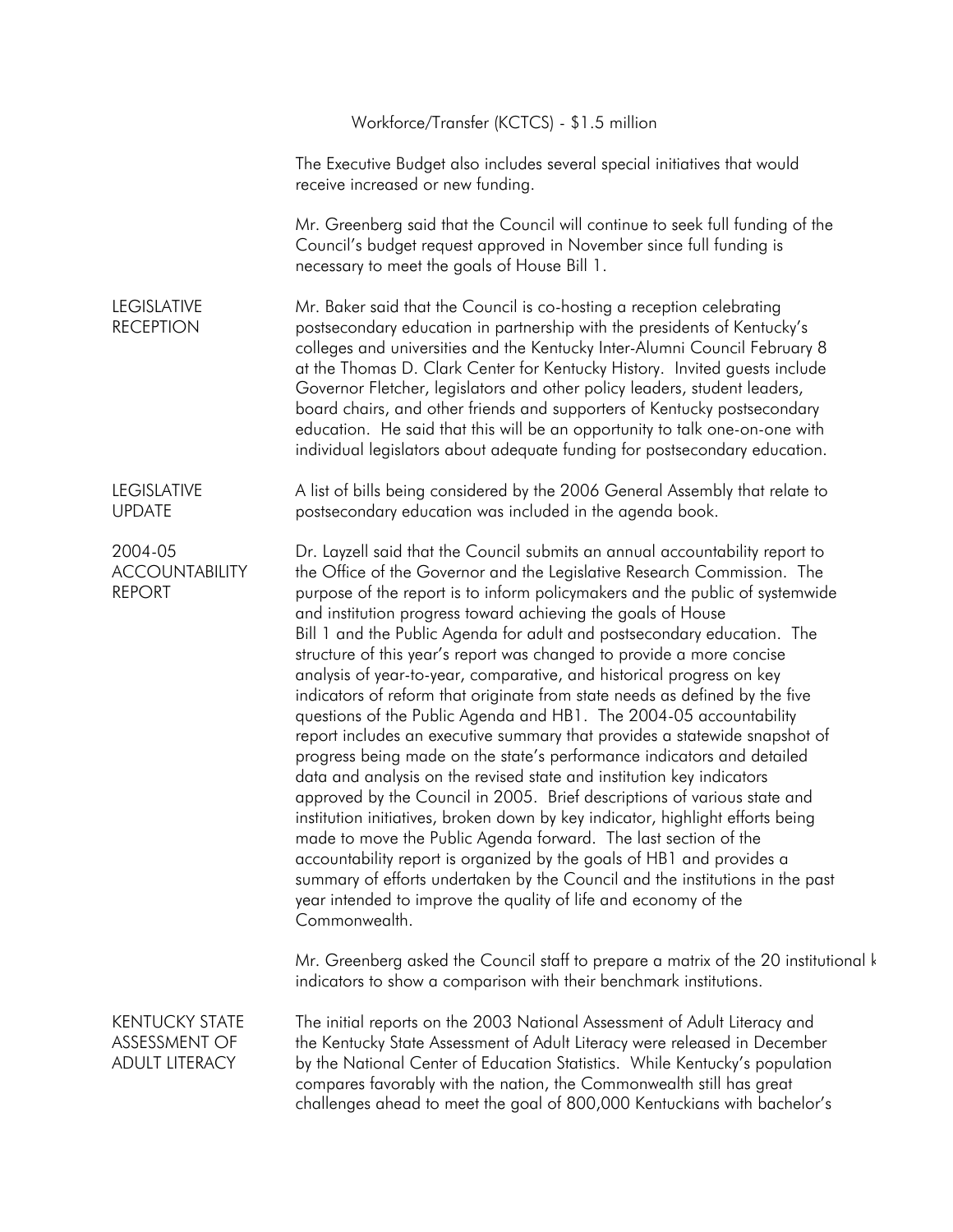degrees by 2020. Kentucky's comprehensive report, which will be the only one in the nation to include county-level information, is expected to be released in spring 2006.

Ms. Bertelsman asked if additional indicators are needed to track the progress of students who have taken remedial education courses to show if they are successful through the system, from second to third year, and so on.

#### **MANDATORY** PLACEMENT REPORT

Dr. Jim Applegate, the Council's vice president for academic affairs, presented results from *Underprepared Students in Kentucky: A First Look at the 2001 Mandatory Placement Policy*. The report found that 54 percent of students entering a Kentucky college or university in 2001 were underprepared in mathematics, reading, or English. Dr. Applegate noted that some institutions have made substantial changes in their remediation policies since the academic year covered in this report. He said that student preparation has implications for degree production since underprepared students are twice as likely to drop out of postsecondary education as prepared students. The Council staff is using the release of this report as an opportunity to re-engage education partners in a conversation about meeting the needs of students who enter college underprepared for collegelevel work. The full report with data specific to each institution is available on the Council's Web site.

Related to preparation of students, Dr. Applegate said that in a few weeks the Council will release the High School Feedback Report which will provide information about graduates of every high school in Kentucky – the number of high school graduates who go to college, the number who need to be remediated, and the number of students who are retained to the second year of postsecondary study. The results will be shared with superintendents, principals, chambers of commerce, and local P-16 councils. The staff hopes to start conversations with community business, education, and political leaders about the success of their high school graduates.

Dr. Applegate also said that the Kentucky Board of Education is expected to act in February to require a more single rigorous curriculum for all high school graduates. He said that often students who do not plan to attend college do not take the rigorous courses and are unprepared if they do go on to college after high school graduation.

P-16 COUNCIL An update on P-16 Council activities was included in the agenda book. GEAR UP KENTUCKY UPDATE Fifty-two Kentucky schools will participate in the new GEAR UP state grant. The U.S. Department of Education approved funding to the Council for the new GEAR UP state award in September 2005. The Council will receive \$21 million over the next six years to provide college awareness and preparation activities for middle school students. GEAR UP partners across the state will provide \$21 million in matching funds for a total program support of \$42 million. A map showing the location of the participating schools and a report showing the successes of the 2000-05 grant were included in the agenda book.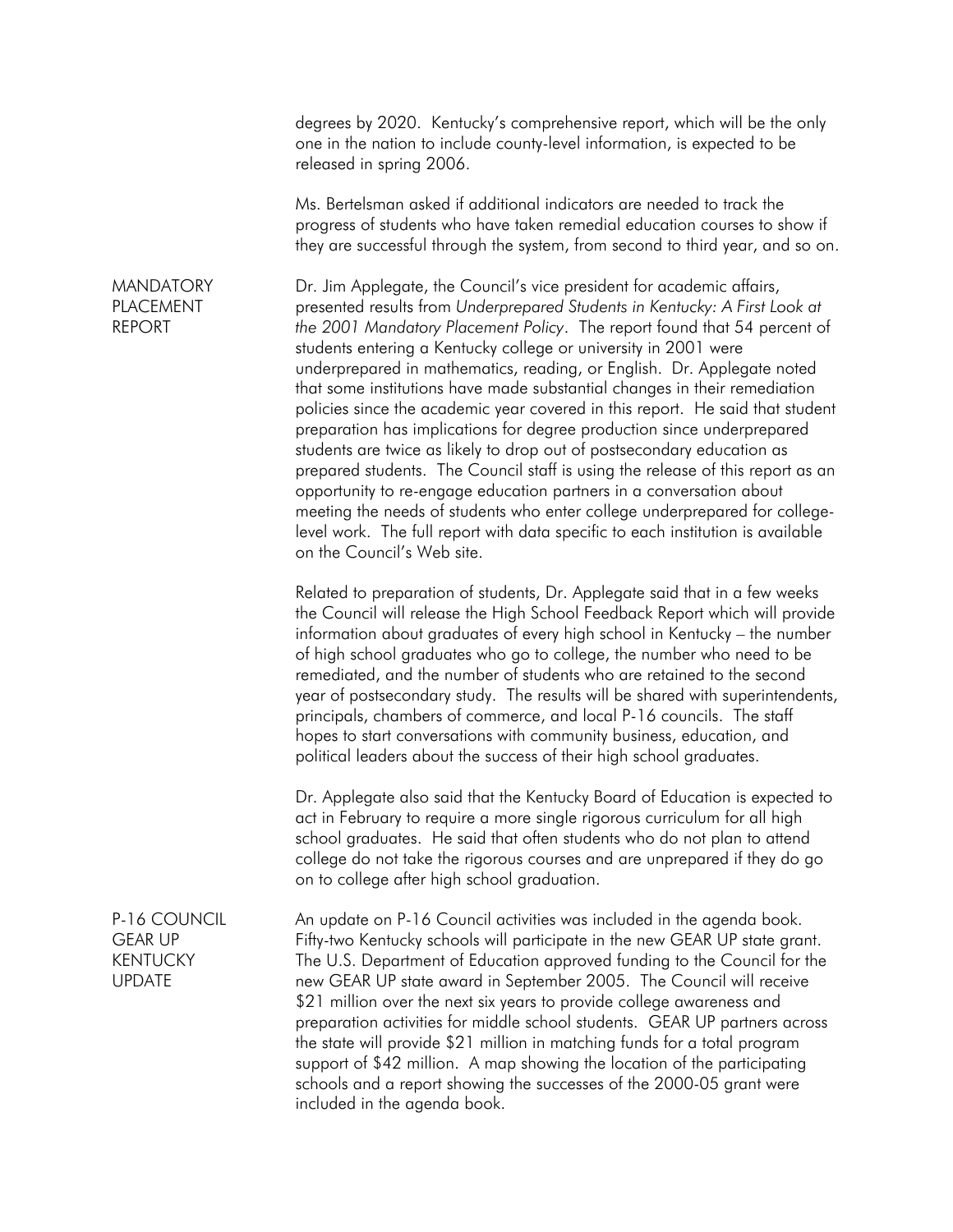| <b>REPORT FROM</b><br><b>EDUCATION</b><br><b>COMMISSIONER</b>             | A written report of the activities of the Kentucky Board of Education was<br>included in the agenda book.                                                                                                                                                                                                                                                                                                                                                                                                                                                                                  |  |  |  |  |
|---------------------------------------------------------------------------|--------------------------------------------------------------------------------------------------------------------------------------------------------------------------------------------------------------------------------------------------------------------------------------------------------------------------------------------------------------------------------------------------------------------------------------------------------------------------------------------------------------------------------------------------------------------------------------------|--|--|--|--|
| <b>ACADEMIC</b><br><b>PROGRAM</b><br><b>PRODUCTIVITY</b><br><b>REVIEW</b> | RECOMMENDATION: The staff recommends that the Council amend the<br>Guidelines for Review of Academic Program Productivity to specify a<br>four-year review cycle with an interim productivity consultation.                                                                                                                                                                                                                                                                                                                                                                                |  |  |  |  |
|                                                                           | MOTION: Ms. Bertelsman moved that the recommendation be approved.<br>Mr. Canafax seconded the motion.                                                                                                                                                                                                                                                                                                                                                                                                                                                                                      |  |  |  |  |
|                                                                           | VOTE: The motion passed.                                                                                                                                                                                                                                                                                                                                                                                                                                                                                                                                                                   |  |  |  |  |
| <b>ENROLLMENTS &amp;</b><br><b>COMPLETIONS</b>                            | A report on fall 2005 enrollments and 2004-05 degree completions was<br>included in the agenda book. Enrollment data indicates that Kentucky's<br>public colleges and universities reached a record high 203,741 students, an<br>overall increase of 1.5 percent over fall 2004 including a growth of 2.1<br>percent for undergraduates and a 2.8 percent decline of graduate<br>enrollments. During 2004-05, a record number 13,554 baccalaureate<br>degrees were awarded by the public universities, a 3.2 percent increase over<br>the number awarded during the 2003-04 academic year. |  |  |  |  |
| 2020<br><b>EDUCATIONAL</b><br><b>ATTAINMENT</b><br><b>PROJECTIONS</b>     | Information was provided on the challenge of meeting the educational goal<br>outlined in HB1 and the steps to be worked on concurrently in order to<br>narrow the educational gap in Kentucky and move Kentucky closer to the<br>national level of adults with bachelor's degrees or higher by the year 2020.<br>Dr. Layzell said that the staff will work with the institutions to develop<br>programmatic and financial plans for accomplishing the 2020 projections.                                                                                                                    |  |  |  |  |
|                                                                           | Mr. Greenberg suggested that the 2020 educational attainment projections<br>be discussed at the next meeting of the Strategic Committee on<br>Postsecondary Education since meeting this goal will require significant<br>additional resources for the institutions.                                                                                                                                                                                                                                                                                                                       |  |  |  |  |
| <b>CENTER FOR</b><br><b>MATHEMATICS</b>                                   | RECOMMENDATION: The staff recommends that the Council award the<br>contract for the Center for Mathematics to Northern Kentucky University.<br>The staff also recommends that the Council authorize the Council staff to<br>work with Northern Kentucky University and the University of Louisville to<br>develop a collaborative effort to design the intervention and diagnostic<br>functions of the center in the primary grades and to conduct research on the<br>effectiveness of the center's programs.                                                                              |  |  |  |  |
|                                                                           | MOTION: Mr. Baker moved that the recommendation be approved. Mr.<br>Canafax seconded the motion.                                                                                                                                                                                                                                                                                                                                                                                                                                                                                           |  |  |  |  |
|                                                                           | VOTE: The motion passed.                                                                                                                                                                                                                                                                                                                                                                                                                                                                                                                                                                   |  |  |  |  |
| <b>IMPROVING</b><br><b>EDUCATOR QUALITY</b>                               | RECOMMENDATION: The staff recommends that the Council award<br>federal No Child Left Behind, Title II, Part A, funds in the amount of                                                                                                                                                                                                                                                                                                                                                                                                                                                      |  |  |  |  |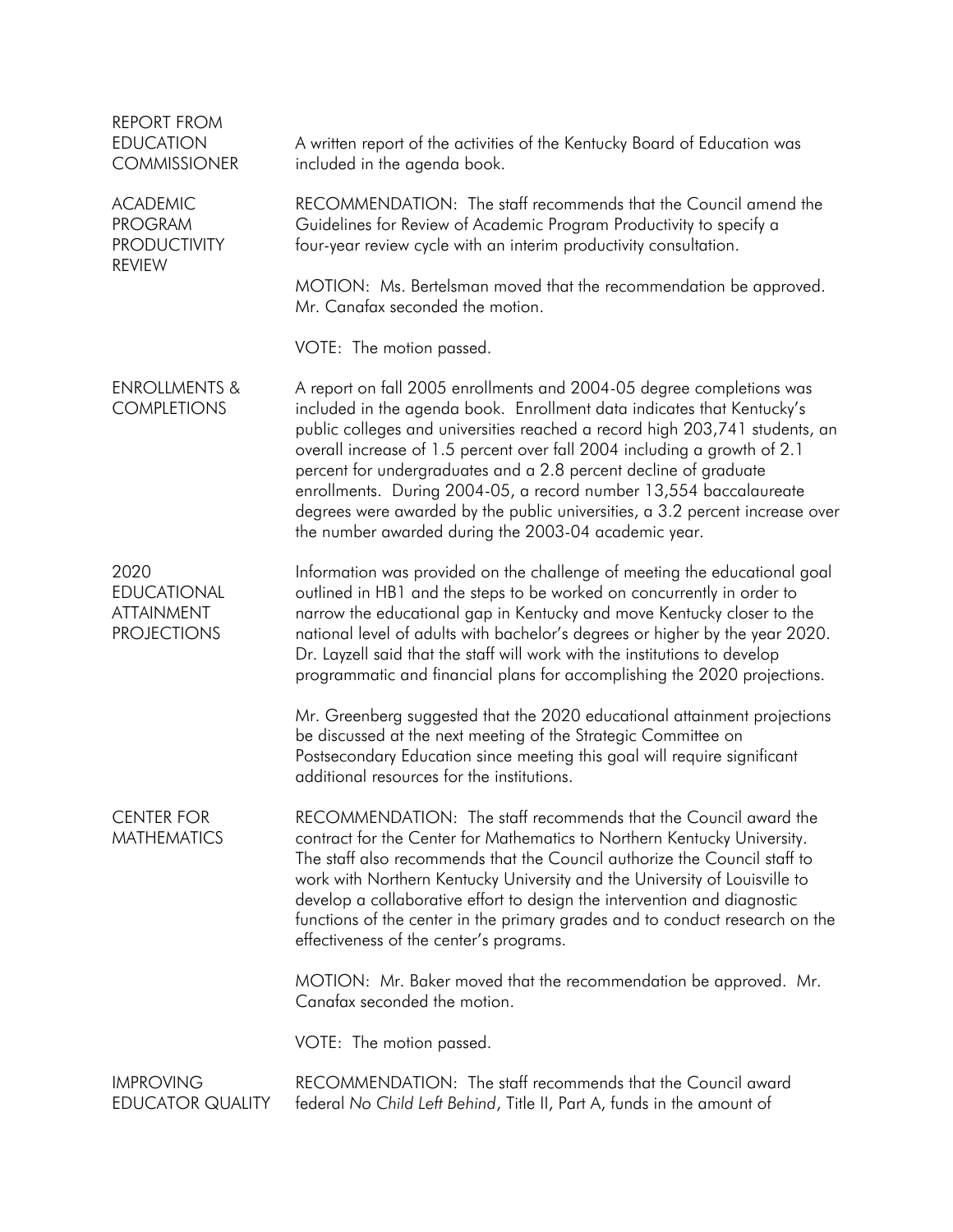| <b>STATE GRANT</b><br><b>PROGRAM</b> | \$1,140,000 for March 1, 2006 - June 30, 2007, to support eight projects:                                                                                                                                                                                                                                                                     |
|--------------------------------------|-----------------------------------------------------------------------------------------------------------------------------------------------------------------------------------------------------------------------------------------------------------------------------------------------------------------------------------------------|
|                                      | Investigating Non-Point Source Pollution [Murray State University] -<br>$\bullet$<br>\$140,000                                                                                                                                                                                                                                                |
|                                      | Spanish Immersion and Mentoring [Murray State University] -<br>\$143,000                                                                                                                                                                                                                                                                      |
|                                      | Opening Doors to New Worlds: Certifying World Language Teachers<br>for Kentucky [Northern Kentucky University] - \$143,000                                                                                                                                                                                                                    |
|                                      | Developing and Assessing Communicative Competence in the World<br>Language Classroom [University of Kentucky] - \$143,000                                                                                                                                                                                                                     |
|                                      | Team Development for Instructional Leadership in Restructuring<br>Secondary Schools [University of Kentucky] - \$143,000                                                                                                                                                                                                                      |
|                                      | Making Geometry Accessible [University of Kentucky, Appalachian<br>٠<br>Rural Systemic Initiative] - \$143,000                                                                                                                                                                                                                                |
|                                      | Improving Student Learning and Teachers' Content Knowledge in<br>٠<br>Middle School Math [University of Louisville] - \$142,000                                                                                                                                                                                                               |
|                                      | Improving Student World Language Performance: Using Assessment as<br>the Guiding Force in Standards-Based Instruction [Western Kentucky<br>University] - \$143,000                                                                                                                                                                            |
|                                      | MOTION: Ms. Bertelsman moved that the recommendation be approved.<br>Mr. Quarles seconded the motion.                                                                                                                                                                                                                                         |
|                                      | VOTE: The motion passed.                                                                                                                                                                                                                                                                                                                      |
| <b>CEO REPORT</b>                    | The report of the Committee on Equal Opportunities was included in the<br>agenda book. The Office of Civil Rights has agreed to amend the<br>partnership agreement to support a request by Kentucky State University to<br>construct new student housing rather than renovate Young Hall dormitory.                                           |
| <b>CAPITAL</b><br><b>PROJECTS</b>    | RECOMMENDATION: The staff recommends that the Council approve the<br>University of Kentucky request to replace/relocate the WUKY PBS antenna<br>and transmitter to a new site with \$863,040 of federal, private, and<br>institutional funds.                                                                                                 |
|                                      | RECOMMENDATION: The staff recommends that the Council approve the<br>University of Kentucky request to enter into a lease with e-Cavern, LLC, as<br>specified by the Department of the Treasury to conduct a research project<br>related to secure, remote, financial transaction back-up storage systems with<br>\$729,140 of federal funds. |
|                                      | MOTION: Mr. Baker moved that the two projects be approved. Mr.<br>Quarles seconded the motion.                                                                                                                                                                                                                                                |
|                                      | VOTE: The motion passed.                                                                                                                                                                                                                                                                                                                      |
|                                      | The University of Kentucky has entered into an emergency lease with<br>Sterlington Road, LLC, to expand an existing lease to provide an additional<br>34,563 square feet of space to house hospital employees while construction                                                                                                              |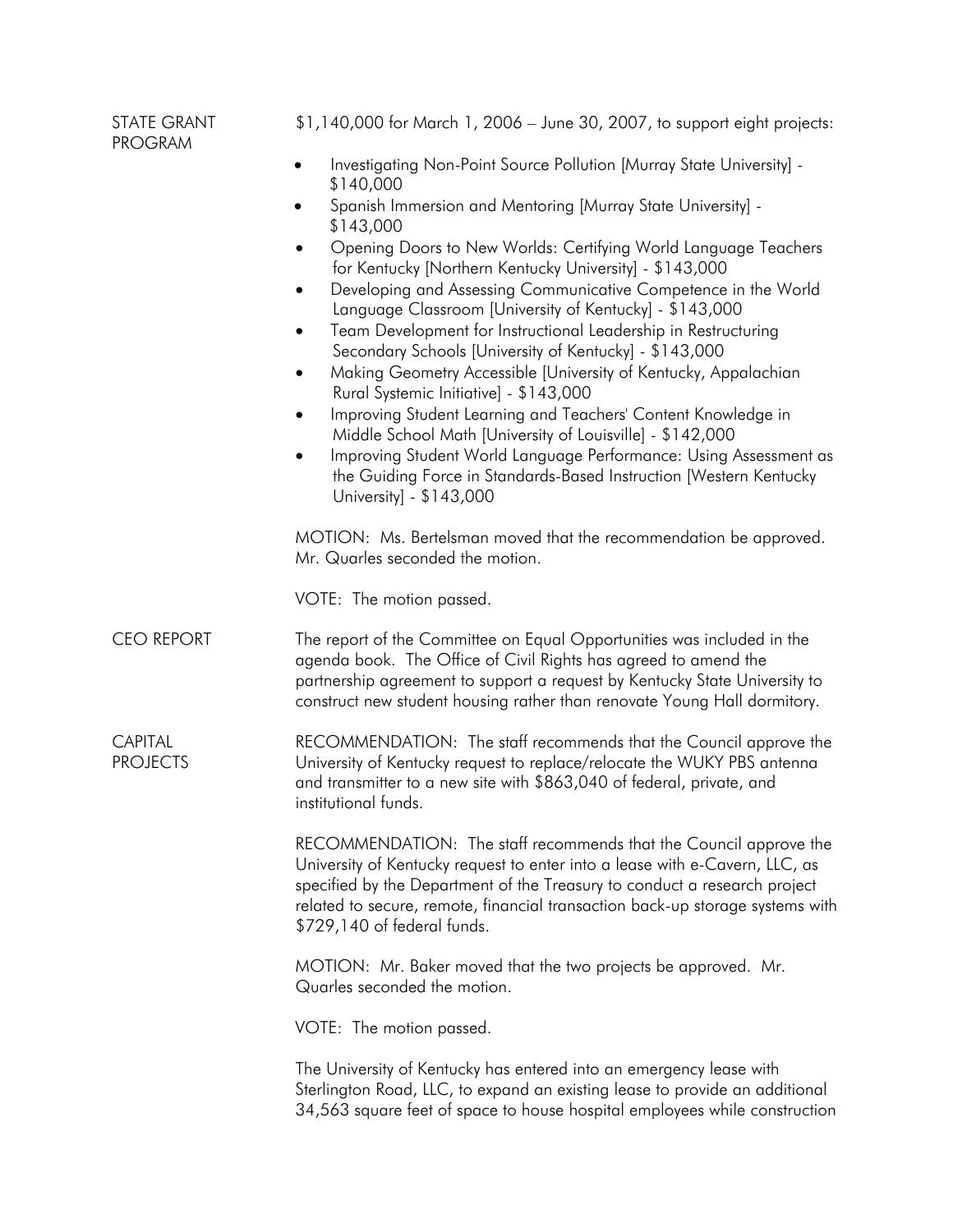proceeds on the new hospital bed tower. The lease expansion will include renovation and the fit-up of 11,521 square feet at an estimated cost of \$345,630 and an annual lease rate of \$19.93 per square foot or an annual lease cost of \$794,192. Because the university has declared an emergency, creating an alternative path to implementation, the lease expansion is reportable to CPE with no other action required.

**STATEWIDE FACILITIES CONDITION** ASSESSMENT STATUS REPORT In November 2005 the Council issued a request for proposals to conduct a statewide facilities condition assessment. Six proposals were received. A single contract will be issued by the Council, on behalf of the institutions, to conduct the assessment. The cost of the project is to be shared among the institutions on the basis of square footage evaluated by the vendor. The selected vendor will complete the review between February and October 2006 and will visit each campus to evaluate facilities.

TRUST FUND **GUIDELINES** Dr. Layzell said that the Council will continue to discuss the draft trust fund guidelines.

RESEARCH, ECON DEV, & COMM POLICY GROUP Mr. Flanagan reported on the work of the Research, Economic Development, and Commercialization Policy Group. The group is reviewing the draft trust fund guidelines and the Council's priority initiatives.

AGENCY AUDIT RECOMMENDATION: The staff recommends that the Council accept the 2004-05 agency audit as submitted by the firm of Moore, Stephens, Potter, LLP.

> Mr. Greenberg said that the Council received an unqualified audit. The Executive Committee received a draft of the financial statements and independent auditor's report and reviewed these documents with representatives of the audit firm and the Council staff via a September 30 conference call. The audit report contains no reportable conditions or material weakness related to internal control over financial reporting or major federal programs. The audit report notes one instance of material noncompliance related to financial statements. This involves an overpayment on the memorandum of agreement between UK and the Council for the Kentucky Postsecondary Education Network program. The Council staff has taken corrective action and a refund has been received. The audit report disclosed one finding related to major federal programs. This involved the failure of local Kentucky Adult Education subgrantees to submit copies of their fiscal year audits to Council staff in accordance with federal regulations and their contract. The Council staff has taken appropriate corrective action. The Council staff has acted upon the suggestions involving monitoring of funds, and information will be presented at an upcoming Council meeting.

MOTION: Mr. Turner moved that the audit be accepted. Ms. Bertelsman seconded the motion.

VOTE: The motion passed.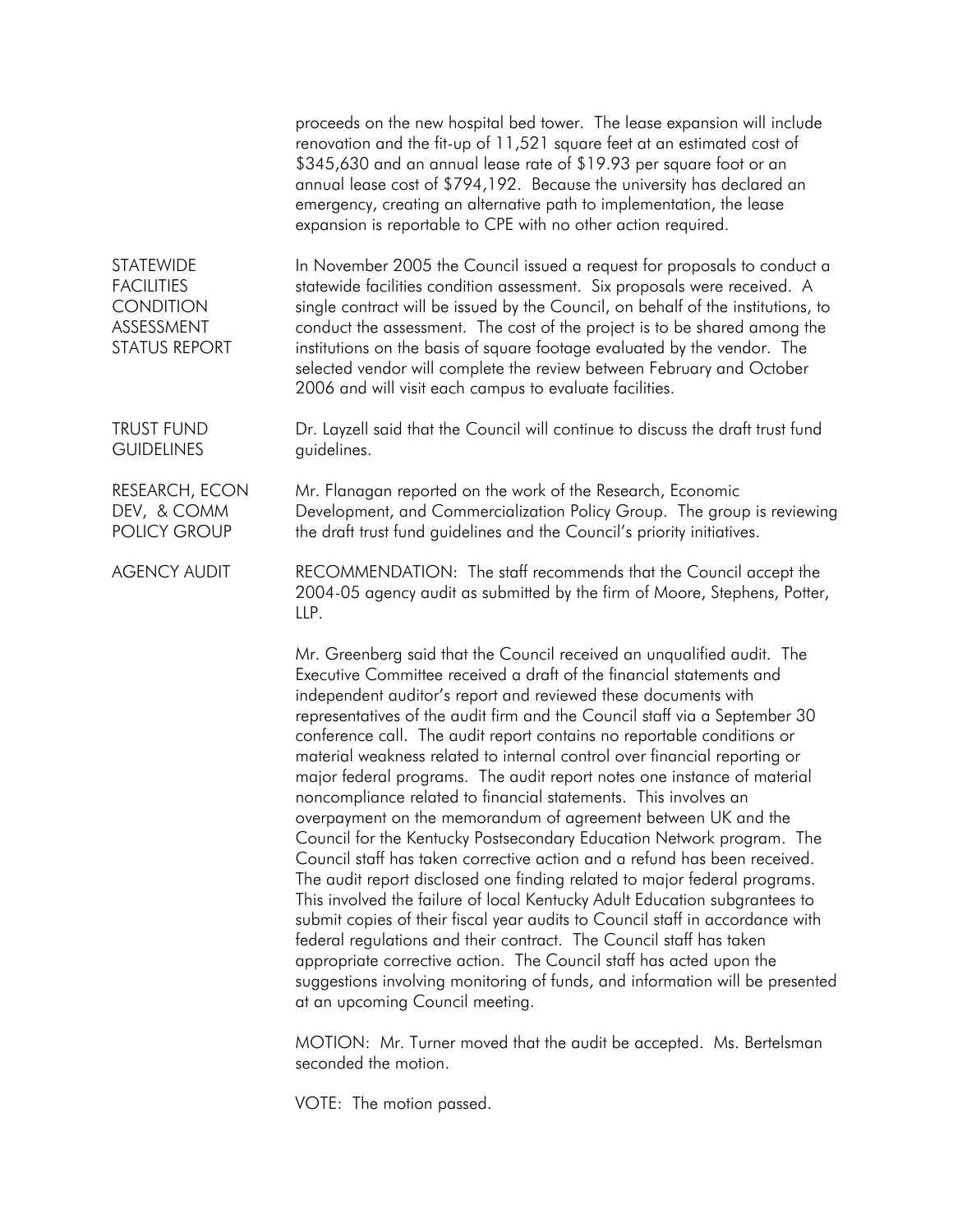| <b>COMMITTEE</b><br><b>ASSIGNMENTS</b> | Mr. Greenberg appointed an audit subcommittee to review the monitoring<br>and accountability system for the Council's pass-through programs. The<br>members are Ms. Bertelsman (chair), Mr. Flanagan, Ms. Moore, Mr.<br>Skaggs, and Mr. Wattier.        |  |  |  |
|----------------------------------------|---------------------------------------------------------------------------------------------------------------------------------------------------------------------------------------------------------------------------------------------------------|--|--|--|
|                                        | Mr. Greenberg asked Mr. Wattier to chair the Quality and Accountability<br>Policy Group and Mr. Flanagan to chair the Budget and Finance Policy<br>Group.                                                                                               |  |  |  |
|                                        | Mr. Greenberg appointed Mr. Baker and Mr. Turner to serve with him on<br>the presidential evaluation committee to coordinate the annual evaluation of<br>the Council president. Mr. Greenberg will chair the group.                                     |  |  |  |
| <b>NOMINATING</b><br><b>COMMITTEE</b>  | MOTION: On behalf of the nominating committee, Mr. Baker moved that<br>Mr. Greenberg serve as Council chair and Mr. Turner as Council vice chair<br>from February 1, 2006, through January 31, 2007. Ms. Bertelsman<br>seconded the motion.             |  |  |  |
|                                        | VOTE: The motion passed.                                                                                                                                                                                                                                |  |  |  |
| STUDENT RALLY                          | Mr. Quarles announced that the Board of Student Body Presidents will host<br>a rally celebrating postsecondary education March 8 at 12:30 p.m. at the<br>Capitol Building in Frankfort. He invited the Council members and the<br>presidents to attend. |  |  |  |
| <b>ADJOURNMENT</b>                     | The meeting adjourned at 12:05 p.m.                                                                                                                                                                                                                     |  |  |  |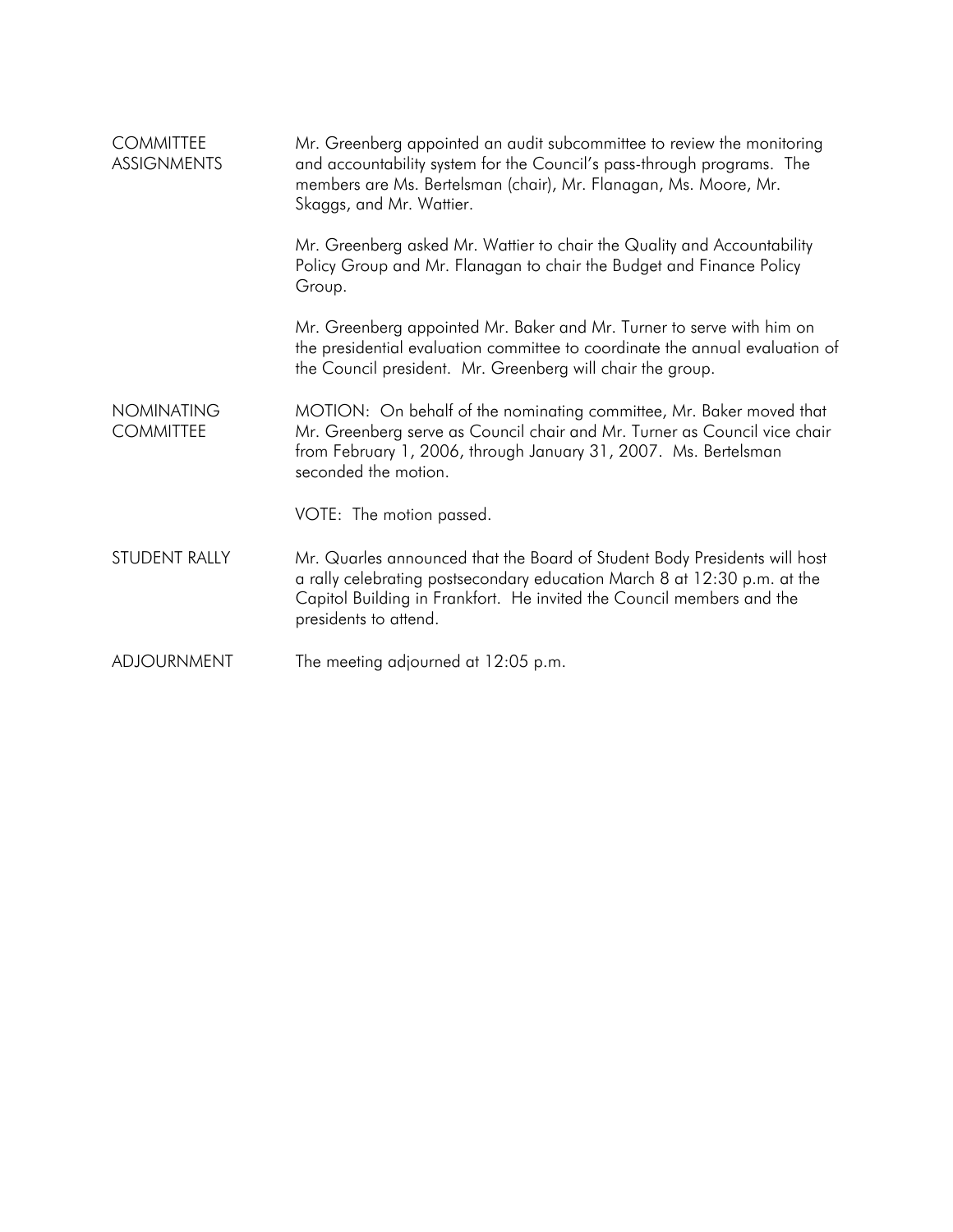#### \* \* \* \* \* \* \* \* \* \* \* \*

CPE STUDY SESSION The Council on Postsecondary Education held a study session Sunday, January 29, 2006, at 3 p.m. at Fidelity Investments in Covington, Kentucky. Chair Greenberg presided.

> The following members attended: Walter Baker, Peggy Bertelsman, Kevin Canafax, Dan Flanagan, Ronald Greenberg, Alois Moore, Ryan Quarles, Jim Skaggs, John Turner, and Mark Wattier. Bonita Black, Susan Guess, John Hall, Phyllis Maclin, Joan Taylor, and Gene Wilhoit did not attend.

Allen Norvell with the auditing firm of Moore, Stephens, Potter, LLP, met with the Council to discuss the findings of the 2004-05 agency audit.

Other agenda items discussed included the performance funding component, tuition policy, legislative issues, and the document prepared by Charlie Owen.

No action was taken.

Following the study session, the Council members joined other invited guests for a reception and dinner hosted by Kevin Canafax.

> Thomas D. Layzell President

Phyllis L. Bailey Senior Associate, Executive Relations

 $\mathcal{L}_\text{max}$ 

\_\_\_\_\_\_\_\_\_\_\_\_\_\_\_\_\_\_\_\_\_\_\_\_\_\_\_\_\_\_\_\_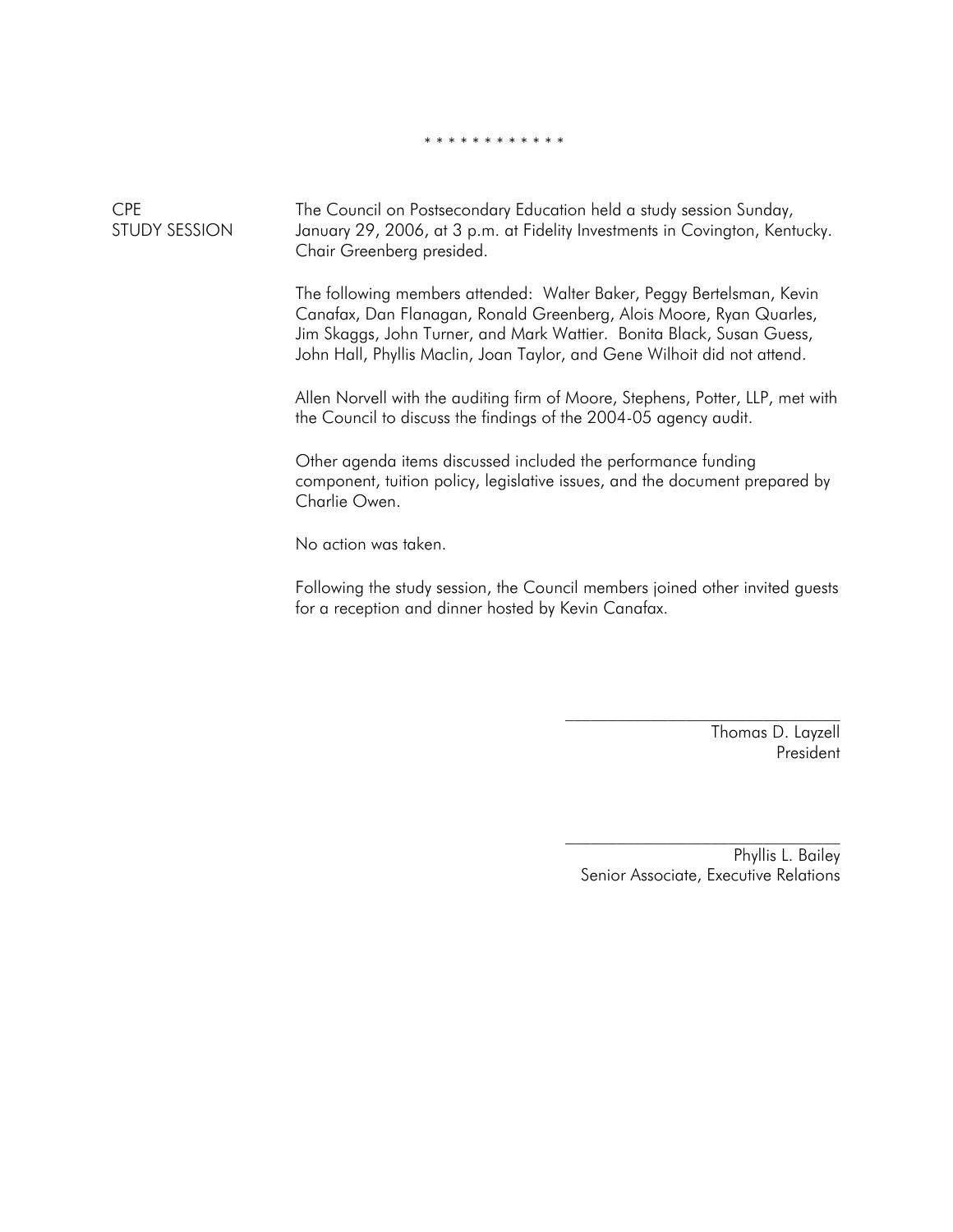# Tuition and Fee Proposal Kentucky Community and Technical College System

ACTION: The staff recommends that the Council approve 2006-07 tuition rates for KCTCS.

Proposed 2006-07 tuition and mandatory fees for KCTCS fall within the parameters established by the Council with one exception. The exception for KCTCS is presented in a separate agenda item. The Council will take action on all exceptions at the April 5 Council meeting.

#### Undergraduate Resident Rates

Under the KCTCS proposal, per credit hour rates for resident undergraduates will increase from \$98 to \$109, an increase of \$11 (see Attachment A). For a student taking 15 credit hours a semester, the rates would increase from \$2,940 to \$3,270, an increase of \$330. This increase is equal to the maximum parameter.

#### Undergraduate Nonresident Rates

Under the proposal, nonresident rates will be \$9,810. This is 3.0 times the rate charged to residents. This rate meets the Council's parameter that requires nonresident rates be at least 1.75 times the resident rate. KCTCS is requesting an exception for nonresident students in contiguous counties, which is presented in a separate agenda item.

#### **Mandatory Fees**

KCTCS does not have mandatory fees.

#### Tuition Revenue

Revenue from tuition and fees is projected to increase from \$137.5 million to \$150.7 million or \$13.2 million from 2005-06 to 2006-07.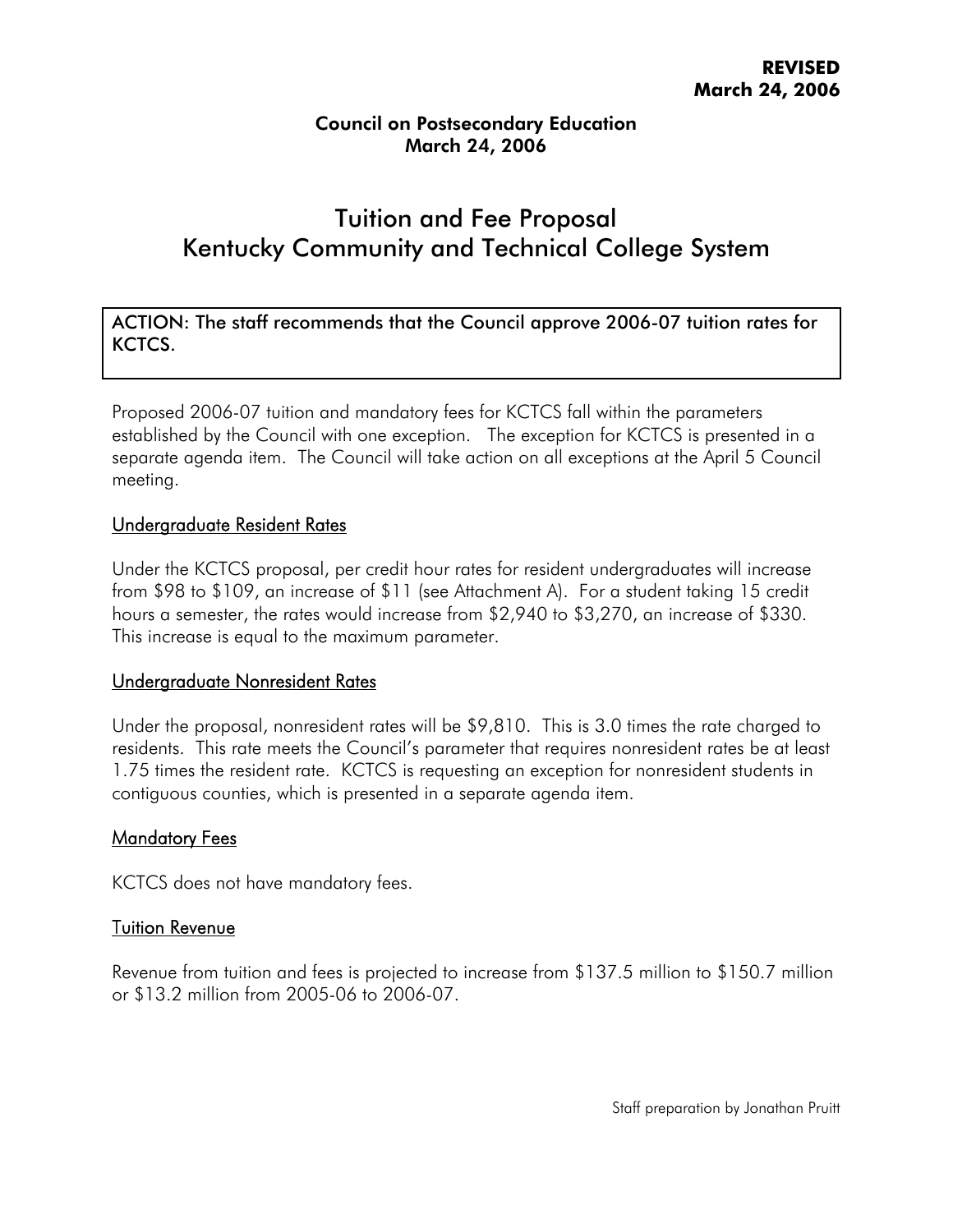## **2006-07 TUITION & MANDATORY FEE RATES(Fall 2006 and Spring 2007)**

|                                                                | Fall<br>2006 | <b>Spring</b><br>2007 | Annual<br>2006-07 | Annual<br>2006-07 | <b>Dollar</b><br><b>Variance</b> |
|----------------------------------------------------------------|--------------|-----------------------|-------------------|-------------------|----------------------------------|
| <b>Institution/Level/Residency Status</b>                      | Rates        | <b>Rates</b>          | Rates             | <b>Parameter</b>  | <b>Rate &amp; Parameter</b>      |
| <b>Kentucky Community and Technical College System (KCTCS)</b> |              |                       |                   |                   |                                  |
| Resident                                                       |              |                       |                   |                   |                                  |
| Full-time                                                      | \$1,635      | \$1,635               | \$3,270           | 3,270<br>S.       | \$<br>$\overline{\phantom{0}}$   |
| Per Credit hour                                                | 109<br>\$    | 109<br><sup>\$</sup>  | 109<br>S.         | \$<br>109         | \$                               |
| Nonresident - Other                                            |              |                       |                   |                   |                                  |
| Full-time                                                      | \$4,905      | \$4,905               | \$9,810           | 5,723<br>\$       | \$<br>4,088                      |
| Per Credit hour                                                | 327<br>\$    | 327<br>\$             | 327               | 191<br>S          | \$<br>136                        |

Note: Tuition rates for nonresident students from contiguous counties are included in the exceptions agenda item.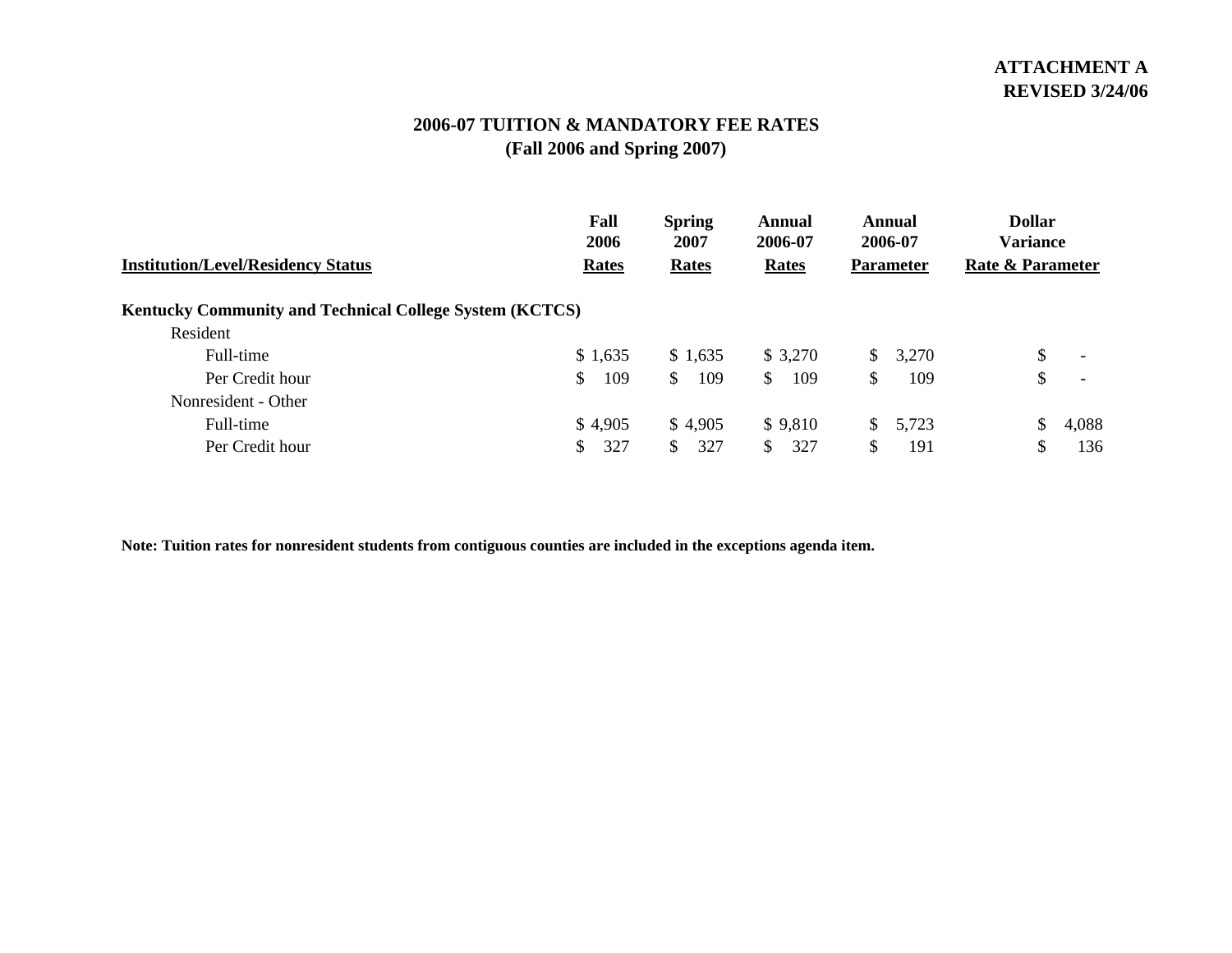## Tuition and Fee Proposal Morehead State University

ACTION: The staff recommends that the Council approve 2006-07 tuition rates for Morehead State University.

Proposed 2006-07 tuition and mandatory fees for Morehead State University fall within the parameters established by the Council with one exception. The exception for Morehead State University is presented in a separate agenda item. The Council will take action on all exceptions at the April 5 Council meeting.

#### Undergraduate Resident Rates

Under the Morehead State University proposal, annual rates for full-time, resident undergraduates would increase from \$4,320 to \$4,870, an increase of \$550 (see Attachment A). This increase is \$45 less than the maximum parameter of \$4,915.

#### Undergraduate Nonresident Rates

Under the proposal, nonresident rates will be \$12,950. This is 2.65 times the rate charged to residents. This rate meets the Council's parameter that requires nonresident rates be at least 1.75 times the resident rate. Morehead State University is requesting an exception for nonresident students in contiguous counties and select urban areas, which is presented in a separate agenda item.

#### Graduate Rates

Attachment A is a complete listing of rates, including graduate programs.

#### Mandatory Fees

A complete listing of mandatory student fees for 2005-06 may be found in Attachment B. Morehead State indicates that mandatory fees are 'bundled' with tuition into a single rate for 2006-07.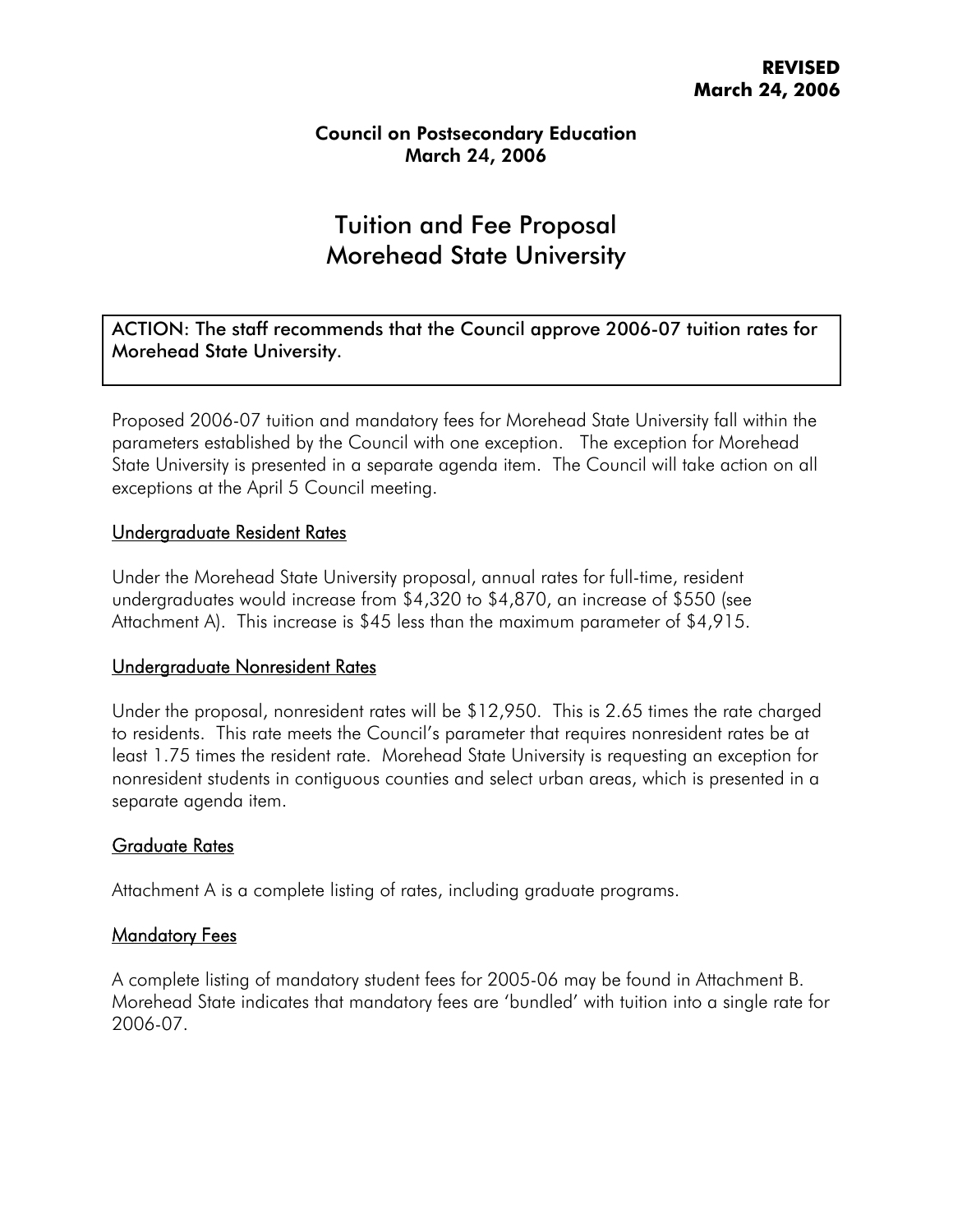## **Tuition Revenue**

Revenue from tuition and fees is projected to increase from \$38.2 million to \$43.6 million or \$5.4 million from 2006 to 2007. Morehead State University indicates that the estimated increase in revenue is due to an increase in both tuition rates and enrollment.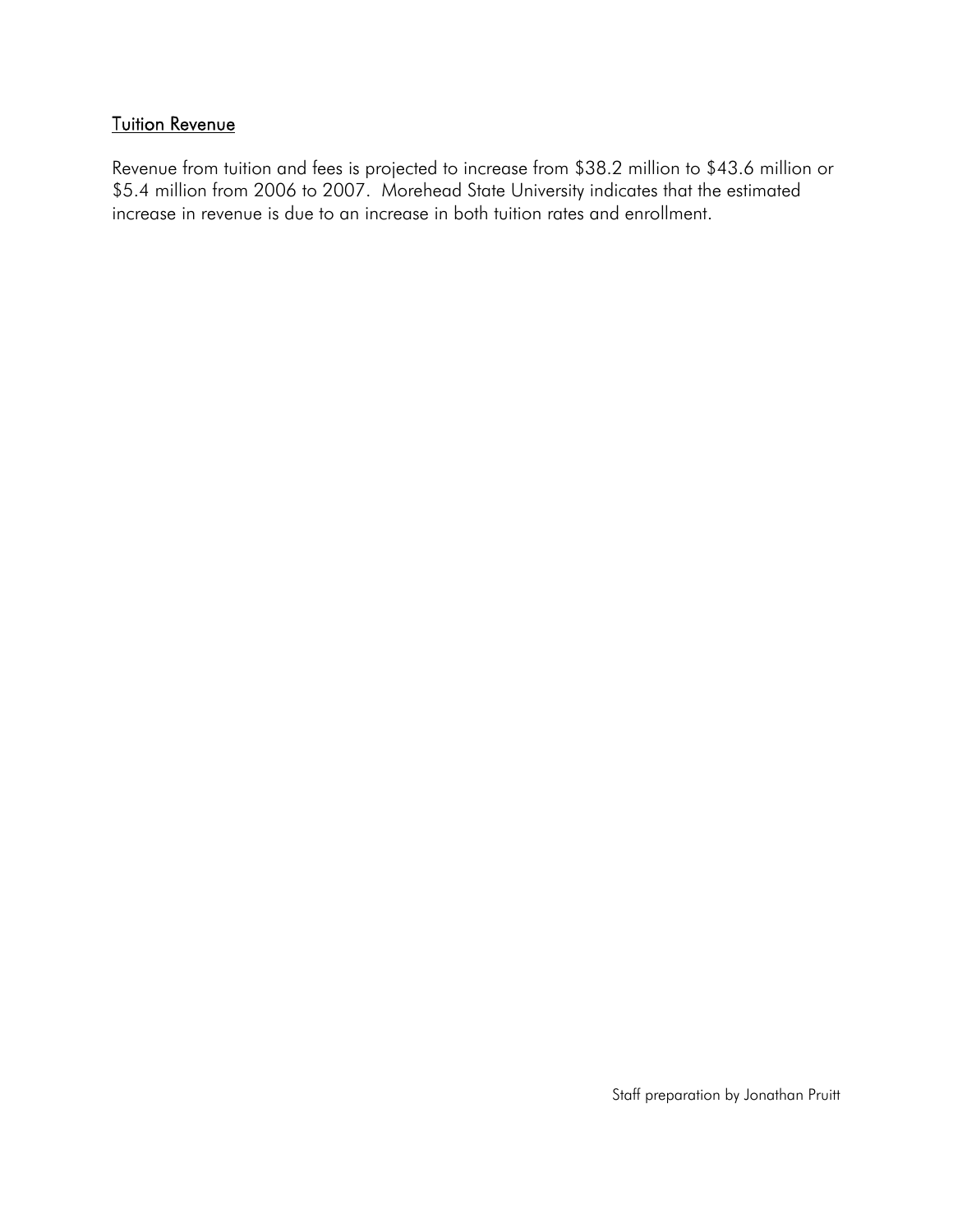## **2006-07 TUITION & MANDATORY FEE RATES(Fall 2006 and Spring 2007)**

|                                           | Fall<br>2006 | <b>Spring</b><br>2007 | Annual<br>2006-07 | <b>Annual</b><br>2006-07 | <b>Dollar</b><br><b>Variance</b> |
|-------------------------------------------|--------------|-----------------------|-------------------|--------------------------|----------------------------------|
| <b>Institution/Level/Residency Status</b> | <b>Rates</b> | <b>Rates</b>          | <b>Rates</b>      | <b>Parameter</b>         | <b>Rate &amp; Parameter</b>      |
| <b>Morehead State University</b>          |              |                       |                   |                          |                                  |
| <b>Undergraduate</b>                      |              |                       |                   |                          |                                  |
| Resident                                  |              |                       |                   |                          |                                  |
| Full-time                                 | \$2,435      | \$2,435               | \$4,870           | \$4,915                  | \$<br>(45)                       |
| Per Credit Hour                           | 205          | 205                   | 205               |                          |                                  |
| Nonresident                               |              |                       |                   |                          |                                  |
| Full-time                                 | 6,475        | 6,475                 | 12,950            | 8,523                    | 4,427                            |
| Per Credit Hour                           | 540          | 540                   | 540               |                          |                                  |
| <b>Online Programs</b>                    |              |                       |                   |                          |                                  |
| Per Credit Hour                           | 240          | 240                   | 240               | <b>NA</b>                | <b>NA</b>                        |
| <b>Graduate</b>                           |              |                       |                   |                          |                                  |
| Resident                                  |              |                       |                   |                          |                                  |
| Full-time                                 | 2,640        | 2,640                 | 5,280             | <b>NA</b>                | <b>NA</b>                        |
| Per Credit Hour                           | 295          | 295                   | 295               |                          |                                  |
| Nonresident                               |              |                       |                   |                          |                                  |
| Full-time                                 | 7,065        | 7,065                 | 14,130            | NA                       | NA                               |
| Per Credit Hour                           | 785          | 785                   | 785               |                          |                                  |
| <b>Online Programs</b>                    |              |                       |                   |                          |                                  |
| Per Credit Hour                           | 330          | 330                   | 330               | <b>NA</b>                | <b>NA</b>                        |

Note: Tuition rates for nonresident students in contiguous counties and select urban areas are included in the exceptions agenda item.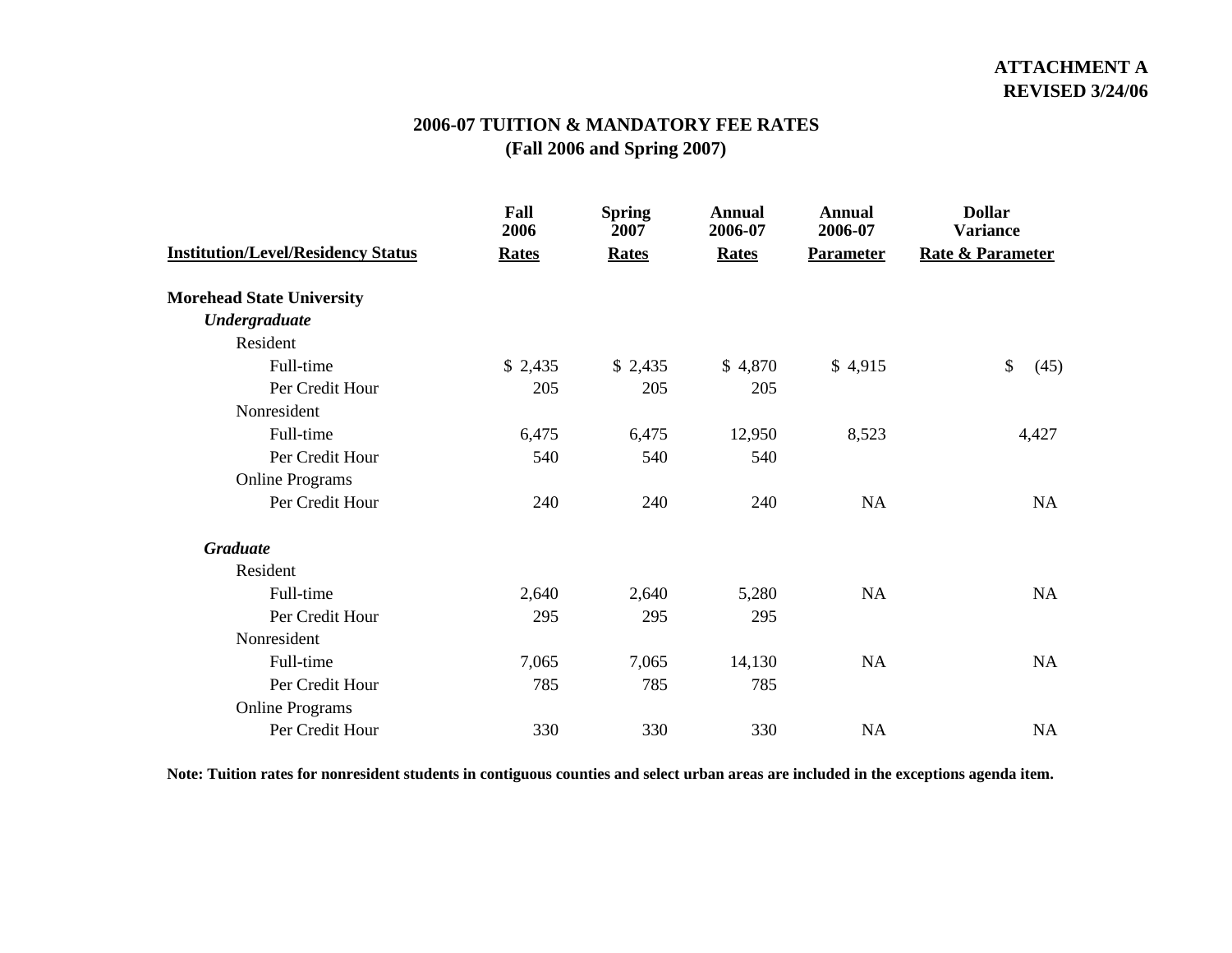## **MOREHEAD STATE UNIVERSITY 2006-07 MANDATORY FEE SCHEDULE**

|                             | 2005-06               | 2006-07               |                              |
|-----------------------------|-----------------------|-----------------------|------------------------------|
| Level                       | <b>Mandatory Fees</b> | <b>Mandatory Fees</b> | <b>Condition for Payment</b> |
| <i><b>Undergraduate</b></i> |                       |                       |                              |
| <b>Student Activity Fee</b> | 370                   | $\sim$                | Enrollment at the University |

Note: Starting in 2006-07 all mandatory fees will be bundled with tuition eliminating all mandatory student fees.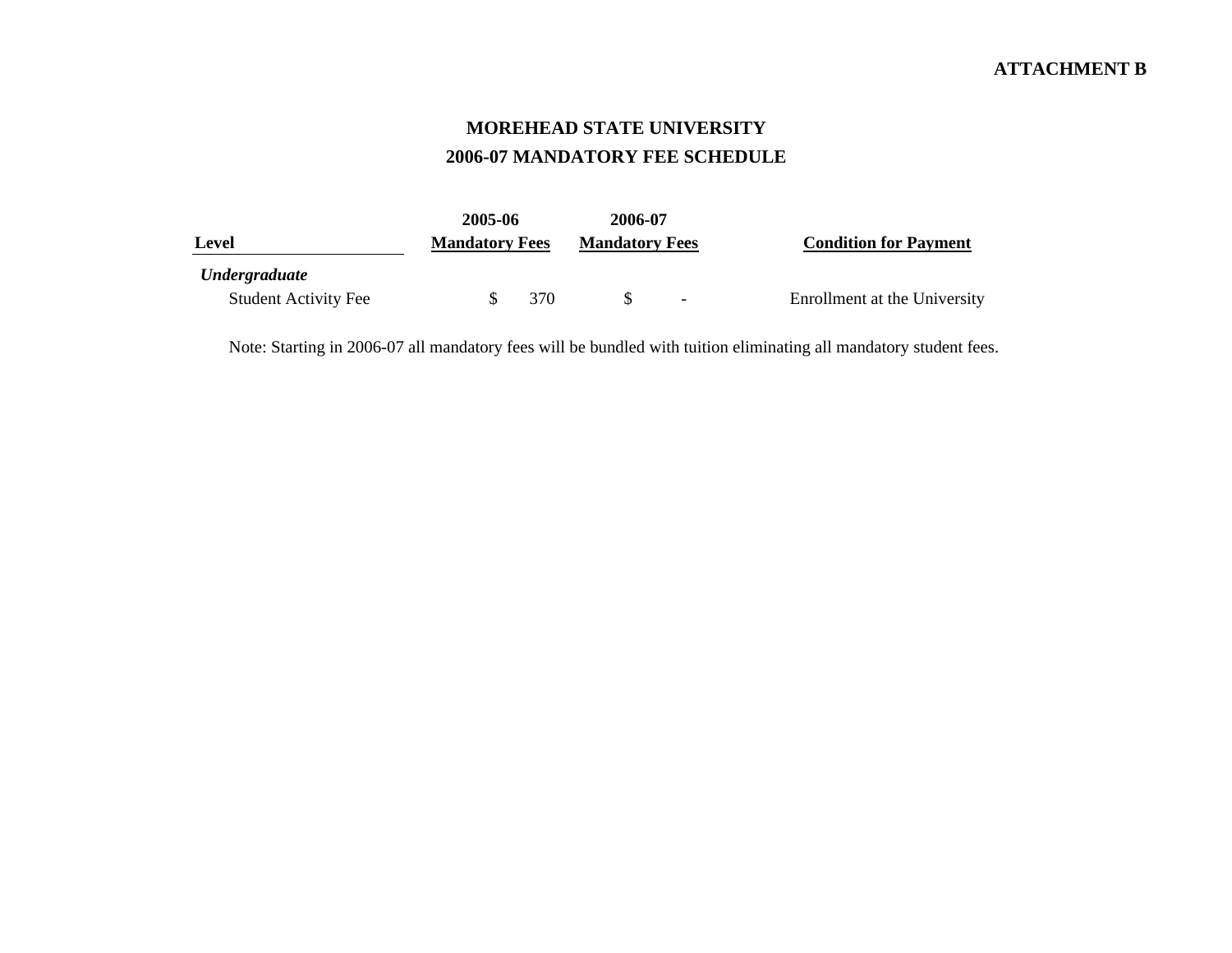# Tuition and Fee Proposal University of Kentucky

ACTION: The staff recommends that the Council approve 2006-07 tuition rates for the University of Kentucky.

Proposed 2006-07 tuition and mandatory fees for the University of Kentucky fall within the parameters established by the Council.

#### Undergraduate Resident Rates

Under the UK proposal, annual rates for full-time, resident undergraduates will increase from \$5,812 to \$6,510 for lower-division students, an increase of \$698. Tuition for upperdivision students will increase from \$5,980 to \$6,698, an increase of \$718 (see Attachment A). This increase is approximately \$180 less than the maximum parameters of \$6,687 for lower-division and \$6,881 for upper-division.

#### Undergraduate Nonresident Rates

Under the proposal, nonresident rates will be \$13,970 for lower-division students and \$14,156 for upper-division students. This is approximately 2.1 times the rate charged to residents. The proposed rate meets the Council's parameter that requires nonresident rates be at least 1.75 times the resident rate.

#### Graduate and Professional Rates

Attachment A is a complete listing of rates, including graduate and professional programs.

#### **Mandatory Fees**

A separate listing of mandatory student fees may be found in Attachment B.

#### Tuition and Fee Revenue

Revenue from tuition and fees is projected to increase from \$186.9 million to \$206.5 million or \$19.6 million from 2005-06 to 2006-07.

Staff preparation by Jonathan Pruitt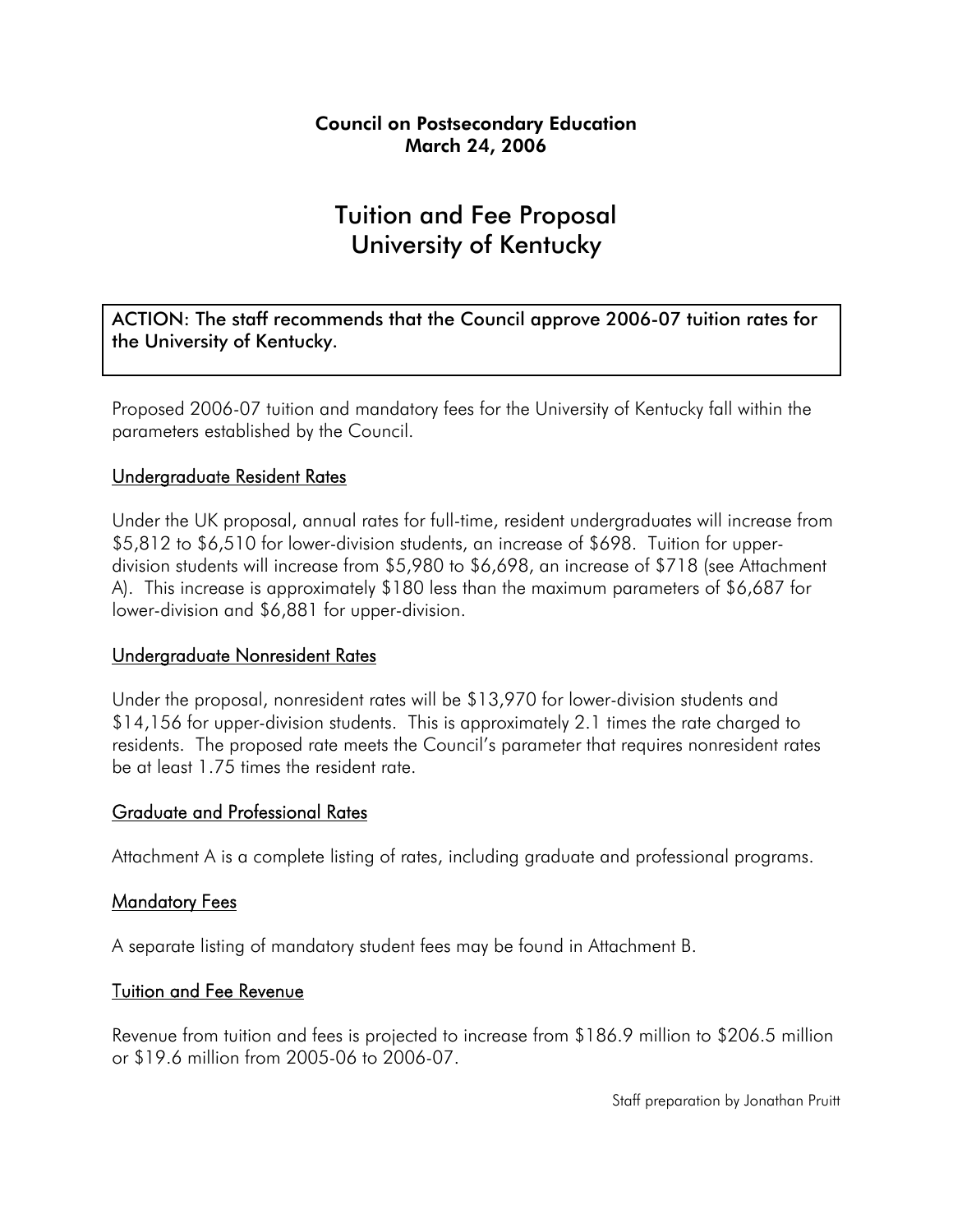#### **2006-07 TUITION & MANDATORY FEE RATES (Fall 2006 and Spring 2007)**

|                                                                                   | Fall<br>2006 | <b>Spring</b><br>2007 | <b>Annual</b><br>2006-07 | <b>Annual</b><br>2006-07 | <b>Dollar</b><br><b>Variance</b> |
|-----------------------------------------------------------------------------------|--------------|-----------------------|--------------------------|--------------------------|----------------------------------|
| <b>Institution/Level/Residency Status</b>                                         | Rates        | Rates                 | Rates                    | Parameter                | Rate & Parameter                 |
| <b>University of Kentucky</b>                                                     |              |                       |                          |                          |                                  |
| <b>Undergraduate (Lower Division)</b>                                             |              |                       |                          |                          |                                  |
| Resident                                                                          |              |                       |                          |                          |                                  |
| Full-time                                                                         | \$3,255      | \$3,255               | \$6,510                  | \$6,687                  | \$<br>(177)                      |
| Per Credit Hour                                                                   | 258          | 258                   | 516                      |                          |                                  |
| Nonresident                                                                       |              |                       |                          |                          |                                  |
| Full-time                                                                         | 6,985        | 6,985                 | 13,970                   | 11,393                   | 2,578                            |
| Per Credit Hour                                                                   | 569          | 569                   | 1,138                    |                          |                                  |
| <b>Undergraduate (Upper Division)</b>                                             |              |                       |                          |                          |                                  |
| Resident                                                                          |              |                       |                          |                          |                                  |
| Full-time                                                                         | 3,349        | 3,349                 | 6,698                    | 6,881                    | (183)                            |
| Per Credit Hour                                                                   | 266          | 266                   | 532                      |                          |                                  |
| Nonresident                                                                       |              |                       |                          |                          |                                  |
| Full-time                                                                         | 7,078        | 7,078                 | 14,156                   | 11,722                   | 2,435                            |
| Per Credit Hour                                                                   | 577          | 577                   | 1,154                    |                          |                                  |
| <b>Graduate</b>                                                                   |              |                       |                          |                          |                                  |
| Resident                                                                          |              |                       |                          |                          |                                  |
| Full-time                                                                         | 3,518        | 3,518                 | 7,036                    | NA                       | NA                               |
| Per Credit Hour                                                                   | 368          | 368                   | 736                      |                          |                                  |
| Nonresident                                                                       |              |                       |                          |                          |                                  |
| Full-time                                                                         | 7,577        | 7,577                 | 15,154                   | NA                       | NA                               |
| Per Credit Hour                                                                   | 819          | 819                   | 1,638                    |                          |                                  |
| <b>MBA</b>                                                                        |              |                       |                          |                          |                                  |
| Full-time Students in 'Day' Program                                               |              |                       |                          |                          |                                  |
| Resident                                                                          | 3,776        | 3,776                 | 7,552                    | NA                       | NA                               |
| Nonresident                                                                       | 7,839        | 7,839                 | 15,678                   | NA                       | NA                               |
| Other Returning Students and all Part-time Students (were full-time in fall 2004) |              |                       |                          |                          |                                  |
| Resident                                                                          | 4,068        | 4,068                 | 8,136                    | NA                       | NA                               |
| Nonresident                                                                       | 9,046        | 9,046                 | 18,092                   | NA                       | NA                               |
| Master of Arts in Diplomacy and International Commerce and                        |              |                       |                          |                          |                                  |
| Master of Science in Physician Assistant Studies                                  |              |                       |                          |                          |                                  |
| Resident                                                                          | 3,690        | 3,690                 | 7,380                    | NA                       | NA                               |
| Nonresident                                                                       | 7,753        | 7,753                 | 15,506                   | <b>NA</b>                | NA                               |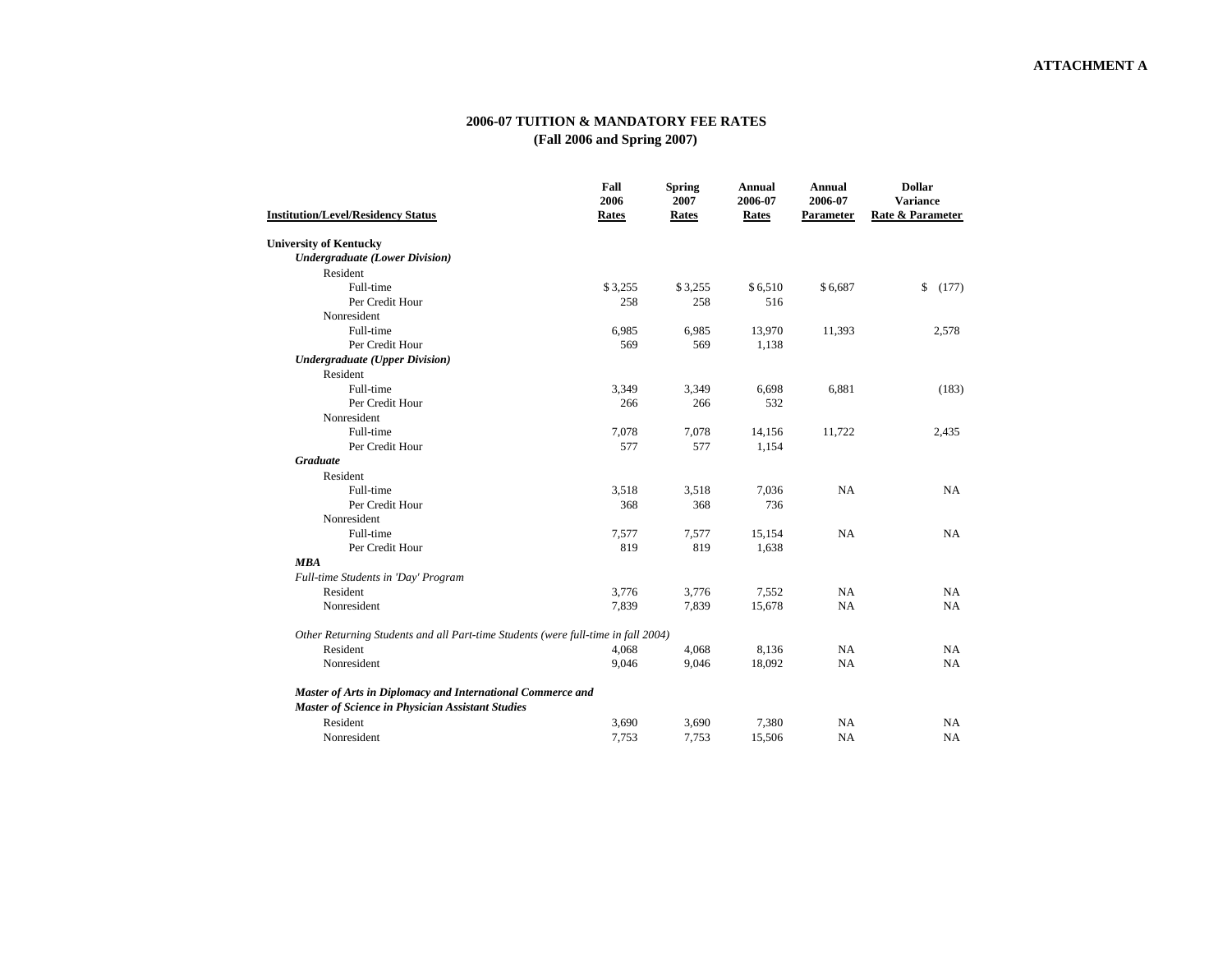| <b>Institution/Level/Residency Status</b>                    | Fall<br>2006<br>Rates | <b>Spring</b><br>2007<br>Rates | <b>Annual</b><br>2006-07<br>Rates | <b>Annual</b><br>2006-07<br>Parameter | <b>Dollar</b><br><b>Variance</b><br>Rate & Parameter |
|--------------------------------------------------------------|-----------------------|--------------------------------|-----------------------------------|---------------------------------------|------------------------------------------------------|
| University of Kentucky (Cont'd)                              |                       |                                |                                   |                                       |                                                      |
| Master of Science in Radiological Medical Physics and        |                       |                                |                                   |                                       |                                                      |
| <b>Master of Science in Health Physics</b>                   |                       |                                |                                   |                                       |                                                      |
| (College of Health Sciences, Division of Radiation Sciences) |                       |                                |                                   |                                       |                                                      |
| Resident                                                     | 4,095                 | 4,095                          | 8,190                             | NA                                    | NA                                                   |
| Nonresident                                                  | 8,156                 | 8,156                          | 16,312                            | NA                                    | NA                                                   |
| Law                                                          |                       |                                |                                   |                                       |                                                      |
| Students - entering classes of Fall 2005 and 2006            |                       |                                |                                   |                                       |                                                      |
| Resident                                                     | 6,421                 | 6,421                          | 12,842                            | NA                                    | <b>NA</b>                                            |
| Nonresident                                                  | 11,636                | 11,636                         | 23,272                            | NA                                    | <b>NA</b>                                            |
| <b>Other Returning Students</b>                              |                       |                                |                                   |                                       |                                                      |
| Resident                                                     | 6,253                 | 6,253                          | 12,506                            | NA                                    | NA                                                   |
| Nonresident                                                  | 11,400                | 11,400                         | 22,800                            | NA                                    | NA                                                   |
| Medicine                                                     |                       |                                |                                   |                                       |                                                      |
| Students - entering classes of Fall 2005 and 2006            |                       |                                |                                   |                                       |                                                      |
| Resident                                                     | 10,656                | 10,656                         | 21,312                            | NA                                    | <b>NA</b>                                            |
| Nonresident                                                  | 20,661                | 20,661                         | 41,322                            | NA                                    | NA                                                   |
| <b>Other Returning Students</b>                              |                       |                                |                                   |                                       |                                                      |
| Resident                                                     | 10,373                | 10,373                         | 20,746                            | NA                                    | NA                                                   |
| Nonresident                                                  | 20,264                | 20,264                         | 40,528                            | NA                                    | NA                                                   |
| <b>Dentistry</b>                                             |                       |                                |                                   |                                       |                                                      |
| Students - entering classes of Fall 2005 and 2006            |                       |                                |                                   |                                       |                                                      |
| Resident                                                     | 9,767                 | 9,767                          | 19,534                            | NA                                    | <b>NA</b>                                            |
| Nonresident                                                  | 21,057                | 21,057                         | 42,114                            | NA                                    | <b>NA</b>                                            |
| <b>Other Returning Students</b>                              |                       |                                |                                   |                                       |                                                      |
| Resident                                                     | 9,509                 | 9,509                          | 19,018                            | NA                                    | NA                                                   |
| Nonresident                                                  | 20,694                | 20,694                         | 41,388                            | NA                                    | NA                                                   |
| Pharmacy                                                     |                       |                                |                                   |                                       |                                                      |
| Students - entering classes of Fall 2005 and 2006            |                       |                                |                                   |                                       |                                                      |
| Resident                                                     | 8,154                 | 8,154                          | 16,308                            | NA                                    | NA                                                   |
| Nonresident                                                  | 15,530                | 15,530                         | 31,060                            | NA                                    | NA                                                   |
| <b>Other Returning Students</b>                              |                       |                                |                                   |                                       |                                                      |
| Resident                                                     | 6,745                 | 6,745                          | 13,490                            | NA                                    | NA                                                   |
| Nonresident                                                  | 13,832                | 13,832                         | 27,664                            | NA                                    | NA                                                   |
| <b>Professional Doctoral</b>                                 |                       |                                |                                   |                                       |                                                      |
| Resident                                                     | 4,587                 | 4,587                          | 9,174                             | <b>NA</b>                             | <b>NA</b>                                            |
| Nonresident                                                  | 10,470                | 10,470                         | 20,940                            | NA                                    | NA                                                   |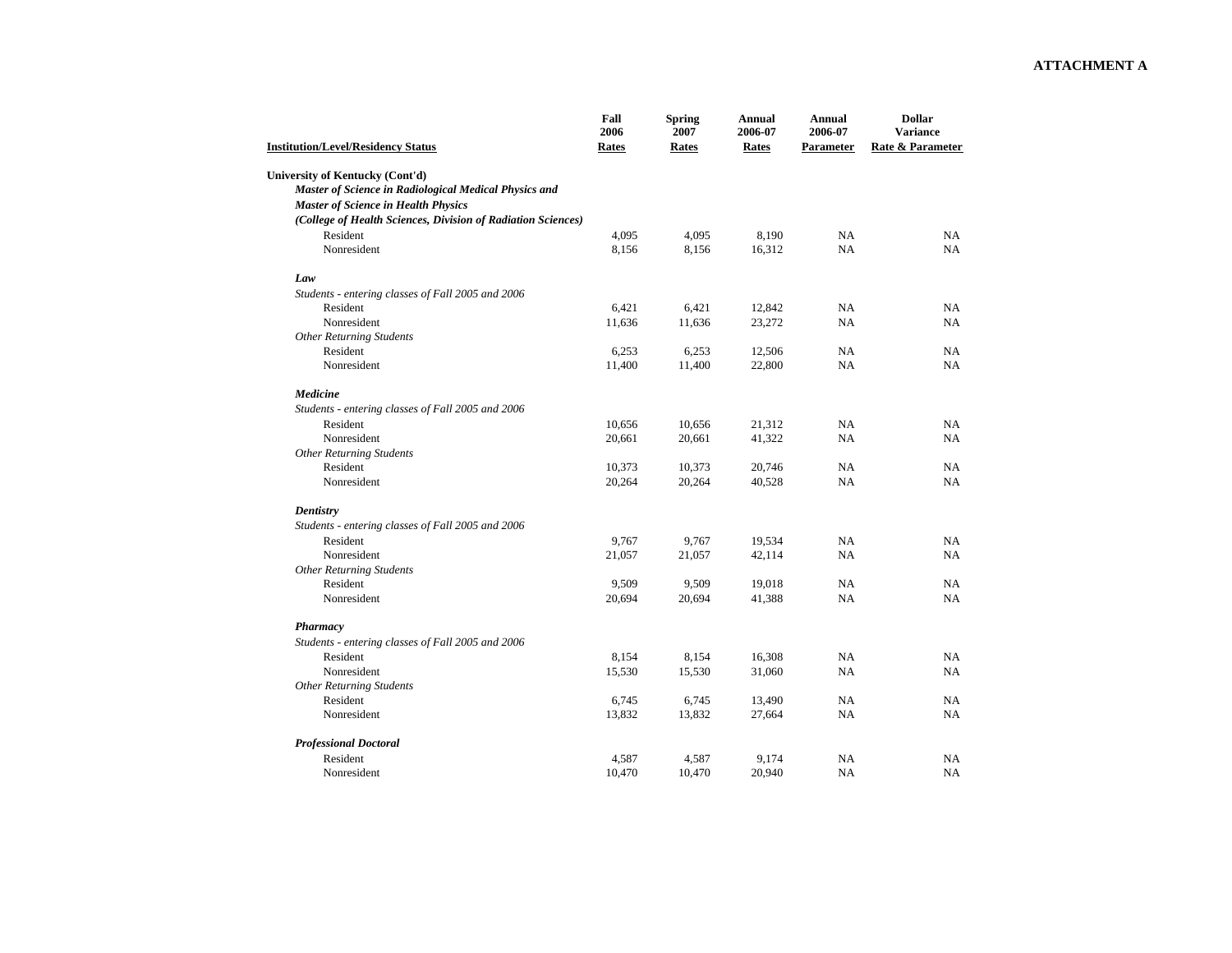#### **UNIVERSITY OF KENTUCKY 2006-07 MANDATORY FEE SCHEDULE**

|                                       | 2005-06 |                       |                           | 2006-07               |                                                                                                             |
|---------------------------------------|---------|-----------------------|---------------------------|-----------------------|-------------------------------------------------------------------------------------------------------------|
| <b>Level</b>                          |         | <b>Mandatory Fees</b> |                           | <b>Mandatory Fees</b> | <b>Condition for Payment</b>                                                                                |
| <b>Student Activities</b>             | \$      | 8.50                  | \$                        | 8.50                  |                                                                                                             |
| Athletics                             |         | 12.75                 |                           | 12.75                 | These mandatory fees are charged to all full-time                                                           |
| <b>Student Government Association</b> |         | 6.25                  |                           | 6.25                  | students enrolled on the Lexington Campus and at the<br>Medical Center. Some fees are prorated to part-time |
| <b>Student Health Fee</b>             |         | 130.00                |                           | 160.00                | students. Students taking all of their courses at off-                                                      |
| <b>WRFL Student Radio</b>             |         | 3.00                  |                           | 3.00                  | campus locations outside of Fayette County and its                                                          |
| <b>International Study Abroad Fee</b> |         | 2.00                  |                           | 2.00                  | contiguous counties may have the fees waived.<br>Students enrolled at the Bluegrass Community and           |
| <b>Seaton Center Fee</b>              |         | 51.50                 |                           | 55.00                 | Technical College may choose services à la carte                                                            |
| <b>Technology Fee</b>                 |         | 66.00                 |                           | 68.00                 | from the list of mandatory fees. Medicine, Dentistry,                                                       |
| <b>Student Center Fee</b>             |         | 37.00                 |                           | 40.50                 | and MBA "Day" students pay an annualized health                                                             |
| <b>Student Services Fee</b>           |         | 8.00                  |                           | 8.00                  | fee.                                                                                                        |
| <b>TOTAL</b>                          | \$      | 325.00                | \$                        | 364.00                |                                                                                                             |
| <b>Dentistry Students</b>             | \$      | 377.00                | $\boldsymbol{\mathsf{S}}$ | 450.00                |                                                                                                             |
| <b>Medicine Students</b>              |         | 369.00                |                           | 450.00                |                                                                                                             |
| <b>MBA</b> "Day" Students             |         | 325.00                |                           | 450.00                |                                                                                                             |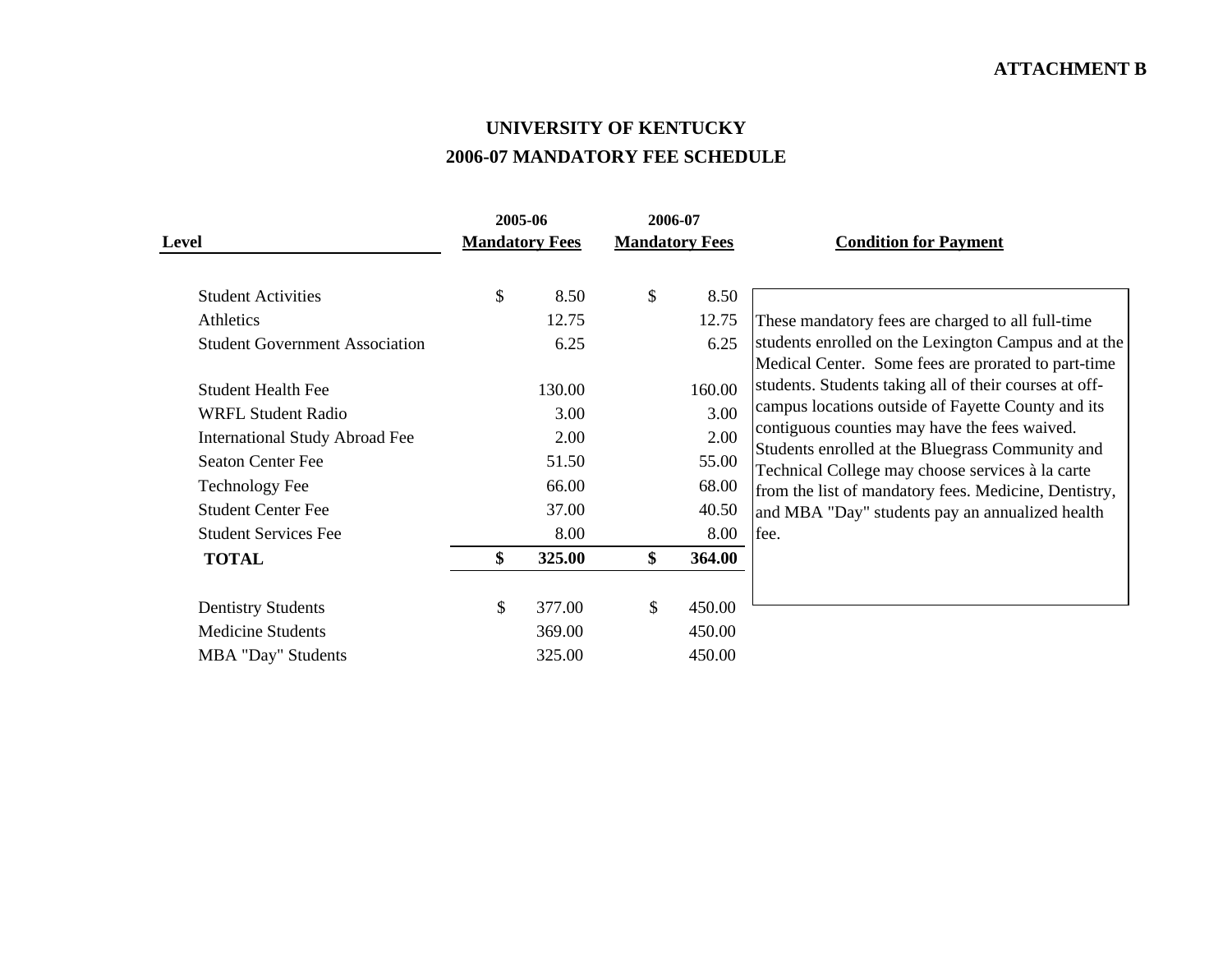# Tuition and Fee Proposal **Exceptions**

Two institutions presenting at the March 24 meeting, Morehead State University and KCTCS, have submitted tuition proposals for consideration by the Council that require exceptions to the parameters. These exceptions will be presented to the Council for action with other exceptions from institutions presenting at the April 5 meeting.

#### Morehead State University

Morehead State University has requested that an exception be made to the parameter requiring nonresidents to pay at least 1.75 times the resident rate. Morehead requests the nonresident rate be 1.25 times the resident rate for students in targeted counties in neighboring states and select urban areas. Based on 2005 enrollment, this exception will apply to 508 or 5.6 percent of Morehead students. Morehead argues that the discounted rate is crucial to recruitment and retention of high-performing out-of-state students and also to the recruitment of minority students. If this exception is not approved, the tuition rate for Morehead State University nonresident students from contiguous counties and select urban areas will be the minimum rate allowable under the Council's parameters, 1.75 times the resident rate.

#### **KCTCS**

KCTCS has requested that an exception be made to the nonresident tuition parameter for students in contiguous counties. KCTCS requests that nonresidents in contiguous counties be charged 1.2 times the resident rate instead of the parameter of 1.75 times the resident rate. Based on 2005 enrollment, the exception will apply to 410 students or 0.48 percent of students attending KCTCS. KCTCS argues that a continuation of its current nonresident tuition structure will yield more tuition revenue than a strict adherence to the Council's parameter, 1.75 times the resident rate for all nonresident students. KCTCS current nonresident tuition structure is 1.2 times the resident rate for students in contiguous counties and 3.0 times the resident rate for all other nonresident students. Twenty-five percent of all KCTCS' nonresident students are from contiguous counties. If this exception is not approved, the tuition rate for KCTCS nonresident students from contiguous counties will be the minimum rate allowable under the Council's parameters, 1.75 times the resident rate or \$191 per credit hour.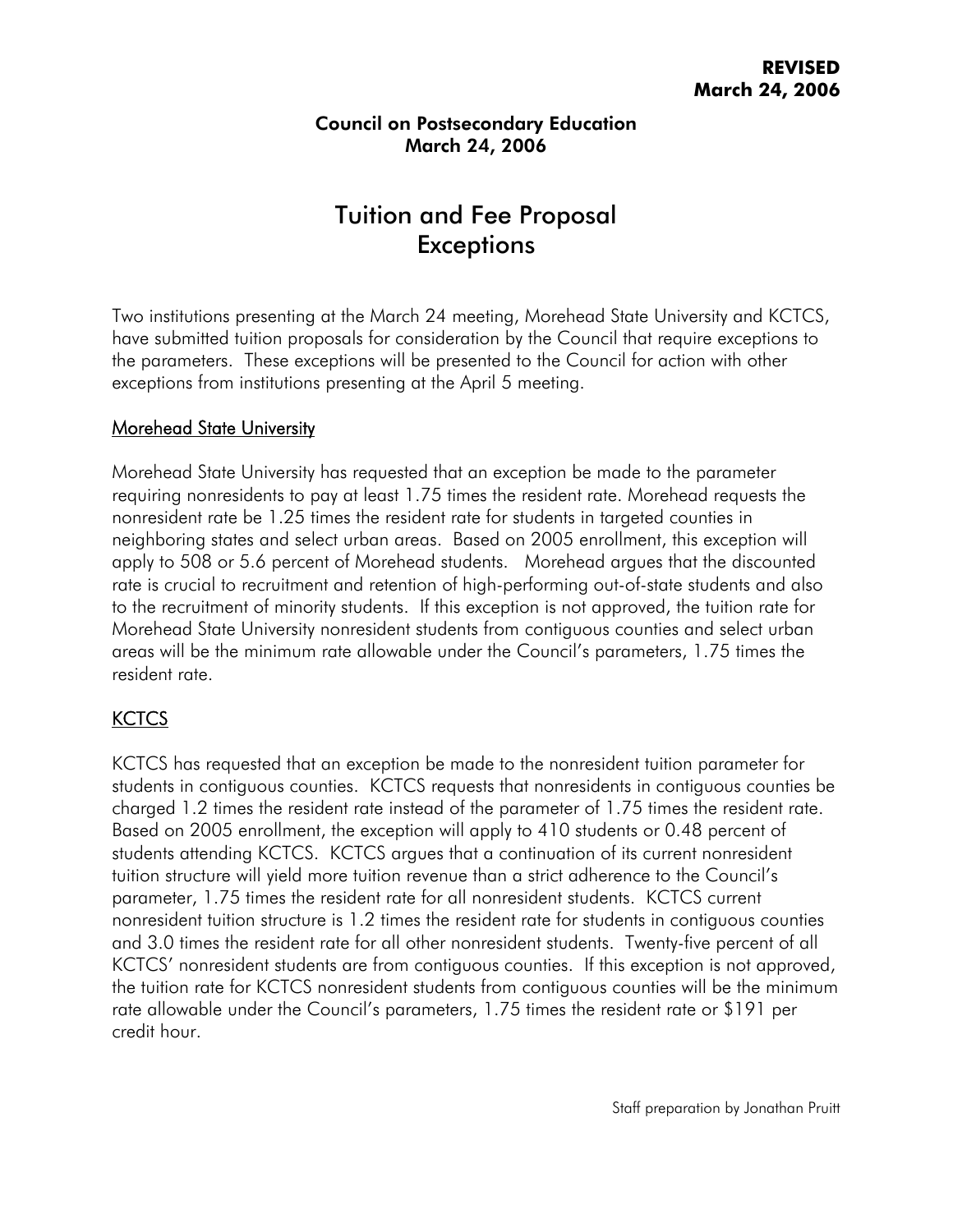## Analysis of the 2006-08 Senate Budget Recommendation

A summary of the changes among the various versions of the budget are provided in the following attachments:

 Attachment A - Operating funding for postsecondary education Attachment B - Capital funding for postsecondary education

The following is a summary of the major changes made by the Senate to the House version of the budget for 2006-08:

## Council Agency Budget:

- The Senate restored the \$1 million reduction to the Council's operations budget included in the House budget.
- The Senate added funding for statewide postsecondary initiatives that were included in the Governor's budget for programs such as: Contract Spaces, College Level Learning Assessment, College Access Initiative, Academic Innovation & Collaborative Grants, P-16 Engineering Pipeline, and the Collaborative Public Health Initiative.
- The Senate eliminated \$4 million included in the House budget for a Legislative Scholarship Program.

#### Institutional Funding:

- The Senate added an additional \$10 million in benchmark funding to the House level for a total increase in 2008 of \$30 million (in addition to the \$20 million in 2007).
- Business plan funding provided in the House budget (\$23 million) for KSU, MuSU, NKU, UK, UofL, and WKU was eliminated for all institutions except for UK, which received \$17.7 million in the Senate version.
- The Senate eliminated the \$10 million in Affordability and Retention funding provided by the House for EKU, MoSU, and six community colleges.
- The Senate added Regional Stewardship funding of \$1.2 million in 2007 and \$3.6 million in 2008 consistent with the Governor's recommendation (the House had no funds for 2007 and \$4.8 million in 2008).
- The Senate changed the \$6 million in nonrecurring research support for UK and UofL from operating funding to bonded debt.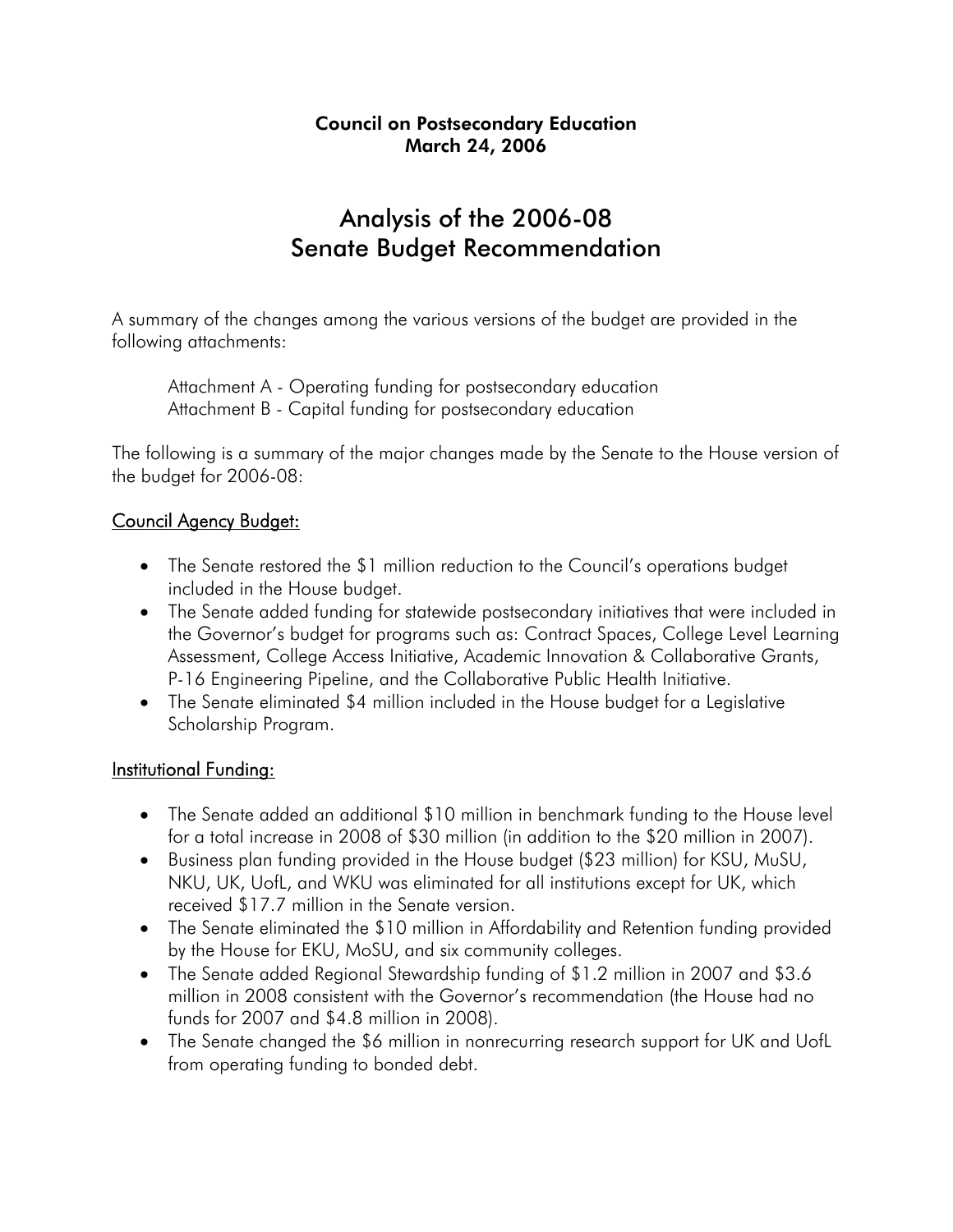## Capital Budget:

#### 1. Total State Bond Authority and Debt Service

- The Senate provided \$382.1 million in state bonds compared to \$507.0 million recommended by the House and \$507.1 million as recommended by the Council.
- The Senate provided \$32.8 million for debt service (22 projects, combination  $\frac{1}{2}$ year and full year debt service) compared to \$24.1 million recommended by the House (32 projects, ½ year debt service) and \$55.6 million recommended by the Council (full-year debt service for 22 projects).

#### 2. Projects Recommended by the Council

- Nine of the 22 projects recommended by the Council are not in the Senate Substitute (HB 380) compared to six projects not included by the House.
- Eight of the 22 projects included by the Senate (HB 380) compared to 16 of 32 projects included by the House were not recommended by the Council.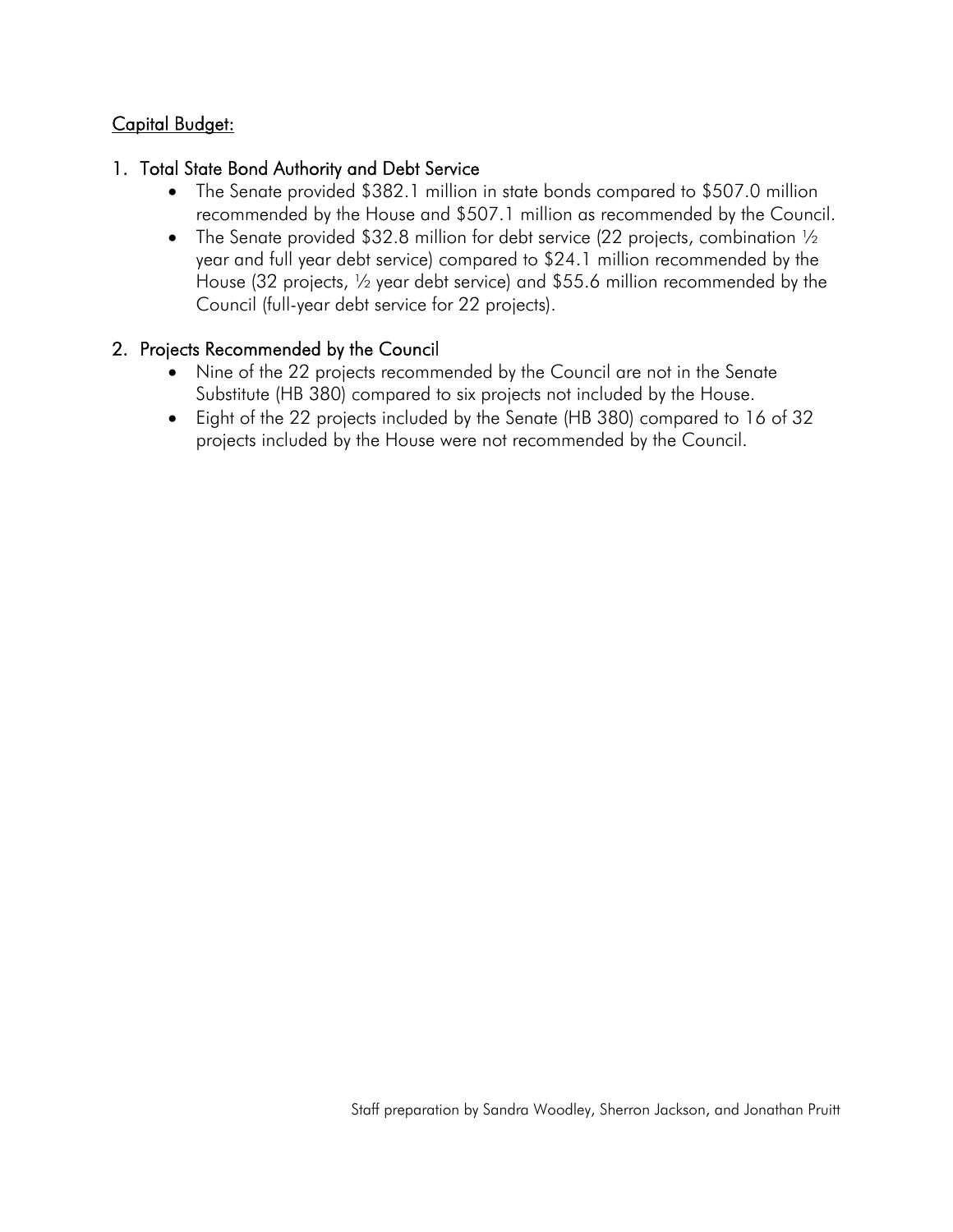#### **Analysis of HB 380 Additional State General Fund Appropriations**

|                                                                                |                                   | <b>FY 2006-07 Increase</b> |                           |                                   |  |                               |                                |     | <b>FY 2007-08 Increase</b> |  |                                   |  |                               |                                |  |  |  |  |  |
|--------------------------------------------------------------------------------|-----------------------------------|----------------------------|---------------------------|-----------------------------------|--|-------------------------------|--------------------------------|-----|----------------------------|--|-----------------------------------|--|-------------------------------|--------------------------------|--|--|--|--|--|
|                                                                                | <b>Enacted</b><br>FY 2005-06 Base |                            | Council<br>Recommendation | <b>Executive</b><br><b>Budget</b> |  | <b>House</b><br><b>Budget</b> | <b>Senate</b><br><b>Budget</b> |     | Council<br>Recommendation  |  | <b>Executive</b><br><b>Budget</b> |  | <b>House</b><br><b>Budget</b> | <b>Senate</b><br><b>Budget</b> |  |  |  |  |  |
| <b>Base Funding (See Note)</b>                                                 |                                   |                            |                           |                                   |  |                               |                                |     |                            |  |                                   |  |                               |                                |  |  |  |  |  |
| UK                                                                             | \$<br>306,341,800                 | -\$                        | 13,722,200 \$             | 4,603,500 \$                      |  | 4,603,500 \$                  | 4,603,500                      | \$. | 13,624,400 \$              |  | 2,472,100 \$                      |  | 13,775,700 \$                 | 23,986,100                     |  |  |  |  |  |
| UofL                                                                           | 154,261,900                       |                            | 13,491,900                | 3,390,600                         |  | 3,390,600                     | 3,390,600                      |     | 14,064,800                 |  | 1,828,000                         |  | 10,363,200                    | 5,961,500                      |  |  |  |  |  |
| <b>EKU</b>                                                                     | 73,622,800                        |                            | 3,681,100                 | 1,271,000                         |  | 1,271,000                     | 1,271,000                      |     | 3,681,100                  |  | 683,700                           |  | 4,867,600                     | 1,498,500                      |  |  |  |  |  |
| <b>KSU</b>                                                                     | 24,374,800                        |                            | 1,440,400                 | 1,724,500                         |  | 1,733,700                     | 1,724,500                      |     | 480,100                    |  | 159,200                           |  | 833,200                       | 196,000                        |  |  |  |  |  |
| MOSU                                                                           | 43,428,300                        |                            | 2,171,400                 | 624,800                           |  | 624,800                       | 624,800                        |     | 2,171,400                  |  | 335,300                           |  | 4,149,000                     | 968,000                        |  |  |  |  |  |
| <b>MUSU</b>                                                                    | 53,044,600                        |                            | 2,581,500                 | 624,600                           |  | 624,900                       | 624,600                        |     | 2,578,300                  |  | 334,200                           |  | 2,699,200                     | 989,100                        |  |  |  |  |  |
| <b>NKU</b>                                                                     | 46,601,800                        |                            | 5,586,800                 | 1,261,700                         |  | 1,260,700                     | 1,261,700                      |     | 5,586,800                  |  | 681,400                           |  | 4,095,000                     | 4,011,200                      |  |  |  |  |  |
| WKU                                                                            | 74,836,600                        |                            | 6,861,700                 | 1,716,600                         |  | 1,716,600                     | 1,716,600                      |     | 6,861,700                  |  | 925,900                           |  | 4,789,000                     | 3,474,100                      |  |  |  |  |  |
| <b>KCTCS</b>                                                                   | 201,776,300                       |                            | 19,552,100                | 4,782,700                         |  | 4,782,700                     | 5,050,500                      |     | 19,552,100                 |  | 2,580,200                         |  | 7,972,100                     | 7,324,800                      |  |  |  |  |  |
| <b>Total Institutional Base Funding</b>                                        | 978,288,900                       |                            | 69,089,100                | 20,000,000                        |  | 20,008,500                    | 20,267,800                     |     | 68,600,700                 |  | 10,000,000                        |  | 53,544,000                    | 48,409,300                     |  |  |  |  |  |
| Specific Institutional Funding                                                 |                                   |                            |                           | 1,038,000                         |  | 4,949,000                     | 2,150,000                      |     |                            |  | 574,200                           |  | 1,738,500                     | 1,500,000                      |  |  |  |  |  |
| Performance Funding                                                            |                                   |                            |                           | $\sim$                            |  | $\sim$                        |                                |     | 3,500,000                  |  | 1,000,000                         |  | 1,000,000                     | 1,000,000                      |  |  |  |  |  |
| <b>Council Operations</b>                                                      | 10,844,700                        |                            | 2,841,800                 | 751,000                           |  | (249,000)                     | 751,000                        |     | 489,500                    |  | 394,000                           |  | 394,000                       | 394,000                        |  |  |  |  |  |
| <b>Adult Education</b>                                                         | 22,026,000                        |                            | 4,000,000                 | 1,000,000                         |  | 1,000,000                     | 1,000,000                      |     | 2,000,000                  |  | 2,000,000                         |  | 2,000,000                     | 2,000,000                      |  |  |  |  |  |
| <b>Totals</b>                                                                  | \$<br>1,011,159,600               | -\$                        | 75,930,900 \$             | 22,789,000 \$                     |  | 25,708,500 \$                 | 24,168,800                     | \$  | 74,590,200 \$              |  | 13,968,200 \$                     |  | 58,676,500                    | 53,303,300                     |  |  |  |  |  |
| <b>Trust Funds / Incentive Funding Programs</b>                                |                                   |                            |                           |                                   |  |                               |                                |     |                            |  |                                   |  |                               |                                |  |  |  |  |  |
| <b>Endowment Match</b>                                                         |                                   |                            | 12,000,000                |                                   |  |                               |                                |     |                            |  |                                   |  |                               |                                |  |  |  |  |  |
| Research Support (Nonrecurring)                                                |                                   |                            | 18,000,000                |                                   |  |                               |                                |     |                            |  | 6,000,000                         |  | 6,000,000                     | 6,000,000                      |  |  |  |  |  |
| Research Support (Recurring)                                                   |                                   |                            | 4,000,000                 | 1,500,000                         |  | 1,500,000                     | 1,500,000                      |     |                            |  | 1,500,000                         |  | 1,500,000                     | 1,500,000                      |  |  |  |  |  |
| Science and Technology                                                         | 10,005,900                        |                            | 600,000<br>3,000,000      | 350,000<br>1,200,000              |  | 225,000                       | 350,000<br>1,200,000           |     | 250,000<br>15,000,000      |  | 3,600,000                         |  | 4,800,000                     | 3,600,000                      |  |  |  |  |  |
| Regional Stewardship<br><b>Technology Trust Fund</b>                           | 2,050,500                         |                            | 2,701,600                 | 1,352,500                         |  | $\sim$<br>1,085,500           | 1,352,500                      |     | 1,100,000                  |  | 650,000                           |  | 1,016,500                     | 1,567,000                      |  |  |  |  |  |
| Workforce / Transfer Nonrecurring                                              |                                   |                            | 500,000                   | 300,000                           |  | 300,000                       | 300,000                        |     |                            |  |                                   |  |                               |                                |  |  |  |  |  |
| Workforce / Transfer Recurring                                                 |                                   |                            |                           |                                   |  |                               |                                |     | 3,500,000 \$               |  | 1,200,000 \$                      |  | $1,200,000$ \$                | 1,200,000                      |  |  |  |  |  |
| <b>Totals</b>                                                                  | \$<br>12,056,400                  | - \$                       | 40,801,600 \$             | 4,702,500 \$                      |  | 3,110,500 \$                  | 4,702,500                      | \$  | 19,850,000 \$              |  | 12,950,000 \$                     |  | 14,516,500 \$                 | 13,867,000                     |  |  |  |  |  |
| <b>Special Initiatives / Pass Through</b>                                      |                                   |                            |                           |                                   |  |                               |                                |     |                            |  |                                   |  |                               |                                |  |  |  |  |  |
| Council Initiatives / Pass Through<br><b>Institutional Special Initiatives</b> | 6,228,300<br>٠                    |                            | 1,660,700<br>500,000      | 1,089,300<br>$\sim$               |  | 284,900<br>500,000            | 589,300<br>$\sim$              |     | 5,835,500<br>4,300,000     |  | 1,335,500<br>$\sim$               |  | 500,000<br>2,300,000          | 835,500<br>$\sim$              |  |  |  |  |  |
| <b>Totals</b>                                                                  | \$<br>6,228,300                   | -\$                        | 2,160,700 \$              | 1,089,300 \$                      |  | 784,900 \$                    | 589,300                        | \$  | 10,135,500 \$              |  | 1,335,500 \$                      |  | 2,800,000 \$                  | 835,500                        |  |  |  |  |  |
| <b>Total Total</b>                                                             | \$<br>1,029,444,300               | -\$                        | 118,893,200 \$            | 28,580,800 \$                     |  | 29,603,900 \$                 | 29,460,600                     | \$  | 104,575,700 \$             |  | 28,253,700 \$                     |  | 75,993,000 \$                 | 68,005,800                     |  |  |  |  |  |

**Note: For purposes of this analysis, base funding includes benchmark funding, business plan funding, and rural retention and affordability funding. This display is net of debt service.**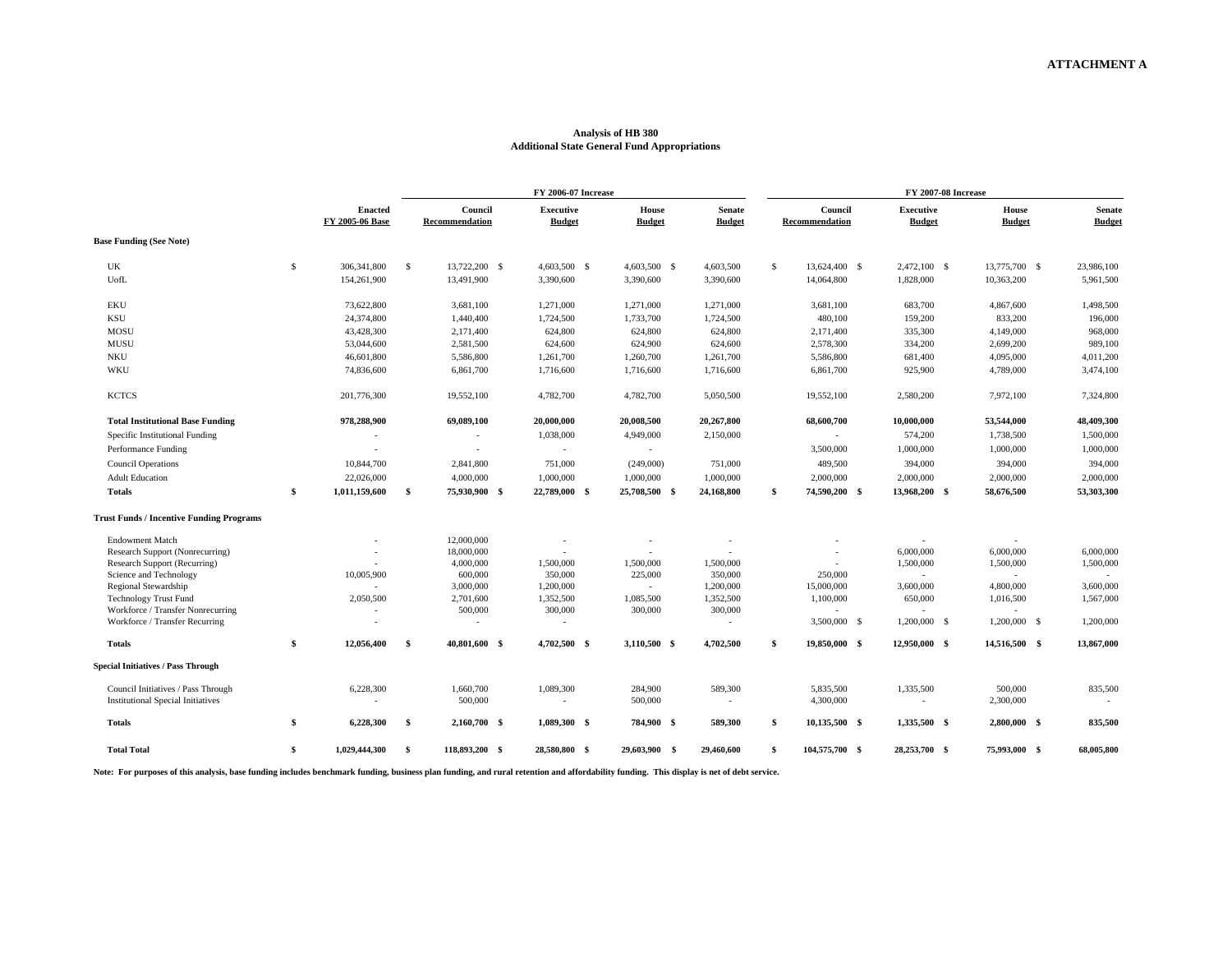#### **General Fund Capital Project Priorities 2006-08**

| <b>System</b><br><b>Priority</b> | <b>Institution/Project Name</b>                                                                                           | <b>Project Scope</b>          |              | St. Bond/G Fund          | <b>CPE Recommended</b> Executive Budget<br>St. Bond/G Fund |               | <b>House Budget</b><br>St. Bond/G Fund | <b>Service</b>            | Debt Senate Budget<br><b>St. Bond/G Fund</b> |    | Debt<br><b>Service</b> |  |
|----------------------------------|---------------------------------------------------------------------------------------------------------------------------|-------------------------------|--------------|--------------------------|------------------------------------------------------------|---------------|----------------------------------------|---------------------------|----------------------------------------------|----|------------------------|--|
|                                  | <b>Infrastructure Repairs/Replacement/Improvements (2 Projects)</b>                                                       |                               |              |                          |                                                            |               |                                        |                           |                                              |    |                        |  |
| $\mathbf{1}$<br>$\overline{2}$   | Capital Renewal, Replacement, and Maintenance Pool<br>Information Technology/Instructional Equipment Purchase Pool        | s<br>15,000,000<br>25,000,000 | \$           | 15,000,000<br>25,000,000 | \$<br>13,000,000                                           | \$            | 13,927,000 \$<br>10,000,000            | 649,000<br>917,000        | 13,927,000<br>10,000,000                     |    | 1,297,000<br>917,000   |  |
|                                  | Total - Infrastructure, Repairs, Replacement, & Improvements                                                              | 40,000,000                    | \$           | 40,000,000               | \$<br>13,000,000                                           | <sup>\$</sup> | 23,927,000 \$                          | 1,566,000                 | \$<br>23,927,000                             | -S | 2,214,000              |  |
|                                  | E&G and Postsecondary Education Center Projects (38 Projects)                                                             |                               |              |                          |                                                            |               |                                        |                           |                                              |    |                        |  |
| -1                               | MoSU Construct Center for Health, Education, and Research                                                                 | s<br>20,000,000               | \$           | 15,000,000               | \$<br>15,000,000                                           | S.            | 23,000,000 \$                          | 1,071,000                 | \$<br>15,000,000 \$                          |    | 1,398,000              |  |
| $\overline{c}$                   | KCTCS Construct Science/Allied Health Bldg Jefferson Community                                                            | 25,557,000                    |              | 25,557,000               |                                                            |               | 25,557,000                             | 1,190,000                 | 25,557,000                                   |    | 1,190,000              |  |
| 3<br>$\overline{4}$              | KCTCS Construct Allied Health/Tech Ed Bldg, Somerset CC Laurel<br>NKU Renovate Old Science Building                       | 13,815,000<br>15,000,000      |              | 13,815,000<br>15,000,000 | 13,200,000<br>14,192,000                                   |               | 13,815,000                             | 644,000                   | 14,015,000                                   |    | 1,305,000              |  |
| 5                                | MuSU Construct New Science Complex Phase III                                                                              | 15,000,000                    |              | 15,000,000               |                                                            |               | 15,000,000                             | 699,000                   | 15,000,000                                   |    | 1,398,000              |  |
| 6                                | WKU Renovate Science Campus, Phase III                                                                                    | 7,000,000                     |              | 7,000,000                | 6,700,000                                                  |               | 9,000,000                              | 420,000                   | 9,000,000                                    |    | 839,000                |  |
| $7\phantom{.0}$                  | NKU Construct Health Innovation Center                                                                                    | 20,085,000                    |              | 20,085,000               |                                                            |               |                                        |                           |                                              |    |                        |  |
| 8<br>9                           | KSU Hathaway Hall Renovation, Phase III<br><b>EKU Construct Science Building</b>                                          | 4,920,000<br>54,107,950       |              | 4,920,000<br>54,107,950  | 4,707,000                                                  |               | 4,920,000<br>54,108,000                | 231,000<br>2,519,000      |                                              |    |                        |  |
| 10                               | NKU Construct Center for Informatics                                                                                      | 23,075,000                    |              | 23,075,000               | ÷                                                          |               | 35,500,000                             | 1,653,000                 | 35,000,000                                   |    | 3,306,000              |  |
| 11                               | UK Construct Gatton Building Complex                                                                                      | 79,289,750                    |              | 40,452,750               |                                                            |               |                                        |                           |                                              |    |                        |  |
| 12                               | EKU/UK Dairy Research Project (Meadowbrook)                                                                               | 5,300,000                     |              | 5,300,000                | 5,121,000                                                  |               | 5,300,000                              | 248,000                   | 5,300,000                                    |    | 248,000                |  |
| 13<br>14                         | UofL Renovate Life Sciences Building<br>KCTCS Construct Emerging Tech Cntr West KY Comm & Tech                            | 18,240,000<br>16,518,000      |              | 18,240,000<br>16,518,000 | 15,473,000                                                 |               | 16,518,000                             | 770,000                   | 16,518,000                                   |    | 1,539,000              |  |
| 15                               | WKU Replace College of Education - Tate Page Hall Building                                                                | 22,750,000                    |              | 22,750,000               |                                                            |               | 35,000,000                             | 1,630,000                 |                                              |    |                        |  |
| 16                               | UK Construct Law School Building                                                                                          | 85,081,000                    |              |                          |                                                            |               |                                        |                           |                                              |    |                        |  |
| 17                               | MoSU Renovate & Add to Student Center, Phase II                                                                           | 16,800,000                    |              | ÷,                       |                                                            |               |                                        |                           |                                              |    |                        |  |
| 18<br>19                         | KSU Expand & Renovate Betty White Nursing Building<br>WKU Replace Ford College Business - Grise Hall Building             | 4,900,000<br>38,000,000       |              |                          |                                                            |               | 4,900,000<br>5,800,000                 | 230,000<br>272,000        | 4,900,000                                    |    | 459,000                |  |
| 20                               | KCTCS Construct Mt Zion Campus Phase II Gateway CTC                                                                       | 36,523,000                    |              |                          | 26,607,000                                                 |               | 1,000,000                              | 49,000                    | 28,000,000                                   |    | 1,304,000              |  |
| 21                               | UK Construct Medicine/Dentistry Building                                                                                  | 202,410,000                   |              |                          |                                                            |               |                                        |                           |                                              |    |                        |  |
| 22                               | MoSU Renovate Combs Classroom Building                                                                                    | 6,000,000                     |              |                          |                                                            |               |                                        |                           |                                              |    |                        |  |
| 23<br>24                         | KSU Expand & Renovate Bradford Hall<br>NKU Rennovate University Center                                                    | 27,500,000<br>8,700,000       |              |                          |                                                            |               |                                        |                           |                                              |    |                        |  |
| 25                               | <b>KSU</b> Renovate Jackson Hall                                                                                          | 1,628,000                     |              |                          |                                                            |               |                                        |                           |                                              |    |                        |  |
| 26                               | EKU Renovate Donovan/Donovan Annex/Mattox Hall                                                                            | 19,900,000                    |              |                          |                                                            |               |                                        |                           |                                              |    |                        |  |
| 27                               | KCTCS Construct Tech Drive Campus Phase III Ashland CTC                                                                   | 14,833,000                    |              |                          |                                                            |               | 17,600,000                             | 814,000                   |                                              |    |                        |  |
| 28<br>29                         | MoSU Renovate & Expand Baird Music Hall<br>MuSU Construct Public Safety Building                                          | 10,200,000<br>2,000,000       |              |                          | ä,                                                         |               |                                        |                           |                                              |    |                        |  |
| 30                               | UofL Construct Belknap Research & Classroom Building                                                                      | 66,420,000                    |              |                          |                                                            |               |                                        |                           |                                              |    |                        |  |
| 31                               | MoSU Renovate & Expand Camden Carroll Library, Phase I                                                                    | 6,000,000                     |              |                          |                                                            |               |                                        |                           |                                              |    |                        |  |
| 32                               | KSU Hill Student Center - 3rd Floor Build-Out                                                                             | 600,000                       |              |                          |                                                            |               |                                        |                           |                                              |    |                        |  |
| 33<br>34                         | WKU Construct Owensboro Advanced Technology Center<br>EKU Construct Danville Postsecondary Education Center               | 12,536,000<br>11,000,000      |              |                          |                                                            |               | 14,055,000                             | 655,000                   |                                              |    |                        |  |
| 35                               | MuSU Construct Agriculture Tech Telecommunications Center                                                                 | 23,000,000                    |              |                          |                                                            |               |                                        |                           |                                              |    |                        |  |
| 36                               | EKU Construct University Activity Center, Phase II                                                                        | 15,400,000                    |              |                          |                                                            |               |                                        |                           |                                              |    |                        |  |
| 37<br>38                         | MuSU Construct Madisonville Postsecondary Education Center                                                                | 25,000,000<br>6,130,000       |              |                          |                                                            |               |                                        |                           |                                              |    |                        |  |
|                                  | NKU Relocate Master Plan Infrastructure<br>Total - (E&G) General Fund Projects Requested                                  |                               | $\sqrt{s}$   | 296,820,700              | 101,000,000<br>\$                                          | \$            | 281,073,000 \$                         | 13,095,000                | $$168,290,000$ \$                            |    | 12,986,000             |  |
|                                  | Research & Economic Development Projects (7 Projects)                                                                     | 981,218,700                   |              |                          |                                                            |               |                                        |                           |                                              |    |                        |  |
| 1                                | UK Construct Biological/Pharmaceutical Complex, Phase II                                                                  | \$.<br>79,892,000             | S            | 79,892,000               | \$<br>75,968,000                                           | \$            | 79,892,000                             | 3,720,000                 | \$<br>79,892,000 \$                          |    | 7,440,000              |  |
| 2                                | UofL Construct HSC Research Facility IV                                                                                   | 69,680,000                    |              | 69,680,000               | 65,997,000                                                 |               | 69,680,000                             | 3,245,000                 | 69,680,000                                   |    | 6,489,000              |  |
| 3                                | UofL Renovate Medical Dental Research Building, Phase IV                                                                  | 19,800,000                    |              |                          |                                                            |               |                                        |                           |                                              |    |                        |  |
| $\overline{4}$<br>5              | WKU Construct Materials Characteristics, Phase II<br>MuSU Construct New Breathitt Veterinary Center                       | 4,500,000<br>16,250,000       |              | 4,500,000<br>16,250,000  | 4,311,000                                                  |               | 4,500,000                              | 211,000                   | 4,500,000                                    |    | 422,000                |  |
| 6                                | UofL Construct Center for Predictive Medicine                                                                             | 35,200,000                    |              |                          |                                                            |               |                                        |                           |                                              |    |                        |  |
|                                  | Subtotal - (R&ED) General Fund Projects Requested                                                                         | 225,322,000<br>S              | s            | 170,322,000              | 146,276,000<br>\$                                          | \$            | 154,072,000                            | 7,176,000<br>\$           | \$<br>154,072,000                            | S  | 14,351,000             |  |
| $\mathcal{I}$                    | UK Construct Bio-Medical Research Building (CPE Design only - cash)                                                       | \$<br>95,000,000              | \$           | 7,600,000                | \$                                                         | \$            |                                        | \$                        | \$                                           | s  |                        |  |
|                                  | System Total - Top 45 General Fund Projects Requested *                                                                   | \$1,341,540,700               | $\mathcal S$ | 507,142,700              | 260,276,000<br>\$                                          | \$            |                                        | 459,072,000 \$ 21,837,000 | $$346,289,000$ \$                            |    | 29,551,000             |  |
|                                  | * The system total does not include the design amount for the UK Bio-Medical Research Building.                           |                               |              |                          |                                                            |               |                                        |                           |                                              |    |                        |  |
|                                  |                                                                                                                           |                               |              |                          |                                                            |               |                                        |                           |                                              |    |                        |  |
| 1                                | <b>Research Support Funding Program</b><br>CPE Research Support/Lab Renovation & Equipment                                | 18,000,000<br>\$              | $\mathsf{S}$ | 18,000,000               |                                                            |               |                                        |                           | \$<br>$6,000,000$ \$                         |    | 551,000                |  |
|                                  |                                                                                                                           |                               |              |                          |                                                            |               |                                        |                           |                                              |    |                        |  |
|                                  | Projects Not Reviewed or Recommended by CPE (14 Projects)                                                                 |                               |              |                          |                                                            |               |                                        |                           |                                              |    |                        |  |
| 1<br>2                           | KCTCS Franklin Technology Center - Project Expansion<br>KCTCS Bluegrass Advanced Manufacturing Technology Center - Design |                               |              |                          |                                                            |               |                                        |                           | \$<br>2,500,000 \$<br>1,500,000              |    | 237,000<br>72,000      |  |
| 3                                | KCTCS Maysville Renovate Administration Building                                                                          |                               |              |                          |                                                            |               |                                        |                           | 5,008,000                                    |    | 469,000                |  |
| 4                                | MoSU Business Continuance Datacenter Collaborative with NKU                                                               |                               |              |                          |                                                            |               | 2,500,000                              | 119,000                   |                                              |    |                        |  |
| 5                                | MoSU Business Continuance Datacenter-Design                                                                               |                               |              |                          | ÷                                                          |               | 360,000                                |                           |                                              |    |                        |  |
| 6<br>7                           | MoSU Space Science Center<br>UK Livestock Disease Diagnostic Center, Phase II                                             |                               |              |                          | ÷                                                          |               | 3,400,000<br>13,500,000                | 160,000<br>629,000        |                                              |    |                        |  |
| 8                                | KCTCS Licking Valley Campus, Phase II - Maysville CTC                                                                     |                               |              |                          | ÷.                                                         |               | 1,000,000                              | 49,000                    |                                              |    |                        |  |
| 9                                | KCTCS Etown Construct Central regional Postsecondary Ed Center, Phase                                                     |                               |              |                          | ÷,                                                         |               | 19,400,000                             | 904,000                   | 20,000,000                                   |    | 1,863,000              |  |
| 10                               | KCTCS Madisonville Energy/Advanced Technology Center                                                                      |                               |              |                          |                                                            |               | 4,000,000                              | 188,000                   |                                              |    |                        |  |
| 11<br>12                         | KCTCS JCTC Carrollton County Campus, Design<br>KCTCS Big Sandy CTC Design New Facility                                    |                               |              |                          | ä,                                                         |               | 500,000<br>1,500,000                   | 24,000<br>72,000          | 500,000                                      |    | 26,000                 |  |
| 13                               | KCTCS Maysville Rowan County Campus - Plannign & Design                                                                   |                               |              |                          |                                                            |               | 1,500,000                              | 72,000                    |                                              |    |                        |  |
| 14                               | KCTCS Madisonville Postsecondary Ed Center - Design                                                                       |                               |              |                          |                                                            |               | 300,000                                |                           | 300,000                                      |    |                        |  |
|                                  | <b>Total New Projects</b>                                                                                                 |                               | \$           |                          | \$                                                         | \$            | 47,960,000                             | 2,217,000<br>S            | \$<br>29,808,000                             | \$ | 2,667,000              |  |
|                                  | <b>Total Projects Proposed</b>                                                                                            | \$1,359,540,700               | \$           | 525,142,700              | $\mathcal{S}$<br>260,276,000                               | S             | 507,032,000                            | 24,054,000<br>\$          | \$<br>382,097,000                            | S  | 32,769,000             |  |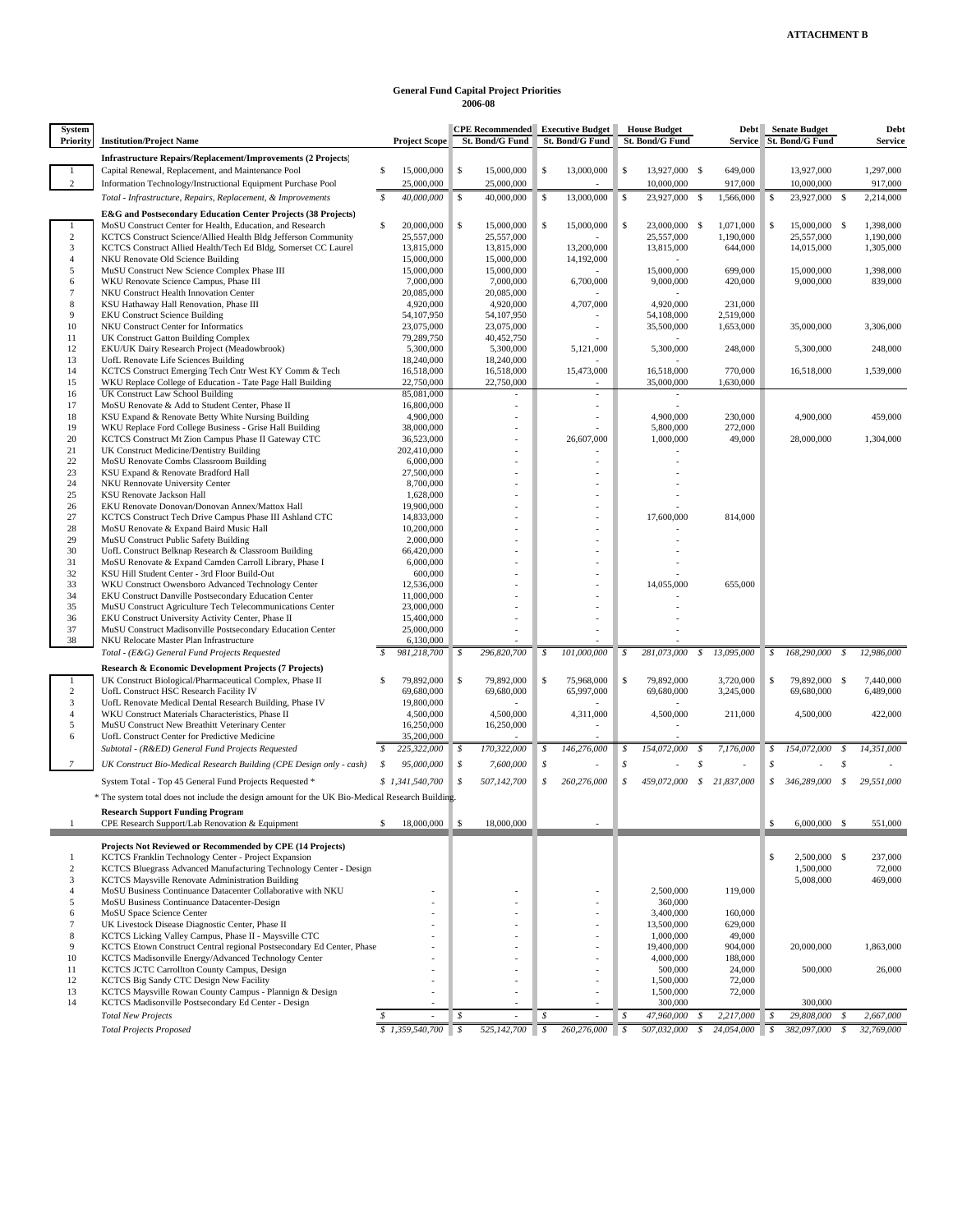# **CPE v Executive v House Sub v Senate Sub (HB 380) Recommendations Capital Projects - Agency Bond Authority 2006-08**

|                                                            | <b>CPE Recommendation</b> |                      |     | <b>Executive Budget (HB 380)</b> |              |                                  |              | House Sub (HB 380) Budget   |              |                                |               |                             | Senate Sub (HB 380) Budget |                      |      |                     |
|------------------------------------------------------------|---------------------------|----------------------|-----|----------------------------------|--------------|----------------------------------|--------------|-----------------------------|--------------|--------------------------------|---------------|-----------------------------|----------------------------|----------------------|------|---------------------|
| <b>Institution and Project Title</b>                       |                           | <b>Project Scope</b> |     | <b>Agency Bonds</b>              |              | <b>Project Scope</b>             |              | <b>Agency Bonds</b>         |              | <b>Project Scope</b>           |               | <b>Agency Bonds</b>         |                            | <b>Project Scope</b> |      | <b>Agency Bonds</b> |
| <b>Eastern Kentucky University</b>                         |                           |                      |     |                                  |              |                                  |              |                             |              |                                |               |                             |                            |                      |      |                     |
| 1 Construct New Student Housing                            | \$                        | 10,520,000 \$        |     | 10,520,000                       | S            | 9,961,000 \$                     |              | 9,961,000                   | s            | 10,520,000 \$                  |               | 10,520,000                  |                            | 10,520,000           |      | 10,520,000          |
| <b>Subtotal - EKU</b>                                      | $\mathcal{S}$             | 10,520,000 \$        |     | 10,520,000                       | S            | $9,961,000$ \$                   |              | 9,961,000                   | \$           | 10,520,000 \$                  |               | 10,520,000                  | $\mathbb{S}$               | 10,520,000 \$        |      | 10,520,000          |
| <b>Kentucky State University</b>                           |                           |                      |     |                                  |              |                                  |              |                             |              |                                |               |                             |                            |                      |      |                     |
| 1 Construct Parking Structure                              | \$                        | 7,000,000 \$         |     | 7,000,000                        |              | Project not in Executive Budget. |              |                             | $\mathsf{s}$ | 7,000,000 \$                   |               | 7,000,000                   |                            |                      |      |                     |
| 2 Construct New Residence Hall (Privatized)                |                           | 20,000,000           |     | 20,000,000                       |              | Project not in Executive Budget. |              |                             |              | 20,000,000                     |               | 20,000,000                  |                            |                      |      |                     |
| <b>Subtotal - KSU</b>                                      | $\mathcal{S}$             | 27,000,000 \$        |     | 27,000,000                       |              |                                  |              |                             | $\mathsf{s}$ | 27,000,000 \$                  |               | 27,000,000                  | க                          |                      | \$.  |                     |
| <b>Morehead State University</b>                           |                           |                      |     |                                  |              |                                  |              |                             |              |                                |               |                             |                            |                      |      |                     |
| <b>Construct Student Recreation Center</b><br>$\mathbf{1}$ | $\mathbb{S}$              | 17,000,000 \$        |     | 17,000,000                       |              | Project not in Executive Budget. |              |                             | s.           | 17,000,000 \$                  |               | 17,000,000                  |                            |                      |      |                     |
| 2 Construct Apartment Housing Complexes - Phase II         |                           | 6,000,000            |     | 6,000,000                        |              | Project not in Executive Budget. |              |                             |              | Project Not Recommended        |               |                             |                            |                      |      |                     |
| 3 Construct Parking Structure                              |                           | 7,000,000            |     | 7,000,000                        |              | Project not in Executive Budget. |              |                             |              | Project Not Recommended        |               |                             |                            |                      |      |                     |
| 4 Renovate Student Housing Facilities                      |                           | 10,000,000           |     | 10,000,000                       |              | Project not in Executive Budget. |              |                             |              | 10,000,000                     |               | 10,000,000                  |                            |                      |      |                     |
| Subtotal - MoSU                                            | $\mathcal{S}$             | 40,000,000 \$        |     | 40,000,000                       |              |                                  |              |                             | S            | 27,000,000 \$                  |               | 27,000,000                  | S                          |                      |      |                     |
| <b>Murray State University</b>                             |                           |                      |     |                                  |              |                                  |              |                             |              |                                |               |                             |                            |                      |      |                     |
| 1 New Residential College (Replace Richmond Hall)          | \$                        | 13,077,000 \$        |     | 13,077,000                       |              | $$12,106,000$ \$                 |              | 12,106,000                  |              | $$13,077,000$ \$               |               | 13,077,000                  |                            | 13,077,000           |      | 13,077,000          |
| 2 Renovate Waterfield Library                              |                           | 8,000,000            |     | 4,000,000                        |              | Project not in Executive Budget. |              |                             |              | Project Not Recommended        |               |                             |                            |                      |      |                     |
| 3 Replace Franklin Hall                                    |                           | 13,077,000           |     | 13,077,000                       |              | Project not in Executive Budget. |              |                             |              | 13,077,000                     |               | 13,077,000                  |                            |                      |      |                     |
| 4 Renovate Curris Center and T-Room                        |                           | 750,000              |     | 750,000                          |              | Project not in Executive Budget. |              |                             |              | 750,000                        |               | 750,000                     |                            |                      |      |                     |
| Subtotal - MuSU                                            | s.                        | 34,904,000 \$        |     | 30,904,000                       | S.           | 12,106,000 \$                    |              | 12,106,000                  | S            | 26,904,000 \$                  |               | 26,904,000                  | \$                         | 13,077,000 \$        |      | 13,077,000          |
| <b>Northern Kentucky University</b>                        |                           |                      |     |                                  |              |                                  |              |                             |              |                                |               |                             |                            |                      |      |                     |
| 1 Construct New Student Union                              | \$                        | 16,250,000 \$        |     | 16,250,000                       |              | $$17,360,000$ \$                 |              | 17,360,000                  | s.           | 17,360,000 \$                  |               | 17,360,000                  |                            | 17,360,000           |      | 17,360,000          |
| 2 Construct Parking Garage #3                              |                           | 15,400,000           |     | 15,400,000                       |              | Project not in Executive Budget. |              |                             |              | 15,400,000                     |               | 15,400,000                  |                            |                      |      |                     |
| 3 Construct Parking Garage #4                              |                           | 9,200,000            |     | 9,200,000                        |              | Project not in Executive Budget. |              |                             |              | 9,200,000                      |               | 9,200,000                   |                            |                      |      |                     |
| 4 Expand Norse Commons                                     |                           | 1,400,000            |     | 1,400,000                        |              | Project not in Executive Budget. |              |                             |              | 1,400,000                      |               | 1,400,000                   |                            |                      |      |                     |
| 5 Construct Student Housing                                |                           | 23,000,000           |     | 23,000,000                       |              | Project not in Executive Budget. |              |                             |              | 23,000,000                     |               | 23,000,000                  |                            |                      |      |                     |
| Subtotal - NKU                                             | \$.                       | 65,250,000 \$        |     | 65,250,000                       |              | 17,360,000 \$                    |              | 17,360,000                  | S            | 66,360,000                     | - \$          | 66,360,000                  | \$                         | 17,360,000           | - \$ | 17,360,000          |
| <b>University of Kentucky</b>                              |                           |                      |     |                                  |              |                                  |              |                             |              |                                |               |                             |                            |                      |      |                     |
| 1 Construct Patient Care Facility Phase II                 | \$                        | 175,000,000 \$       |     | 150,000,000                      |              |                                  |              | \$155,000,000 \$130,000,000 |              | \$175,000,000 \$               |               | 150,000,000                 |                            | 150,000,000          |      | 150,000,000         |
| 2 Renovate Blazer Hall Cafeteria                           |                           | 3.010.000            |     | 3,010,000                        |              | Project not in Executive Budget. |              |                             |              | 3,010,000                      |               | 3,010,000                   |                            |                      |      |                     |
| 3 Install HVAC in Keeneland Hall                           |                           | 7,013,000            |     | 7,013,000                        |              | Project not in Executive Budget. |              |                             |              | 7,013,000                      |               | 7,013,000                   |                            |                      |      |                     |
| 4 Renovate Student Center Food Court                       |                           | 1,643,000            |     | 1,643,000                        |              | Project not in Executive Budget. |              |                             |              | <b>Project Not Recommended</b> |               |                             |                            |                      |      |                     |
| 5 Renovate K-Lair Building                                 |                           | 4,650,000            |     | 4,650,000                        |              | Project not in Executive Budget. |              |                             |              | Project Not Recommended        |               |                             |                            |                      |      |                     |
| Subtotal - UK                                              | \$.                       | 191,316,000 \$       |     | 166,316,000                      |              |                                  |              | \$155,000,000 \$130,000,000 |              |                                |               | \$185,023,000 \$160,023,000 |                            | $$150,000,000$ \$    |      | 150,000,000         |
| <b>University of Louisville</b>                            |                           |                      |     |                                  |              |                                  |              |                             |              |                                |               |                             |                            |                      |      |                     |
| 1 Construct Center for Predictive Medicine                 | $\mathbb{S}$              | 35,200,000 \$        |     | 13,000,000                       |              | $$33,749,000$ \$                 |              | 11.549.000                  | $\mathsf{s}$ | 35,200,000 \$                  |               | 13,000,000                  |                            | 13,000,000           |      | 13,000,000          |
| 2 Construct HSC Parking Structure II                       |                           | 26,113,000           |     | 26,113,000                       |              | Project not in Executive Budget. |              |                             |              | 26,113,000                     |               | 26,113,000                  |                            |                      |      |                     |
| 3 Construct Residence Hall, 500 Bed                        |                           | 33,172,000           |     | 33,172,000                       |              | Project not in Executive Budget. |              |                             |              | 33,172,000                     |               | 33,172,000                  |                            |                      |      |                     |
| 4 Construct Basketball Practice Facility, Phase II         |                           | 16,140,000           |     | 16,140,000                       |              | Project not in Executive Budget. |              |                             |              | 16,140,000                     |               | 16,140,000                  |                            |                      |      |                     |
| 5 Renovate Medical Dental Research Building - Phase IV     |                           | 19,800,000           |     | 19,800,000                       |              | Project not in Executive Budget. |              |                             |              | 19,800,000                     |               | 19,800,000                  |                            |                      |      |                     |
| Subtotal - UofL                                            | \$                        | 130,425,000 \$       |     | 108,225,000                      | S            | 33,749,000 \$                    |              | 11,549,000                  | s            | 130,425,000                    | - \$          | 108,225,000                 | \$                         | 13,000,000           | - S  | 13,000,000          |
| <b>Western Kentucky University</b>                         |                           |                      |     |                                  |              |                                  |              |                             |              |                                |               |                             |                            |                      |      |                     |
| Renovate Academic/Athletic #2<br>$\mathbf{1}$              | $\mathbb{S}$              | 28,500,000 \$        |     | 25,500,000                       | $\mathbf{s}$ | 27,156,000 \$                    |              | 24,156,000                  |              | $$26,500,000$ \$               |               | 25,500,000                  |                            | 25,500,000           |      | 25,500,000          |
| 2 Renovate Van Meter Hall                                  |                           | 16,000,000           |     | 16,000,000                       |              | Project not in Executive Budget. |              |                             |              | Project not Recommended        |               |                             |                            |                      |      |                     |
| 3 Renovate Ivan Wilson Center                              |                           | 8,000,000            |     | 8,000,000                        |              | Project not in Executive Budget. |              |                             |              | Project not Recommended        |               |                             |                            |                      |      |                     |
| 4 Expand Preston Center                                    |                           | 10,000,000           |     | 10,000,000                       |              | Project not in Executive Budget. |              |                             |              | 10,000,000                     |               | 10,000,000                  |                            |                      |      |                     |
| 5 Acquire Prop. & Con. Parking                             |                           | 4,000,000            |     | 4,000,000                        |              | Project not in Executive Budget. |              |                             |              | 4,000,000                      |               | 4,000,000                   |                            |                      |      |                     |
| Subtotal - WKU                                             |                           | 66,500,000           | - S | 63,500,000                       | S            | 27,156,000                       | $\mathbf{s}$ | 24,156,000                  | S            | 40,500,000                     | <sup>\$</sup> | 39,500,000                  | \$                         | 25,500,000           | -S   | 25,500,000          |
| <b>System Total</b>                                        | $\mathbf{s}$              | 565,915,000 \$       |     | 511,715,000                      | $\mathsf{S}$ |                                  |              | 255,332,000 \$ 205,132,000  | \$           | 513,732,000 \$                 |               | 465,532,000                 | \$                         | 229,457,000 \$       |      | 229.457.000         |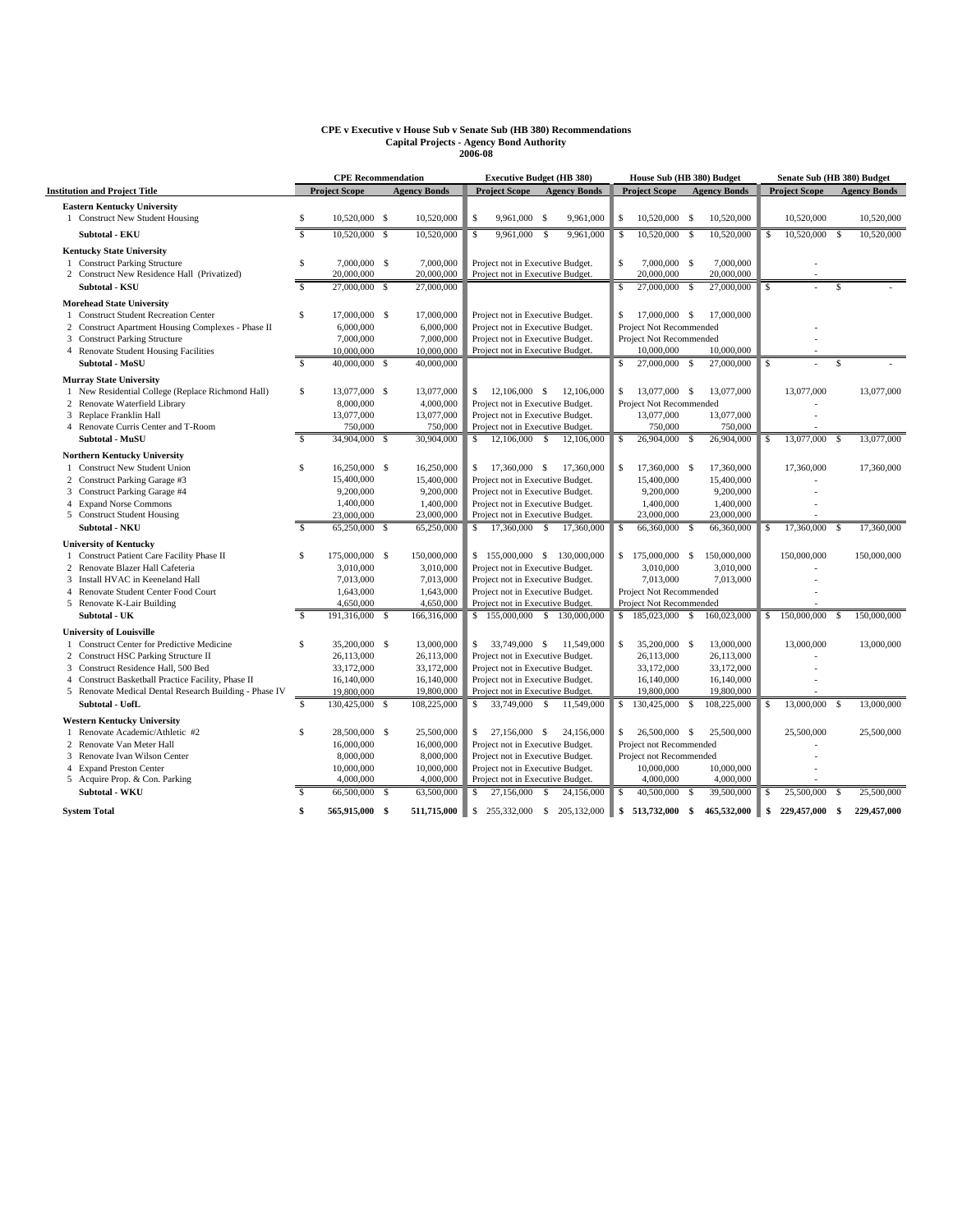# **Legislative Update**

A list of bills that relate to postsecondary education will be distributed at the March 24 meeting. The Council staff will be available for discussion.

Staff preparation by Lee Nimocks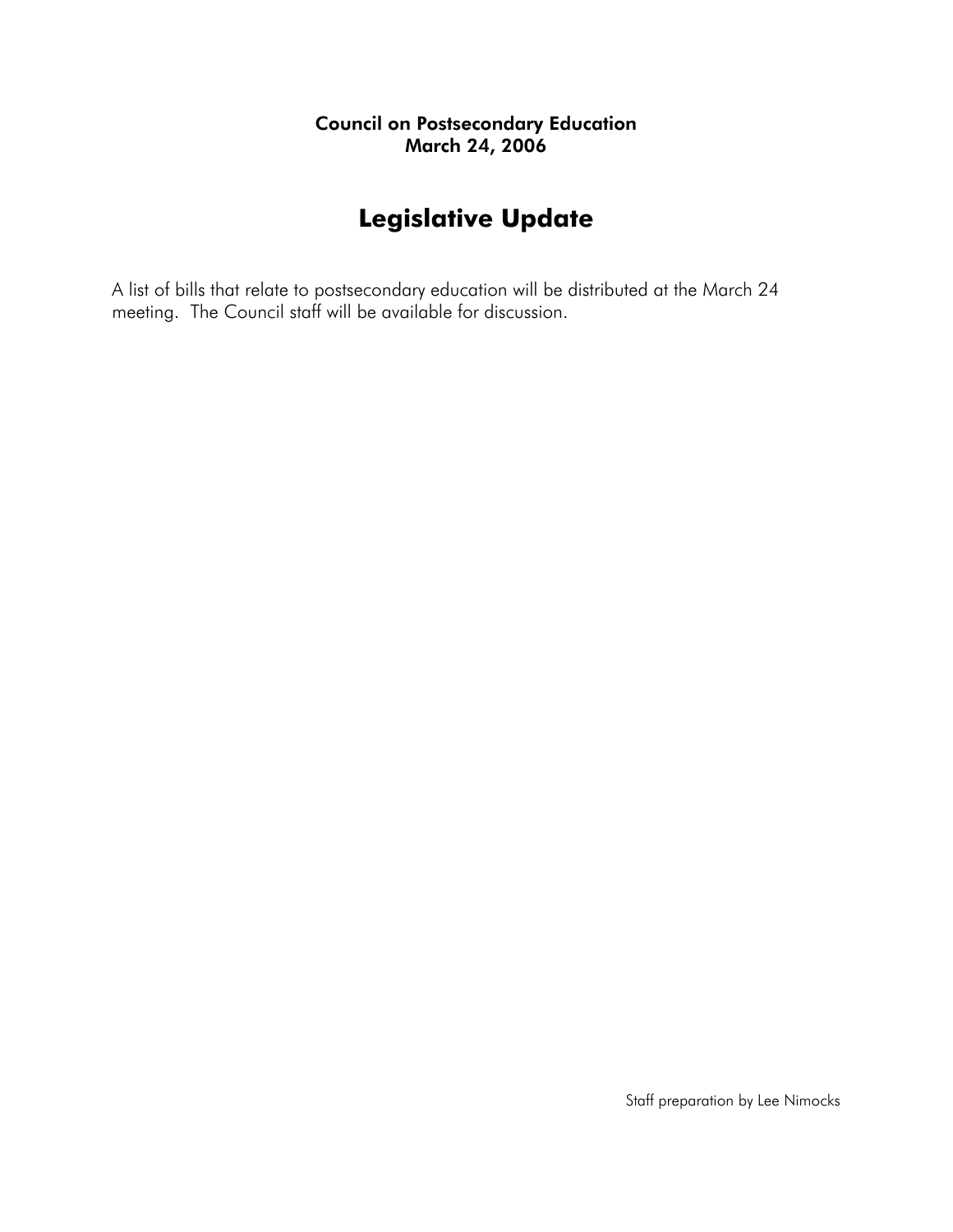#### **Kentucky Board of Education Report Commissioner Gene Wilhoit For March 24, 2006 Council on Postsecondary Education Meeting**

#### **Major News Item**

¾ **ASSESSMENT CONTRACTS APPROVED BY THE GOVERNMENT CONTRACT REVIEW SUBCOMMITTEE**--The Kentucky Department of Education (KDE) recommended to the Legislative Research Commission the award of its statewide assessment contract to Measured Progress. Measured Progress is the prime contractor, supported by WestEd as the test development subcontractor and the Collaborative for Teaching and Learning as the writing portfolio subcontractor. The Department also recommended the award of contracts to the following other contractors: ACT (predictive test contractor), CTB/McGraw Hill (norm-referenced contractor) and HumRRO (research contractor).

All of the above contracts were approved by the Government Contract Review Subcommittee at its March 14 meeting. Work with the contractors has now begun to put the revised statewide assessment in place that will be given beginning in the spring of 2007.

Through the proposals from Measured Progress and the other selected vendors, Kentucky gains all of the additional components that legislators, the Kentucky Board of Education and constituents have expressed are essential in order to have an instructionally sound, valid and reliable statewide assessment at virtually the same price per year that we are now paying for the current CATS assessment. These include:

- development and implementation of reading and mathematics tests in grades 3-8 that are aligned to Kentucky's content standards and will meet the requirements of *No Child Left Behind*
- a longitudinal measure of student progress for grades 3-8 in reading and mathematics that will provide year to year comparisons of achievement on individual students
- analytical scoring of the writing assessment that will give specific feedback to students and teachers on how to improve writing
- professional development for teachers on best practices for teaching and assessing writing to eliminate past abuses including reducing the amount of time spent on the writing portfolio
- electronic reporting and imaging techniques that will allow teachers to immediately score the common released items on the CATS test and use them for local accountability of students
- location of a scoring center in Kentucky to score the CATS test and tests from other states resulting in jobs for the state, direct involvement of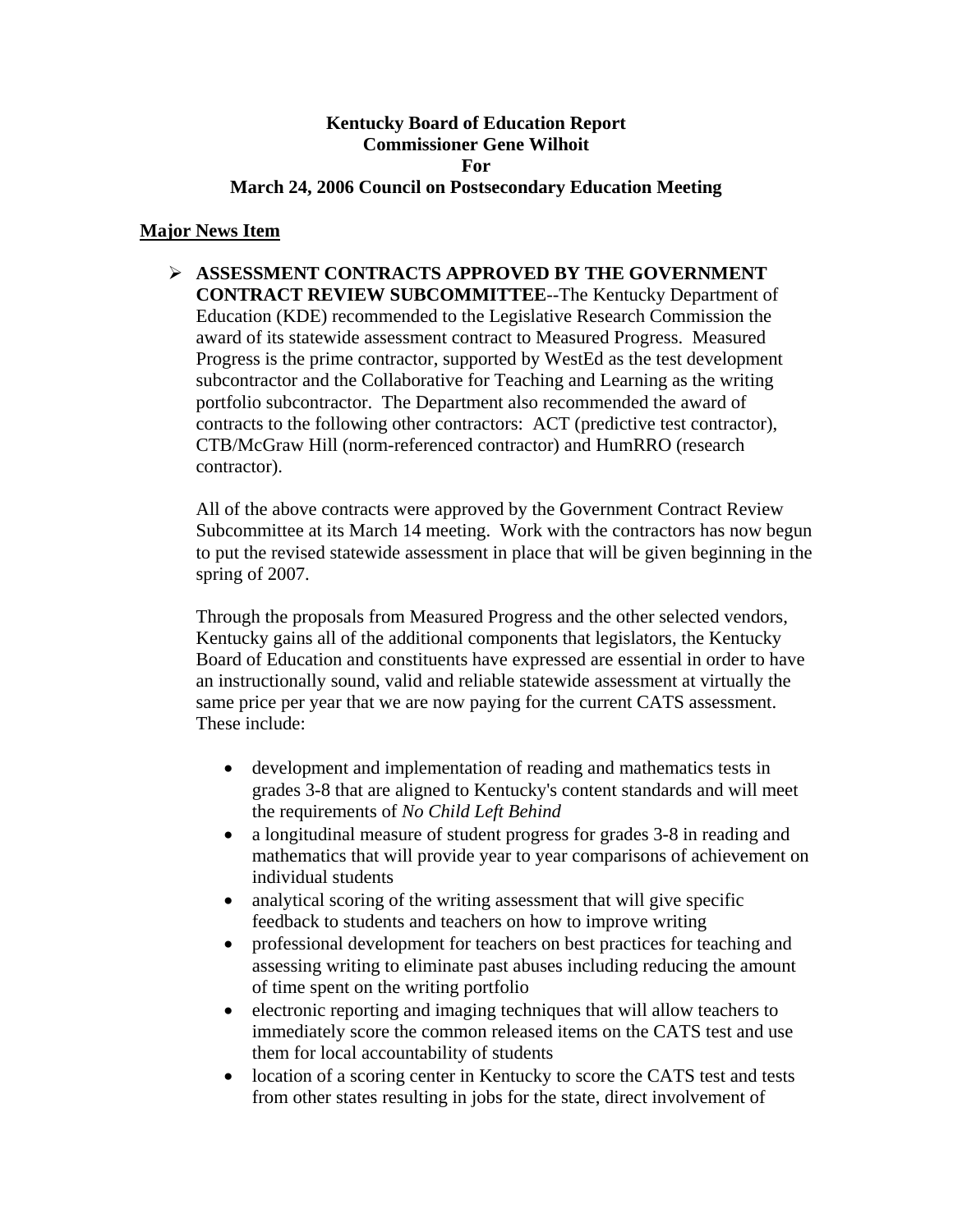Kentucky educators in the development of tests and scoring of student work, and reduction of shipping time and costs related to scoring

- addition of a predictive measure of postsecondary success at grades 8 and 10 that will enable reteaching geared to individual needs of students to take place well in advance of the senior year
- expertise to move Kentucky to an online assessment over the next three years
- significant experience in the development of end-of-course assessments for the high school level that will enable Kentucky to get these in the hands of teachers for local use
- innovative proposals on how we could measure achievement in Arts and Humanities and Practical Living/Vocational Studies differently to help us transition in the future to more accurate methods of assessing what students know and are able to do in these areas
- support in moving Kentucky closer to the vision of full implementation of a diagnostic/formative (snapshot) assessment system that would enable teachers to pretest and posttest students on an ongoing basis to know where they are in their learning at all times

These contracts put into place our redesigned assessment system, the culmination of almost two years of discussion about the assessment improvements needed to move education forward in Kentucky. All the key stakeholder groups have been involved in the design, including the Local Superintendents Advisory Council, the School Curriculum, Assessment and Accountability Council, the National Technical Advisory Council on Assessment and Accountability, the legislature's Education Assessment and Accountability Review Subcommittee, the Interim Joint Committee on Education, and numerous internal advisory groups that include students, parents, teachers, principals, superintendents, and school board members.

#### **February 1-2, 2006 Kentucky Board of Education Highlights:**

¾ **704 KAR 3:305, MINIMUM REQUIREMENTS FOR HIGH SCHOOL GRADUATION APPROVED--**Changes to the minimum requirements for high school graduation were given final approval at the February meeting. These revised requirements will *take effect with the graduating class of 2012.*

Below is a summary of the new requirements:

• Language Arts: 4 credits (English I, II, III, IV) to include the content strands of reading, writing, speaking, listening, observing, inquiry, conventions, analysis, and using technology as a communication tool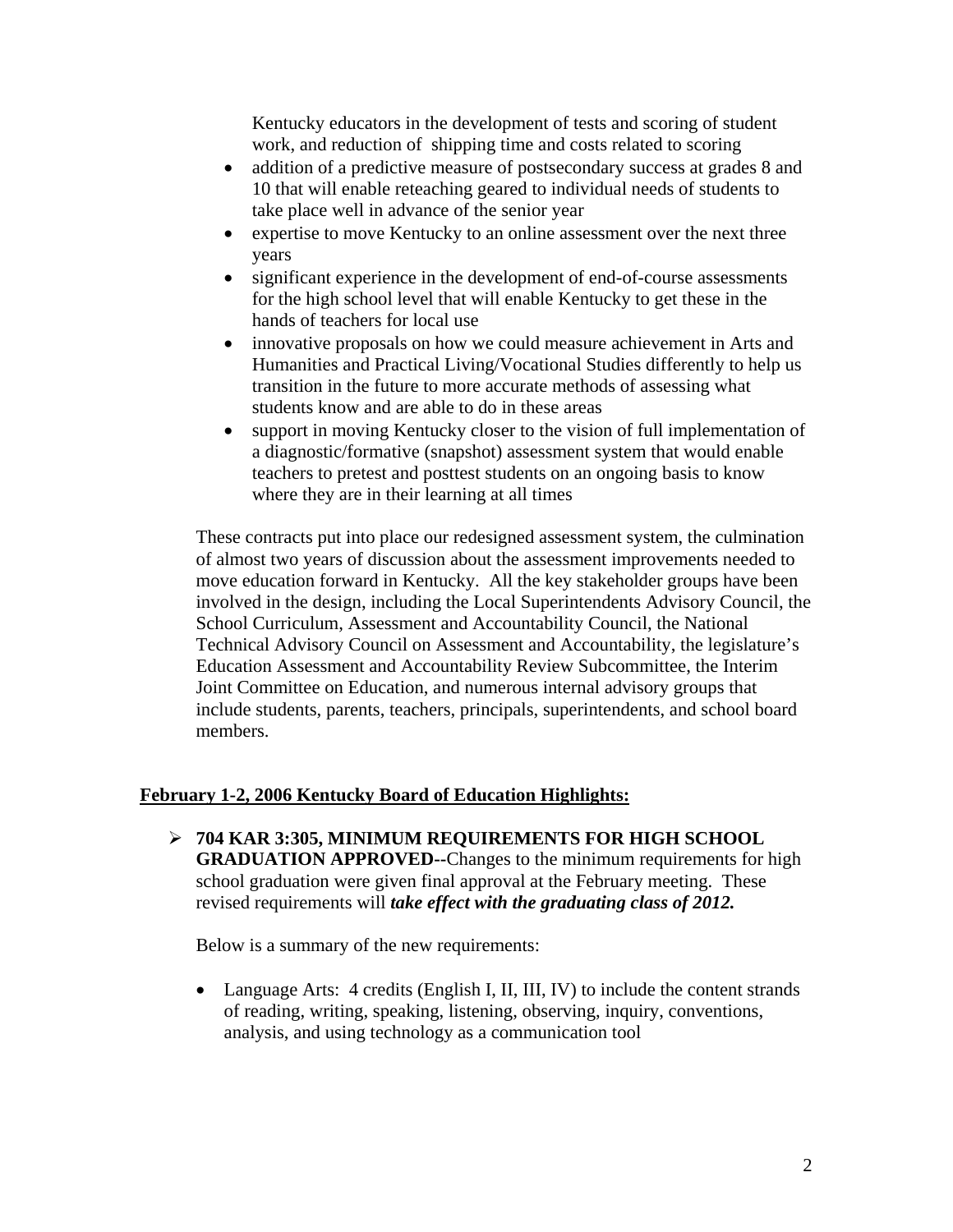- Social Studies: 3 credits to include the content strands of historical perspective, including US History, geography, economics, government and civics, and cultures and societies
- Mathematics: 3 credits to include the content strands of number property and operation, measurement, geometry, data analysis and probability, and algebraic thinking and including the following minimum requirements:
	- o One mathematics course taken each year of high school
	- o Required courses shall include Algebra I, Geometry, and Algebra II. An integrated, applied, interdisciplinary or technical/occupational course that prepares a student for a career path based on the student's Individual Learning Plan may be substituted for a traditional Algebra I, Geometry, or Algebra II course on an individual student basis
	- o Prealgebra shall not be counted as one of the three required mathematics credits for graduation, but may be counted as an elective
- Science: 3 credits to incorporate lab-based scientific investigation experiences and includes the content strands of biological science, physical science, earth and space science, and unifying concepts
- Health: ½ credit to include the content strands of individual well-being, consumer decision, personal wellness, mental wellness, and community services
- Physical education:  $\frac{1}{2}$  credit to include the content strands of personal wellness, psychomotor, and lifetime activity
- History and appreciation of visual and performing arts (or another arts course which incorporates this content): 1 credit to include the content strands of arts, dance, music, theatre, and visual arts or a standards-based specialized arts course based on the student's Individual Learning Plan
- Academic and career interest standards-based learning experiences: 7 credits including 4 standards-based learning experiences in an academic or career interest based on the student's Individual Learning Plan
- Technology: Demonstrated competency

(Note: Changes were also made in the regulation's language to clarify the appropriate development and implementation of the Individual Learning Plan.)

An additional change was a revision to the awarding of a certificate of attendance for an exceptional student whose disability precludes a course of study leading to receipt of a diploma. Such a student would now receive a certificate of work readiness and employability related to an alternative course of study.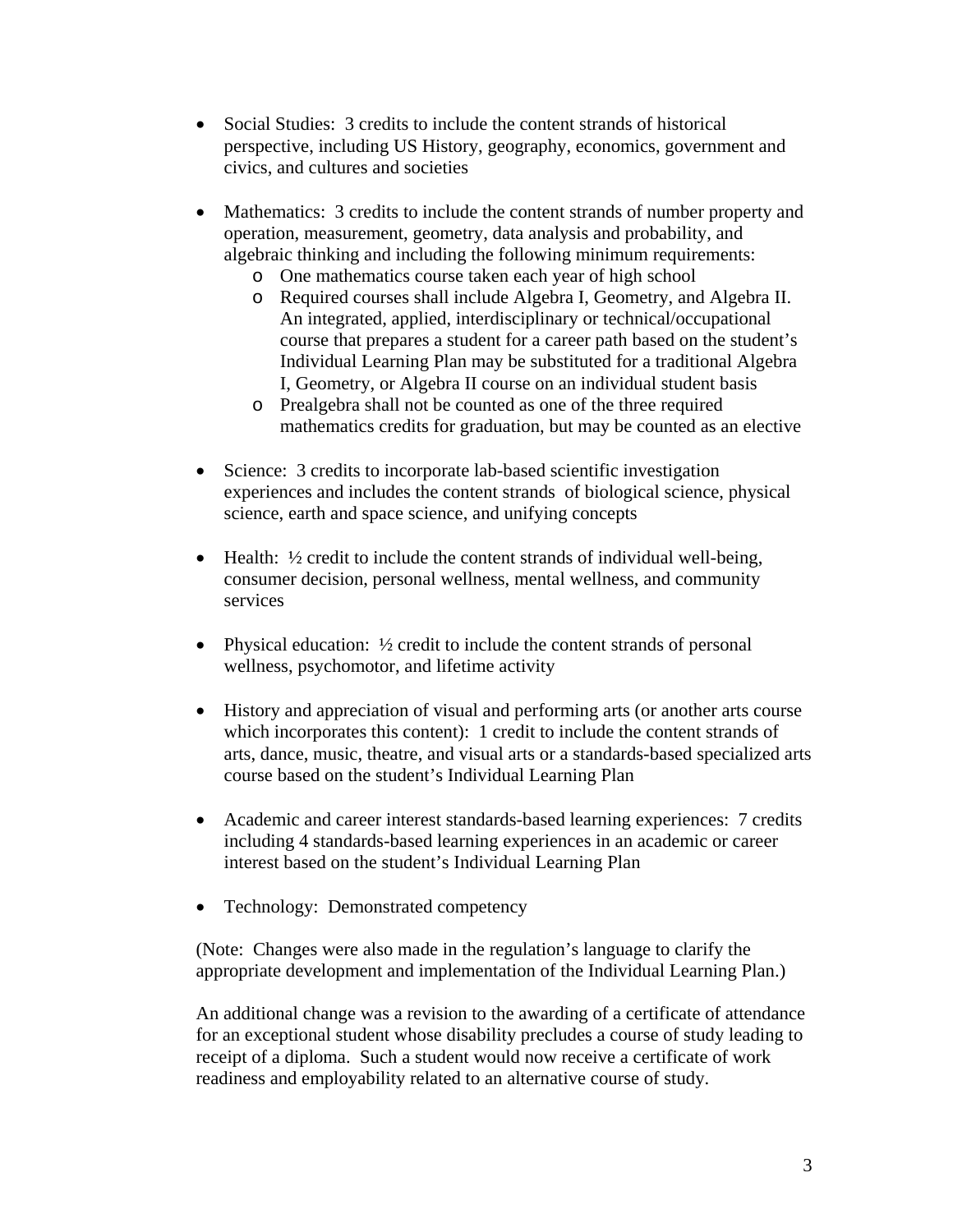¾ **BOARD APPROVES 702 KAR 7:125, PUPIL ATTENDANCE--**Final approval to 702 KAR 7:125, Pupil attendance was given at the February meeting. The amendments will allow schools to count students in attendance who are participating in performance-based credit experiences and thus, generate SEEK funds.

In addition, a provision was added to the regulation to allow districts to receive full-day funding for students who are not six by October 1 but whose developmentally appropriate placement would best be served in the second level (first grade) of the primary program. This can only occur, however, if a student meets certain criteria specified in the regulation, is recommended for this placement to the Department of Education by local board approval, and is approved for the placement by the Department of Education.

#### ¾ **FIRST REVIEW OF PROGRAM OF STUDIES REVISIONS OCCUR--**

Changes to the minimum high school graduation requirements and adjustments to the Core Content for Assessment have necessitated changes to the Program of Studies. The Program of Studies outlines the minimum content standards required for all students for the required credits for high school graduation and the content standards for primary, intermediate and middle level programs that lead up to the high school requirements.

At its February meeting, drafts from the areas of science, social studies and high school reading were reviewed and discussed. The discussion was led by Karin Hess of the Center for Assessment, a national not-for-profit organization that is assisting the Department to accomplish this work under a very short timeline. It is anticipated that the Program of Studies will come back to the Board for final approval at its April 11-12 meeting.

#### ¾ **703 KAR 5:010, WRITING PORTFOLIO PROCEDURES REVIEWED--**

Due to design changes in the Kentucky Writing Portfolio, concerns from the field and instructional concerns of the Board, it became necessary to revise the language in 703 KAR 5:010, which governs writing portfolio procedures. The revisions are based on previous discussions with the Board regarding more direction on reduction of time spent on the portfolio and relative to finalizing the Administration Guidelines for Writing.

Changes to the regulation include:

Section 1. Appropriate Use of Time – A new Section 1 was written to establish a stronger focus on the appropriate use of time. New language makes clear that practices to reduce teacher and student time in preparing the portfolio are to be implemented, the amount of time spent on a single portfolio entry and the number of revisions of a single entry are to be limited, development of portfolio entries shall support the learning of content, and practices that use time efficiently shall be implemented.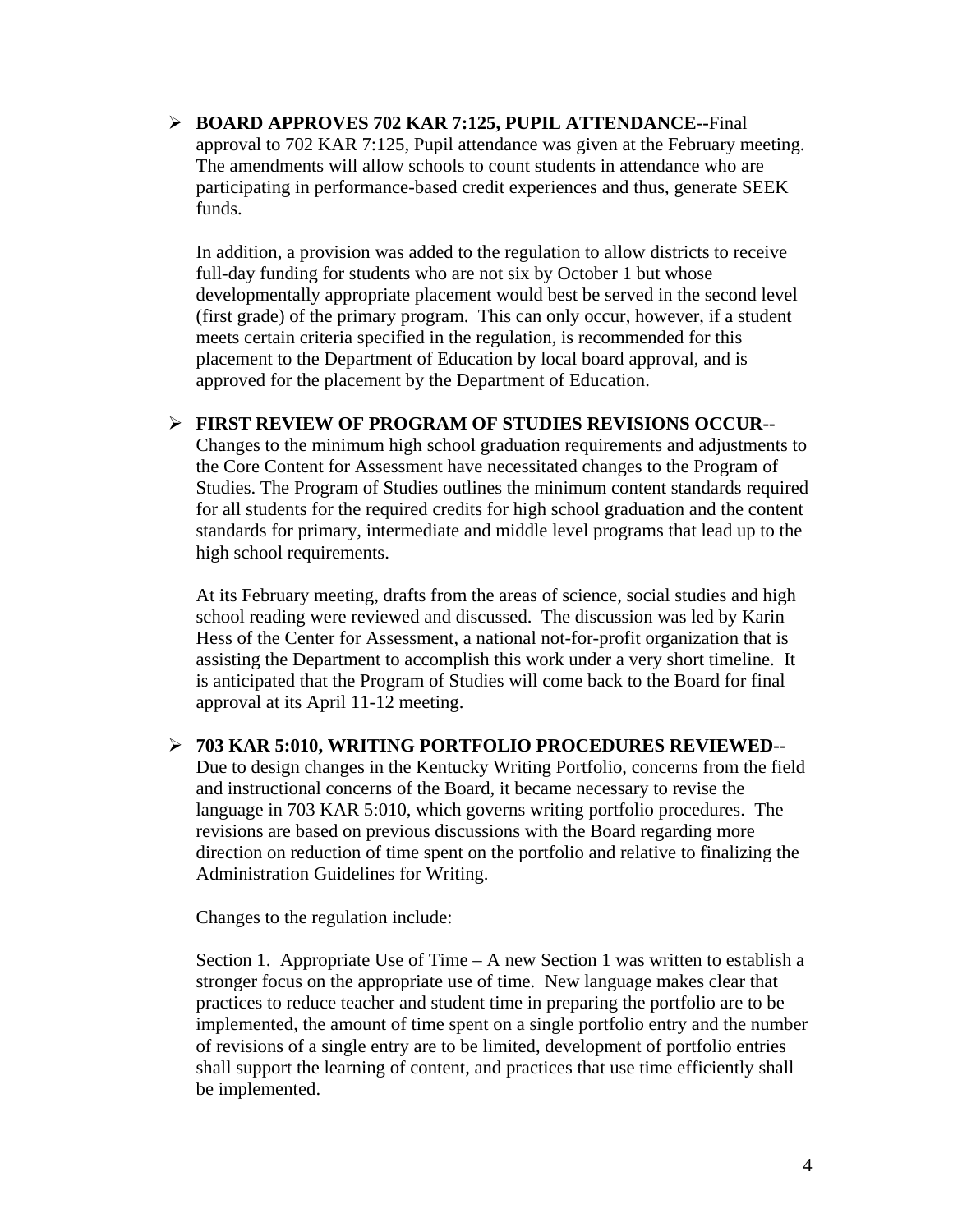Section 2. School and District Writing Programs – Establishes the framework for school and district writing programs including requirements for (1) working folders and the transition of the pieces in these folders from one grade level to the next; (2) the writing cluster leaders to be teacher leaders with experience in writing instruction and not be intern teachers; (3) professional development access and opportunity for teachers across the curriculum and grade levels; and (4) the school council's allocation of resources and use of resources in the school (e.g., extended school services, technology, staffing, etc.).

Section 3. Writing Instruction – Establishes that writing tasks are to be linked to real-world situations and writing styles and evolve out of the standards-based units of instruction. It requires that instruction include content area reading representing the kinds of writing students are asked to include in their portfolio and that time is provided within the classroom instructional time for development of writing. It limits the development of writing pieces at home. This section also provides clarification on conferencing by requiring teachers to use individual, small group and/or large group conferencing sessions rather than an implied oneon-one conferencing session, focusing conferencing and limiting the conferencing on one or two areas of need. It includes provisions that conferencing partners shall not take ownership of a student's writing or require an arbitrary number of revisions. Provisions are included to allow students to use word processing in the development of their writing pieces or submit pieces for the portfolio in their own handwriting; however, the school media centers are not to be restricted to the development of writing portfolios.

Section 4. Portfolio Design and Scoring – Changes the number of the portfolio pieces for each grade level to align with the 2007 assessment design approved by the Kentucky Board of Education and requires schools and districts to implement procedures for scoring student portfolios.

The regulation will come back for final approval to the April 11-12 meeting.

#### **Upcoming Agenda Items for the April 11-12, 2006 Kentucky Board of Education Meeting Include:**

- ¾ 704 KAR 3:530, Mathematics Achievement Fund (Final)
- ¾ 704 KAR 3:490, Teachers' Professional Growth Fund (Final)
- $\geq$  704 KAR 3:303, Program of Studies (Final)
- ¾ 703 KAR 5:010, Writing Portfolio Procedures (Final)
- $\triangleright$  Discussion on the rigor of dual credit courses
- $\triangleright$  Report from the Kentucky High School Athletics Association on the Work of the Task Force Seeking Solutions to Issues within Proposals 3 and 20 and Related Proposed Bylaw Changes from the KHSAA Board of Control
- $\triangleright$  Assessment issues related to the new assessment contracts and No Child Left Behind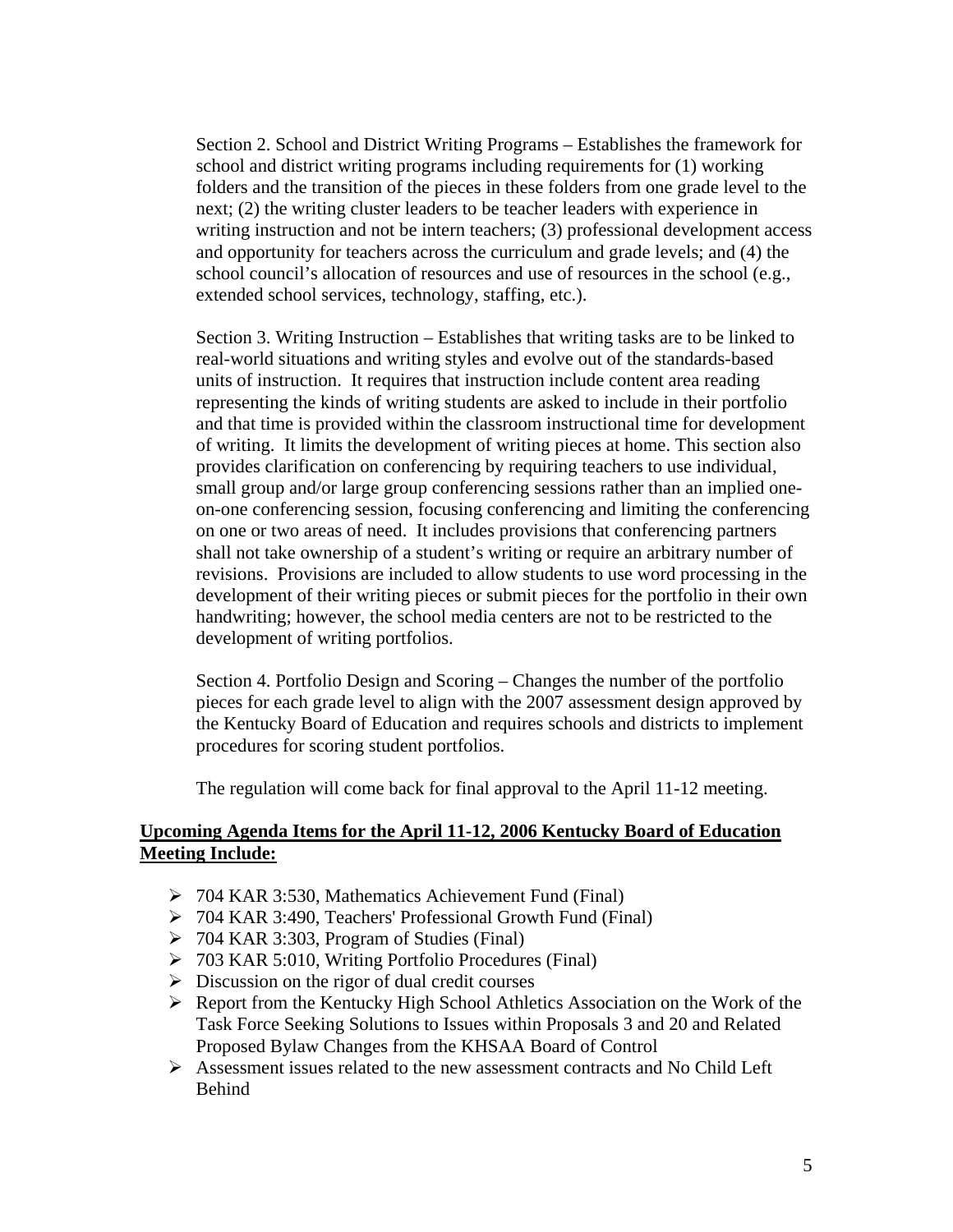# **Distance Learning Advisory Committee Report**

The Distance Learning Advisory Committee (DLAC) met March 22, 2006. The meeting included an update on the status of the KYVU response to the 25 recommendations made by a Special Committee of the Southern Association of Colleges and Schools (SACS) following its May 2005 visit. The response, describing how KYVU has complied with some recommendations and detailing the strategic planning process currently underway to respond to the remaining recommendations, will be submitted to SACS April 1, 2006. The KYVU response will be reviewed by SACS, who will issue a report following its June 2006 meeting. A timeline and list of milestones for the KYVU response and strategic planning process is attached (Attachment A).

As part of the KYVU strategic planning process, DLAC charged its working group, the Distance Learning Steering Team (DLST), to develop recommendations for KYVU to incorporate into the new strategic plan. The recommendations address who KYVU should serve, address in what ways it should serve its constituencies, suggest guiding principles, recommend KYVU explore alternative names rather than continue calling itself a "university," and propose changes to the KYVU advisory structure. These recommendations were presented to DLAC and were approved at the March 22 meeting. A copy of the DLAC approved recommendations is included (Attachment B).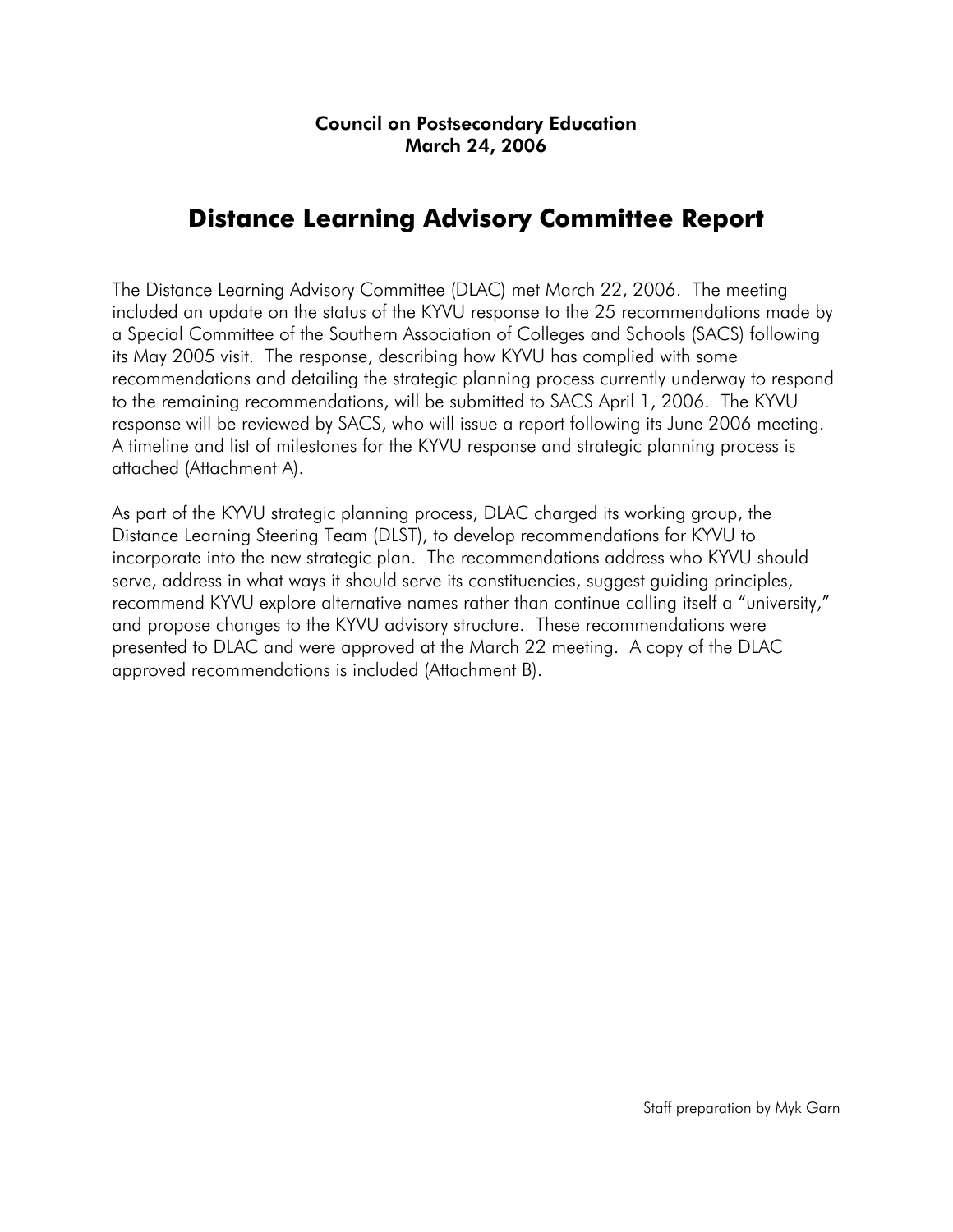# KYVU Strategic Planning Timeline & Milestones

| Dates                | <b>Milestones</b>                                                                                                                                                            |
|----------------------|------------------------------------------------------------------------------------------------------------------------------------------------------------------------------|
| May 1-4, 2005        | SACS Special Committee visits KYVU                                                                                                                                           |
| June 15, 2005        | Report of the Special Committee sent to KYVU with October 1, 2005 deadline                                                                                                   |
| June 30, 2005        | The Distance Learning Steering Team, the operational group of the DLAC, meets                                                                                                |
| July 1, 2005         | CPE hires Allen Lind as KYVU Chief Executive Officer                                                                                                                         |
| September 1, 2005    | Deadline for response extended until April 1, 2006                                                                                                                           |
| September 29, 2005   | DLST meets to discuss the Report of the Special Committee                                                                                                                    |
| October 5, 2005      | Distance Learning Advisory Committee (DLAC) assigns operational charge of assisting KYVU to<br>the DLST                                                                      |
|                      | KYVU initiatives Strategic Planning Process                                                                                                                                  |
| October 11, 2006     | CPE/KYVU SACS Response team begins bi-weekly meetings                                                                                                                        |
| November 18, 2005    | KYVU convenes 69 representatives of instructional partners for day-long analysis of their<br>expectations for KYVU and its strengths, weaknesses, opportunities, and threats |
| December 13, 2005    | <b>DLST</b> meets                                                                                                                                                            |
| December 16, 2005    | KYVU Staff Day-long Strategic Planning Retreat                                                                                                                               |
| January 11, 2006     | KYVU and CPE staffs meet in day-long retreat for a similar SWOT analysis                                                                                                     |
| January 26, 2006     | <b>DLST</b> meets                                                                                                                                                            |
| February 6, 2006     | DLST - KYVU Planning Workgroup begins meeting to develop recommendations for DLAC                                                                                            |
| February 16, 2006    | <b>DLST</b> meets                                                                                                                                                            |
| February 17, 2006    | KYVU conducts focus groups of instructors and students using KYVU services                                                                                                   |
| February 22/25, 2006 | KYVU staff spend one and a half days developing KYVU draft versions of mission and vision<br>statements and core values                                                      |
| March 16, 2006       | DLST approves KYVU Planning Workgroup recommendations                                                                                                                        |
| March 22, 2006       | DLAC approves DLST recommendations for KYVU Strategic Planning Process                                                                                                       |
| April 1, 2006        | KYVU response to the Report of the Special Committee submitted to SACS                                                                                                       |
| April 2006           | KYVU develops draft of KYVU Strategic Plan<br>Mission & values statements<br><b>Strategic Directions</b>                                                                     |
| April 2006           | KYVU works with DLST/KYVU Planning Workgroup to review Strategic Plan                                                                                                        |
| April 2006           | DLST meets for interim discussion of KYVU Strategic Plan                                                                                                                     |
| May 2006             | KYVU expands Strategic Plan draft<br>S.M.A.R.T. Objective Statements<br>Define Roles and Responsibilities                                                                    |
| May 2006             | KYVU & DLST/KYVU Planning Workgroup review and finalize Strategic Plan draft                                                                                                 |
| May 2006             | DLST meets to recommend KYVU Strategic Plan to DLAC                                                                                                                          |
| June 2006            | DLAC meets to review and endorse KYVU Strategic Plan                                                                                                                         |
| <b>July 2006</b>     | CPE meets to approve KYVU Strategic Plan                                                                                                                                     |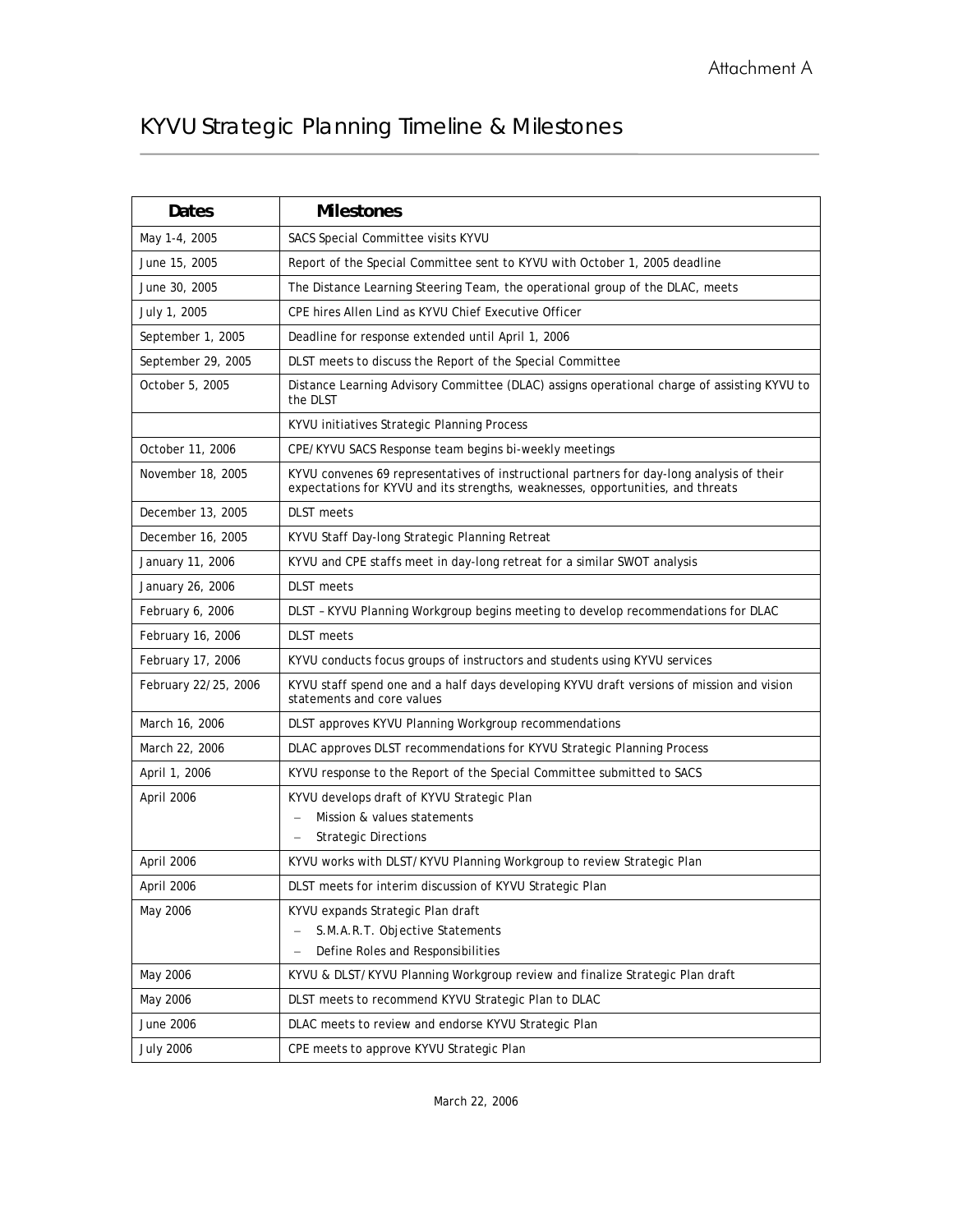## **Distance Learning Steering Team KYVU Planning Workgroup**

#### Recommendations to DLAC for Consideration in the KYVU Strategic Planning Process

The KYVU Planning Workgroup was established by the Distance Learning Steering Team (DLST) to develop recommendations the DLST would consider for recommendation to the Distance Learning Advisory Committee (DLAC). These recommendations would address the most salient issues DLAC should address regarding the strategic planning efforts undertaken by the Kentucky Virtual University. The members of the KYVU Planning Workgroup are: Gary Pratt (NKU), Tad Pedigo (UK), Dennis Robinson (UofL), Dan Connell (MoSU), Sandy Cook (KCTCS), Myk Garn (CPE), Chela Kaplan (EPSB), Allen Lind (KYVU), Penny Armstrong (OEOD), Linda Pittenger (KDE), Michael Clark (KET), and Terry Magel (KSU).

The workgroup established five questions for discussion and development of recommendations. These questions are:

- 1. Who does KYVU serve?
- 2. In what ways should KYVU serve its constituencies?
- 3. What should be KYVU's core values or guiding principles?
- 4. Should KYVU call itself a "university?"
- 5. What is the proper advisory structure for KYVU?

The full DLST, after consideration and discussion, approved the following five recommendations March 16, 2006. The DLST now forwards these to the DLAC with the expectation DLAC will recommend KYVU consider these recommendations as part of the current KYVU strategic planning process.

#### **1. Who does KYVU serve?**

**Issue:** As KYVU looks to its future mission, it must determine its audiences. KYVU currently serves Kentucky's learners through partnerships with postsecondary education institutions and state agencies. As the postsecondary institutions continued to develop their own infrastructure to deliver distance learning, KYVU's role changed to also serve state agencies. With KCTCS implementing its own CMS, hosting the participation by postsecondary education continues to shift. KYVU is at a point of determining who it should serve and how those audiences should be served.

**Recommendation:** KYVU should serve as a facilitator and advocate for distance learning in Kentucky by bringing together collaborative partners among multiple audiences to promote lifelong learning in Kentucky. The primary audiences KYVU should recognize and include are Kentucky's postsecondary education institutions and its state agencies.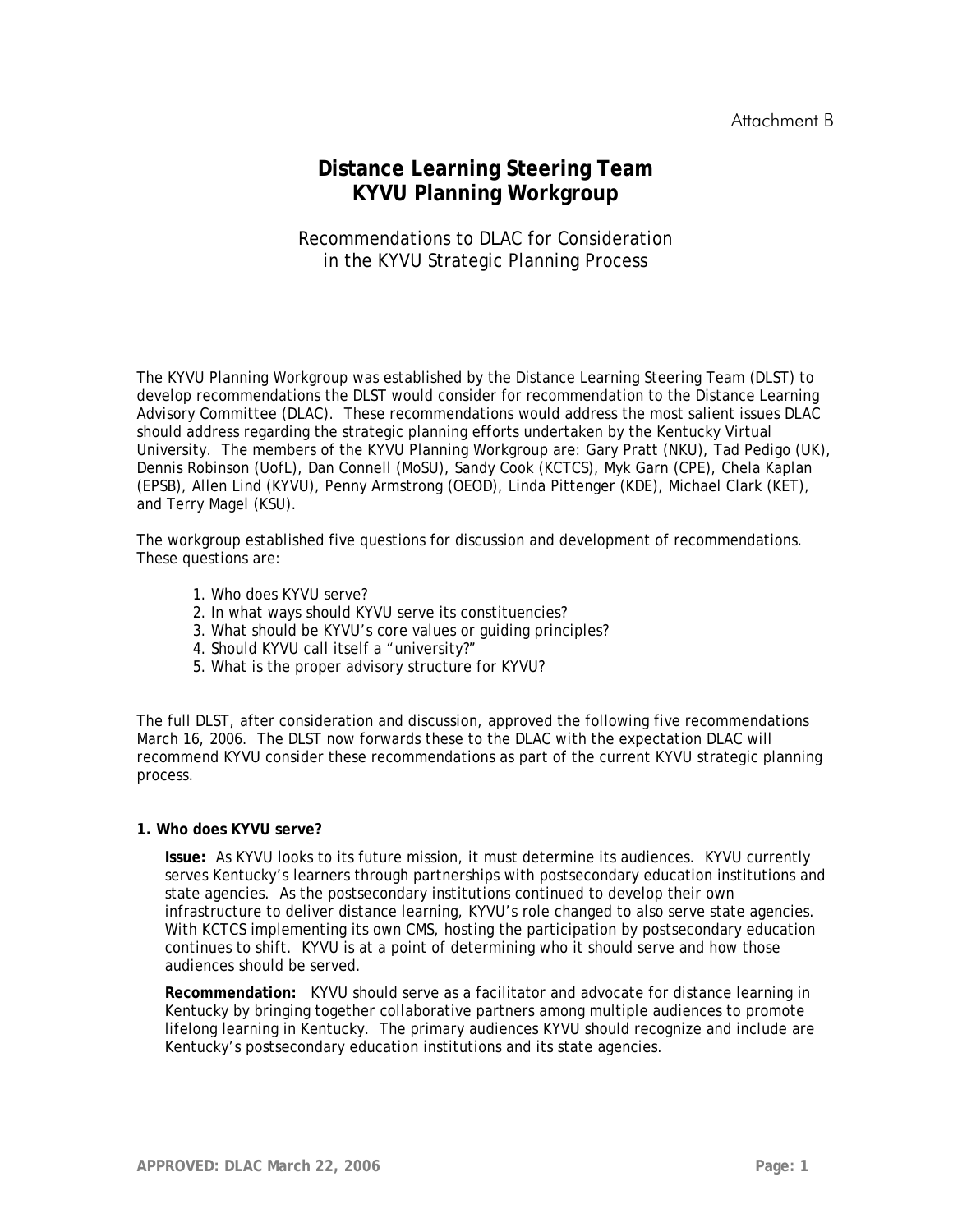#### **2. In what ways should KYVU serve its constituencies?**

**Issue:** How should KYVU serve its multiple constituents? KYVU currently is a provider of many services. The types of services vary by constituent groups. As KYVU transitions between being primarily a provider of services to a broker, facilitator, and catalyst, it must be a good steward of limited resources.

**Recommendation:** In the role of broker, facilitator, and catalyst, KYVU will identify distance learning issues and bring together postsecondary institutions, state agencies, and other entities to collaboratively find solutions. The statewide Kentucky "virtual" collaborative environment should:

1. **Expand Programming.** Identify, convene, and lead initiatives for collaboration among postsecondary education, public education, state agencies, and others to discuss common issues, develop common solutions, and expand online education.

a. Be a focal point for data collection and analysis about distance learners and distance education.

b. Expand the amount of eLearning programs available to Kentuckians through targeted program development, i.e., increase number of online degree programs, completer degrees, professional development and workforce development initiatives, and accelerate efforts to help more Kentuckians successfully complete GED programs and transition to postsecondary education.

2. **Expand Capacity**. As a broker, enable and support common standards and technology solutions resulting in economies of scale through shared resources and common needs for consistent support toward lifelong learning, i.e., connectivity, KEN, KET, KYVL, statewide CMS, helpdesk, and live communications. As a catalyst, encourage and support innovative technology-based approaches for teaching and learning that increase the attend ability and instructional capacity of instruction its partners make available i.e., interactive approaches -- gaming and simulations, shared content objects, and online tutoring services.

3. **Reduce Barriers.** Partner with CPE to reduce policy and practice barriers that prevent lifelong learning and advocating for access through the latest technologies. Identify and address policy issues including increasing transfer, identification and utilization of common competencies, agency training converted to credit, and career paths.

4. **Market Opportunity.** Connect Kentuckians to postsecondary, workforce education/training, professional development, and career pathways, and K-20. Create and expand awareness of multiple and diverse distance learning opportunities, matching them with learner needs, through marketing of distance learning opportunities offered by postsecondary institutions, school districts, state agencies, and other entities to meet identified needs in the Commonwealth.

5. **Expand Support Services.** Bring together postsecondary education, public education, libraries, state agencies, and others developing collaborative strategies supporting eLearning in the Commonwealth. Facilitate collaborative testing and adoption of new technologies in support of teaching, learning, and research within the libraries, and for the citizens of Kentucky. Enhance collaborative efforts of the Kentucky Virtual Library, including expansion of licensed databases and the addition of multi-media collections, learning objects, curriculum support materials, and additional resources for all KYVL constituents and partners.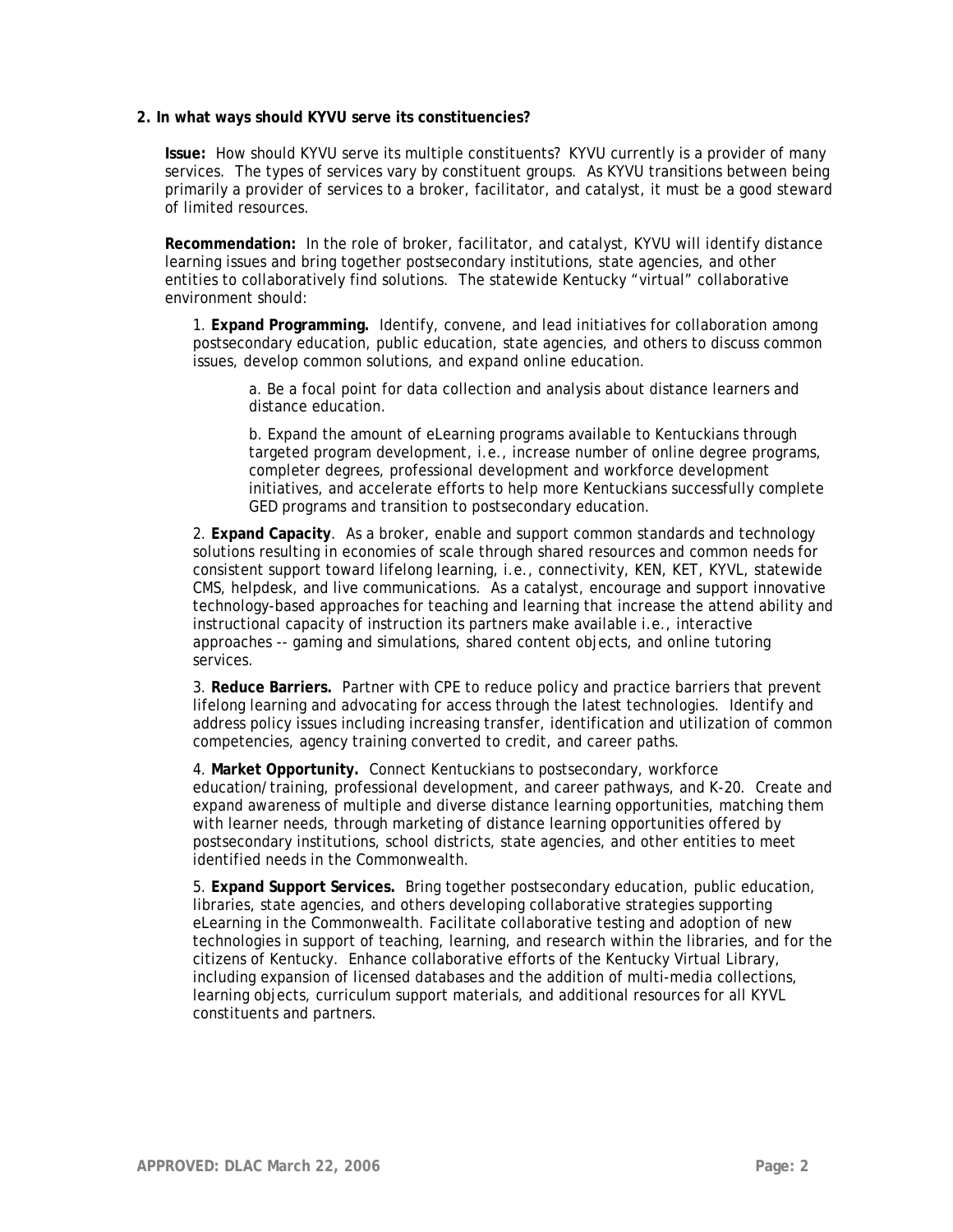#### **3. What should be KYVU's core values or guiding principles?**

**Issue:** The SACS Special Committee recommended "that a clear and comprehensive mission statement be formulated which guides its (KYVU) continuing operations and development..." A first step in the process of developing a mission and strategic plan is to identify guiding principles that will provide a framework for the development of a mission statement and a strategic plan. The mission and plan will be guided by the "Five Questions" of the Public Agenda:

- 1. Are more Kentuckians ready for postsecondary education?
- 2. Is Kentucky postsecondary education affordable for its citizens?
- 3. Do more Kentuckians have certificates and degrees?
- 4. Are more college graduates prepared for life and work in Kentucky?
- 5. Are Kentucky's people, communities, and economy benefiting?

**Recommendation:** The workgroup recommends that KYVU consider the following "guiding principles" as it formulates its strategic plan:

- 1. Enable providers to identify and use best practices and offer the highest quality services to students connecting Kentuckians to postsecondary, workforce education and training, professional development, and career pathways, and K-20.
- 2. Convene and facilitate opportunities to collaborate and advance access to education through technology.
- 3. Maximize benefits to learners by being a good steward of resources.
- 4. Reduce redundancies by being an equitable broker, a bridge and, a transparent connection facilitating cooperation between institutions, agencies, and learners.
- 5. Incubate and support innovative approaches to teaching, learning, and research utilizing educational technology.
- 6. Support quality improvement efforts to continually assess educational technology.

#### **4. Should KYVU call itself a "university?"**

**Issue:** The SACS findings raised the question of whether it is appropriate to use the term "university" when referring to KYVU. Since the postsecondary institutions award degrees, offer the courses, maintain accreditation standards, and have responsibility for faculty, it may not be appropriate for KYVU to be labeled as a "university." Institutions feel use of the term "university" is not appropriate while agencies have indicated it is not required.

**Recommendation:** The KYVU should not use the term "university." The KYVU should explore alternative names which retain the brand awareness of KYVU while more clearly denoting its evolving mission and role in Kentucky's postsecondary education environment.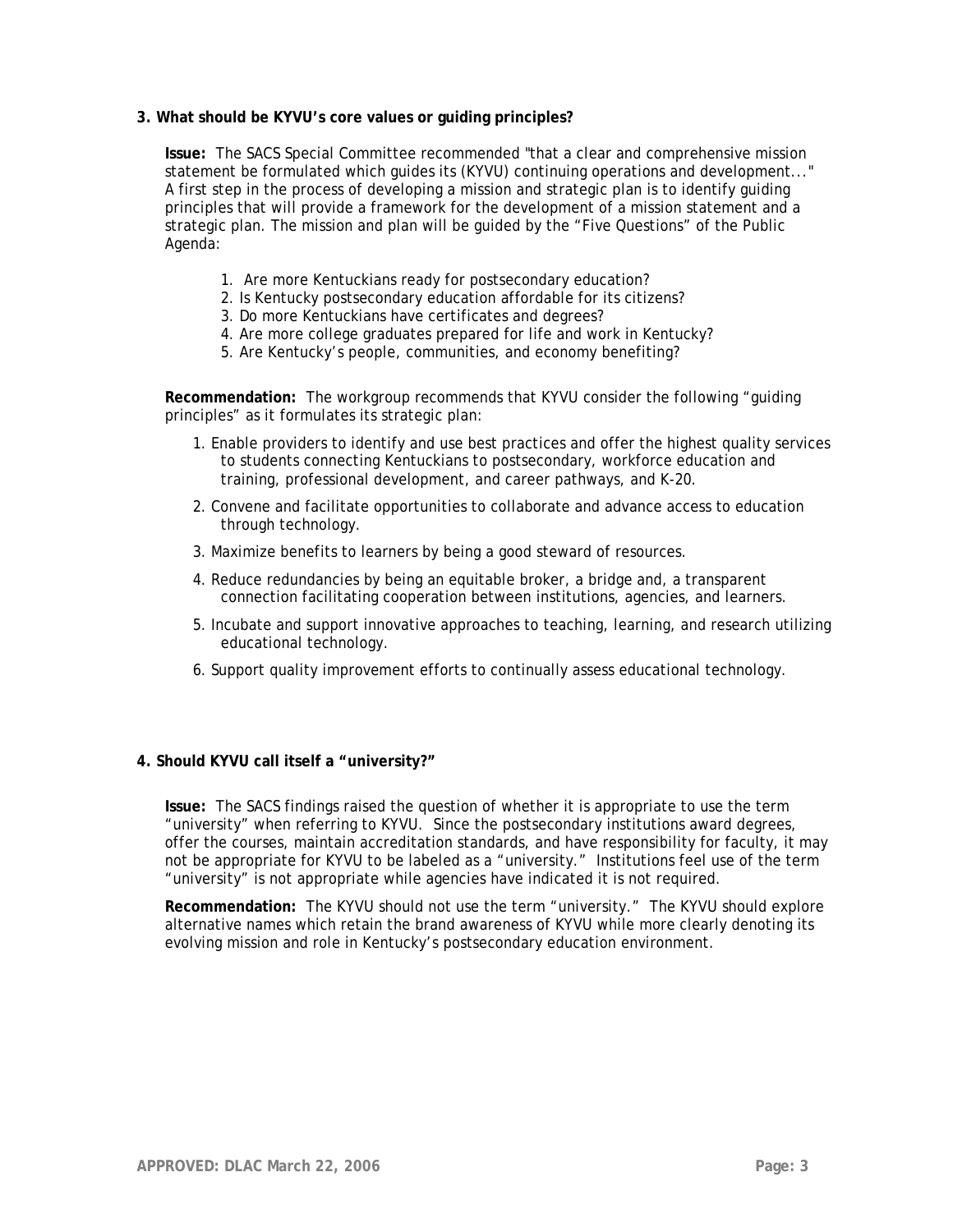#### **5. What is the proper advisory structure for KYVU?**

**Issue:** In its report of June 15, 2005, the SACS Special Committee recommended that "the Distance Learning Advisory Committee take an active role in fulfilling its statutory requirement, i.e., making recommendations to the CPE regarding policies 'to be used by the Commonwealth Virtual University'. The CPE endorsed expanding the scope of DLAC and established a Distance Learning Steering Team to address implementation of:

*"the expansion of the scope of DLAC to include not only its statutory mandate to advise the Council on the operations of the Kentucky Virtual University but also to address the coordination of policies, programs, support services, and infrastructure in support of distance education across all Kentucky postsecondary education institutions" (May 24, 2004).* 

While this better addressed the need for on going operational discussions, it did not address inclusive representation of a growing distance learning community, including adult education and other state agencies.

**Recommendation:** In order to ensure a broad representation of distance learning communities and interests, DLAC should:

1. **Establish an Executive Committee**. The Executive Committee shall be charged to ensure that issues from all Kentucky distance learning communities are equitably and adequately addressed. The primary functions of the Executive Committee shall be to (a) review and recommend when necessary membership of DLAC and DLST and (b) set meeting agendas for DLAC and DLST sessions. Executive Committee membership shall consist of the DLAC chair, the DLST chair and vice chair, KVHS director, and the CEO of the KYVU. To ensure the primary communities of postsecondary education academia and state agency training are represented, the DLST chair and vice chair positions should each be filled with an alternating representative from academic and agency communities.

2. **Establish Official and Adjunct DLST Members.** Each member of DLAC will nominate a representative for the DLST. These designees of official DLAC members will comprise the voting membership of the DLST. Additional academic and agency representatives may attend, participate in, and serve on the DLST as adjunct members.

3. **Add members to DLAC.** The executive director of the Office of Employee and Organizational Development, the executive director of the Education Professional Standards Board, the vice president of Kentucky Adult Education, and the President of ConnectKentucky should be appointed to DLAC. The DLAC membership should be revised by other appointments as needed.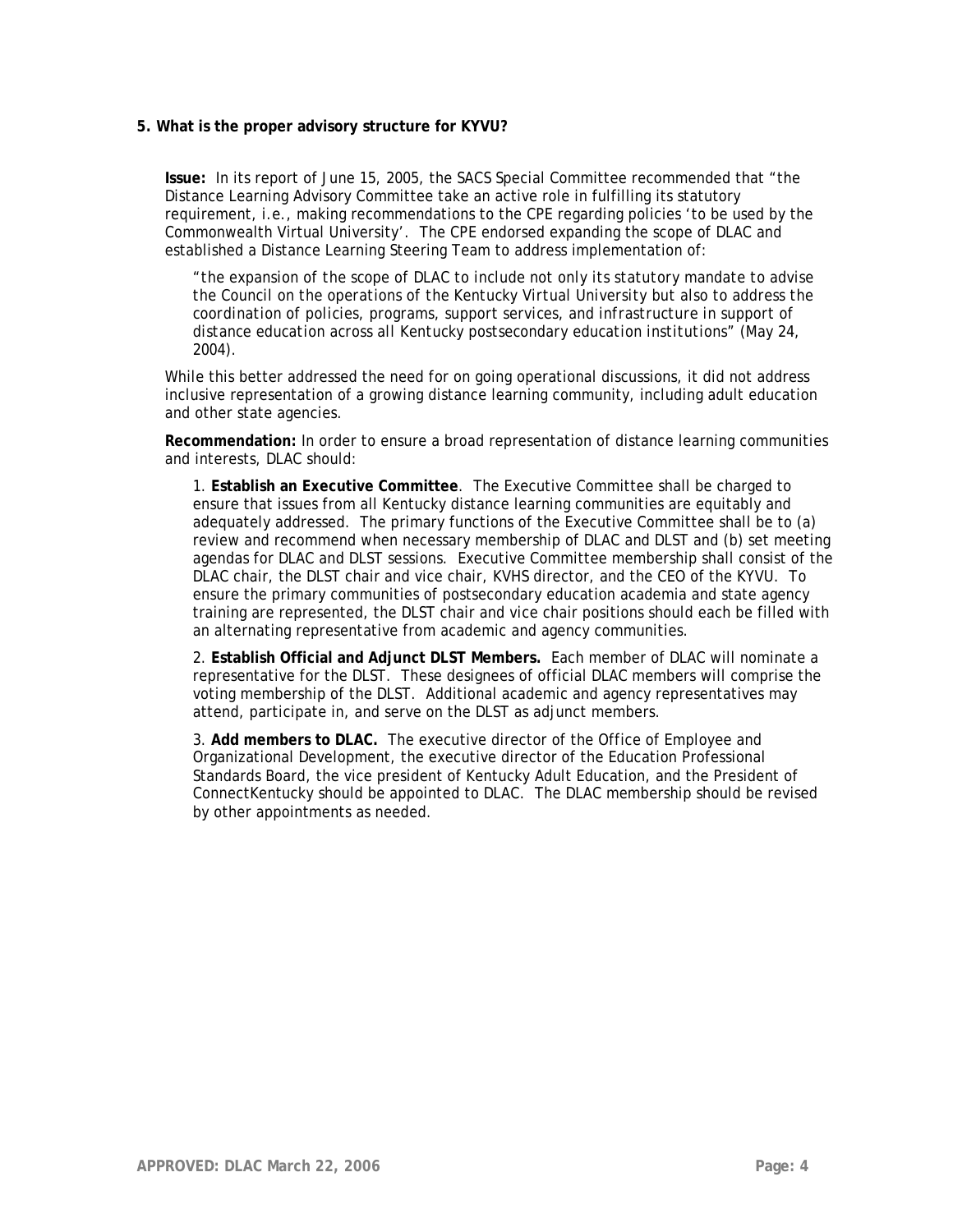# Committee on Equal Opportunities Report

The Committee on Equal Opportunities met Monday, February 20, 2006. The status of initiatives and recurring activities related to the implementation of the Kentucky Plan for Equal Opportunities, the partnership with the U.S. Department of Education, Office of Civil Rights, and the Committee on Equal Opportunities follows:

- The CEO expressed support for the effort by the special workgroup to increase the level of merit for the KEES secondary pool by raising the minimum ACT score for participation to 18. The committee was pleased that the Kentucky Board of Education voted to implement the single rigorous curriculum but suggested that the entire curriculum be implemented immediately.
- The CEO expressed concern that the SREB Compact for Faculty Diversity program still lacks recurring General Fund support in the biennial budget.
- The CEO received a special interim report by the University of Kentucky regarding the actions being taken to address the recent downturn in enrollment of African Americans as first-time freshmen. The committee complimented the university on its active engagement in reviewing "what went wrong and also identifying strong initiatives to address the difficulty."
- The CEO received an interim report by the Kentucky Community and Technical College System regarding the actions being taken by the respective districts to address the recent downturn in enrollment of African Americans as first-time freshmen and the actions being taken to implement CEO recommendations from the September 2005 campus visit report.
- The CEO discussed conducting campus visits to KCTCS districts. The committee requested that staff develop a draft visit schedule for discussion at its April 17 meeting.
- The CEO expressed concern that the KCTCS board of regents does not have any representation from the African American community and asked the committee chair to raise this concern with the CPE and, if necessary, to write the Governor urging him to give strong consideration to this lack of representation during the next round of appointments in 2006.
- The CEO requested that CPE staff move forward to issue the request for proposals (RFP) to conduct a statewide diversity assessment to support the development of a new Kentucky Plan for Equal Opportunities or a diversity plan.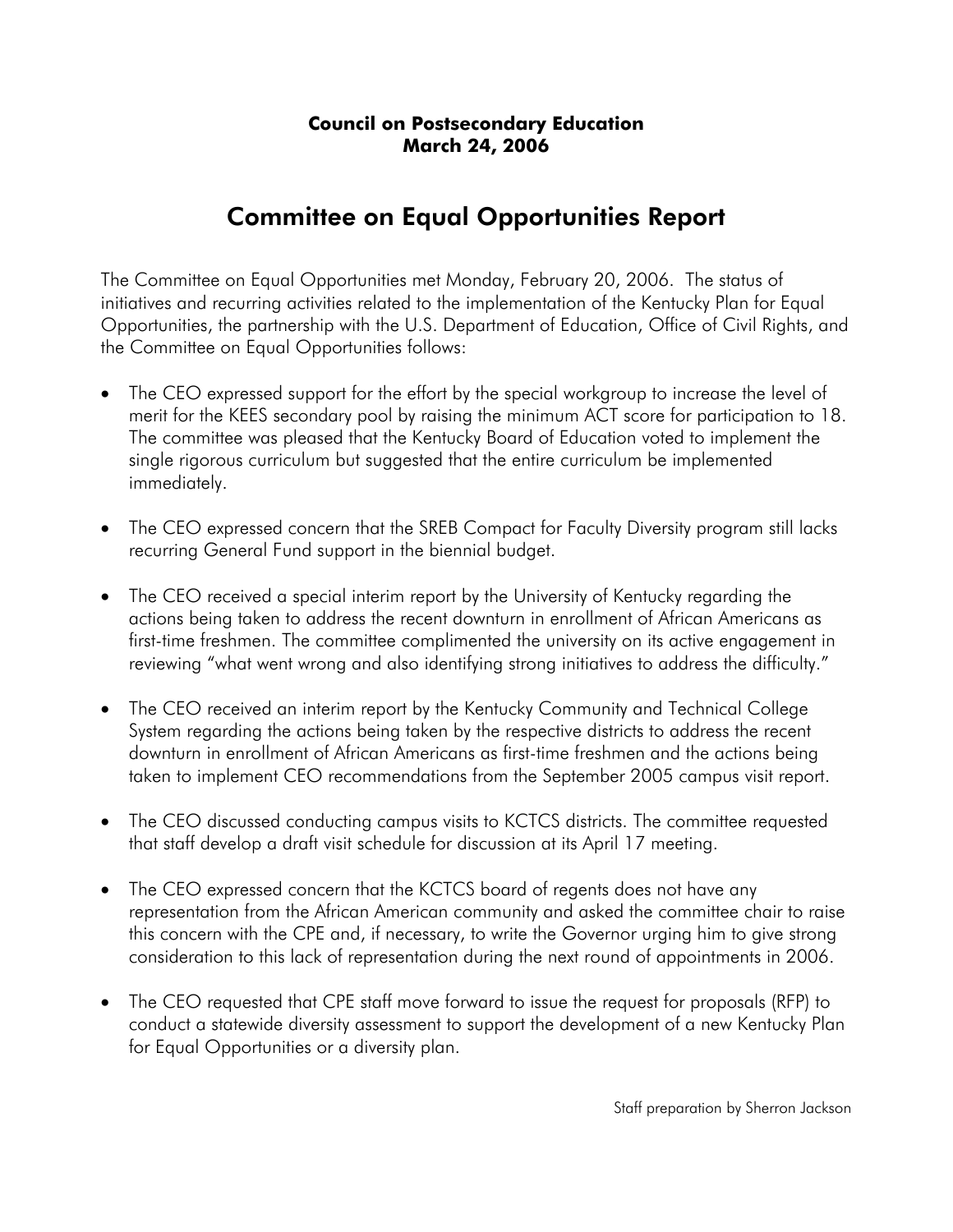# Statewide Diversity Study Status Report

At its July 18, 2005, meeting, the Council on Postsecondary Education adopted the recommendation of its Committee on Equal Opportunities that the Commonwealth, in conjunction with the public postsecondary institutions, conduct an environmental scan (diversity study) to determine its compelling state interest, if any, to engage in diversity planning. An RFP has been prepared and is being reviewed by institutions before being issued by the Council to conduct the study.

The CEO began the process of developing a new statewide plan in June 2004. The institutional presidents appointed representatives to work with the Council staff during the planning process. The workgroup solicited information from experts to be used in developing a request for proposals to conduct the diversity study. Advice was sought from officials at the University of Michigan, the University of Wisconsin, and others regarding their experience with conducting statewide diversity studies.

The purpose of the diversity study is to examine and determine how to best structure policies and practices to maximize participation, access, and success for underrepresented minority groups in the Commonwealth. The study will ultimately determine whether the Commonwealth should continue its focus specifically on Kentucky resident African Americans or include other groups. Since Kentucky began its equal opportunity planning at the public postsecondary institutions, the focus has remained on one group, Kentucky resident African Americans, to remove remaining vestiges of de jure segregation that impacted their enrollment, retention, and graduation for many years. The CEO agreed to continue the current plan until the Office for Civil Rights informs Kentucky of its status under the Partnership Agreement.

#### Project Status and Next Steps:

- 1. All institutions have reviewed the final draft request for proposals, confirmed their commitment to participate in the study, and identified their institutional representative to evaluate proposals.
- 2. The RPF was issued March 17, 2006, with selection of a vendor anticipated by July 2006.
- 3. The study, if undertaken, is expected to be completed and a final report given to the Committee on Equal Opportunities, the Council, and institutions by June 30, 2007.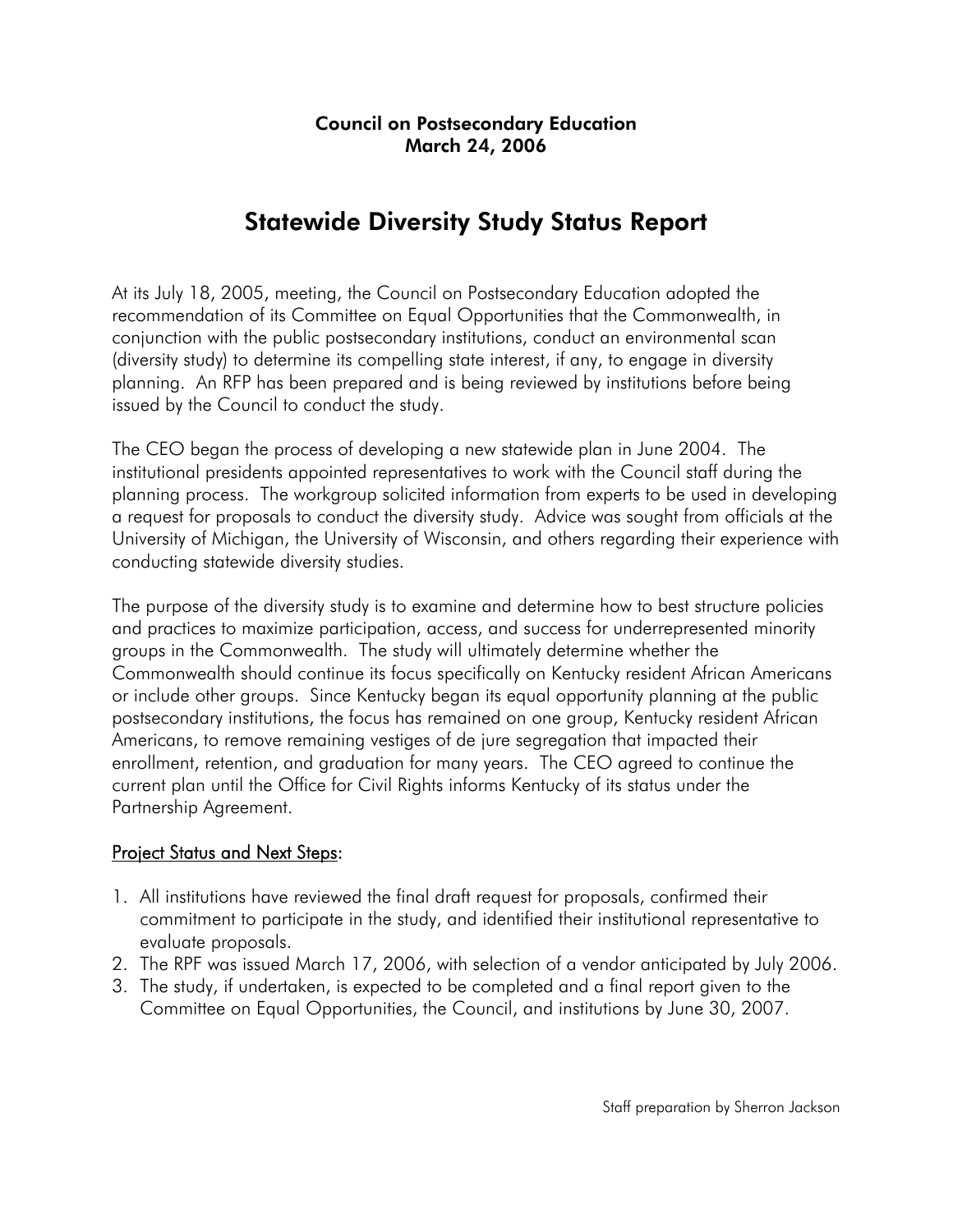## Statewide Facilities Condition Assessment Status Report

On November 17, 2005, the Council issued a request for proposals (RFP) to conduct a statewide facilities condition assessment. The deadline to submit proposals was December 12, 2005. The Council received six proposals. The typical proposal was a joint submission by three or more firms proposing to collaboratively conduct the assessment. The RFP evaluation committee met December 16, 2005, and narrowed the proposals to three firms. The committee met again January 13, 2006, to hear oral presentations by the three firms.

A single contract (encompassing all of public postsecondary education) is to be issued by the Council, on behalf of the institutions, to conduct the assessment. The cost of the project is to be shared among the institutions on the basis of square footage evaluated by the vendor.

Project Status and Next Steps:

- 1. On February 15, a tentative decision was made to enter into a contract with the prime vendor to implement the assessment. The Council president has authorized staff to negotiate a contract implementing the assessment.
- 2. The Council staff provided a revised draft contract to the vendor March 13, 2006. Contract negotiations are expected to be completed by March 20, 2006.
- 3. The final terms and conditions of the contract are available at the Council offices.
- 4. Development, review, and signing of a Memorandum of Understanding between the Council and each institution regarding execution of the contract and payment for services received under the contract are underway.
- 5. The contract has been signed by the vendor and submitted to the Finance and Administration Cabinet for action and placed on the agenda of the Contract Review Committee.
- 6. Upon approval by the Finance and Administration Cabinet and the Contract Review Committee, the contract can be executed.
- 7. The selected vendor will complete the review between March and November 1, 2006. This will include visits to each campus to evaluate facilities.
- 8. Depending on the final contract terms, a draft final report is expected by November 15, 2006.
- 9. The project is expected to be completed and a final report given to the Council and institutions by December 2006.

It is expected that the study will assist postsecondary institutions to better communicate the need for the investment in infrastructure that is required to reach the goals of HB 1 and the Public Agenda.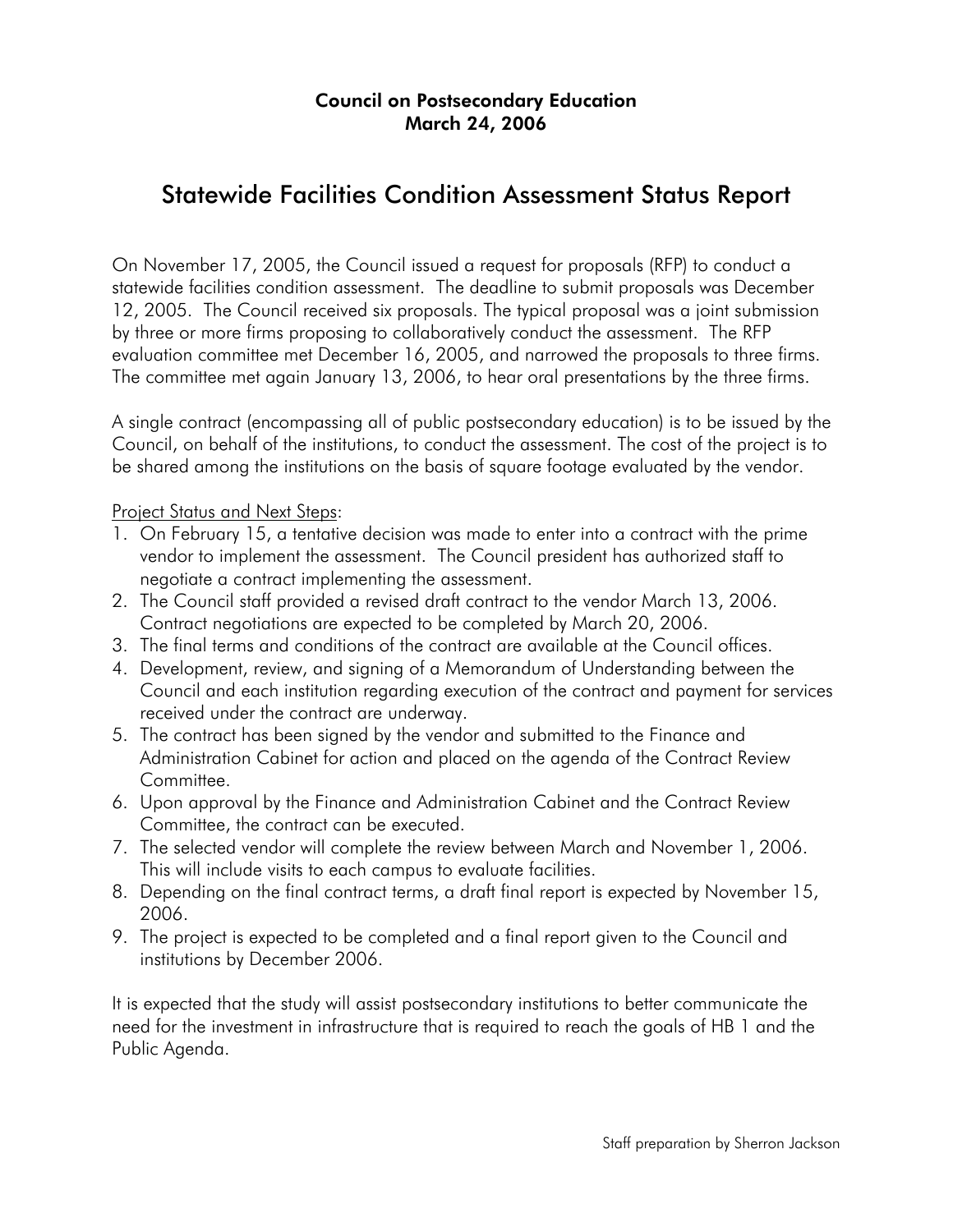

A resolution honoring and commending



for her service to the Council on Postsecondary Education

WHEREAS, Susan Guess served on the Council on Postsecondary Education from 2002 through 2006; and

WHEREAS, Susan has contributed her creativity, energy, passion, and skill to furthering the Council's mission and vision; and

 WHEREAS, Susan has given generously of her time by serving on key Council committees, including the Governance Board of the Lung Cancer Research Project and the Distance Learning Advisory Committee; and

WHEREAS, Susan's time on the Council has been only the most recent example of service to the people of Kentucky that includes her tenure as chair of the board of the Paducah Area Chamber of Commerce; her dedicated service on the boards of directors of the Greater Paducah Economic Development Council, the Chipps Family Resource Center, the American Cancer Society, the Paducah Rotary Club, and the Paducah Community College Arts in FOCUS; and her skillful coordination of events for the March of Dimes, United Way, Paducah Community College, and Heath High School; and

WHEREAS, the Commonwealth owes Susan a debt of gratitude for her demonstrated leadership and unwavering commitment to enriching the lives of Kentucky's young people, as evidenced by her contributions to the Kentuckiana Girl Scouts, Junior Achievement, and the Heath Elementary School Mentoring Program; and

WHEREAS, Susan serves as a role model, through word and deed, to young girls and women throughout the Commonwealth who aspire to become successful businesswomen, good citizens, and responsible stewards of state and community resources; and

WHEREAS, the members of the Council will deeply miss her enthusiasm, sincerity, strong character, decency, and good spirit; and

WHEREAS, the Council is heartened by the knowledge that, even though her formal service has ended, Susan Guess will always be a trusted and valued colleague in the cause of education reform;

NOW, THEREFORE, BE IT RESOLVED, that the Council on Postsecondary Education does hereby adopt this resolution March 24, 2006, thanking Susan Guess for her dedication and service to the Council on Postsecondary Education and her commitment to improving the lives of the people of Kentucky.

 $\omega$  , and  $\omega$ 

Ronald Greenberg, Chair Thomas D. Layzell, President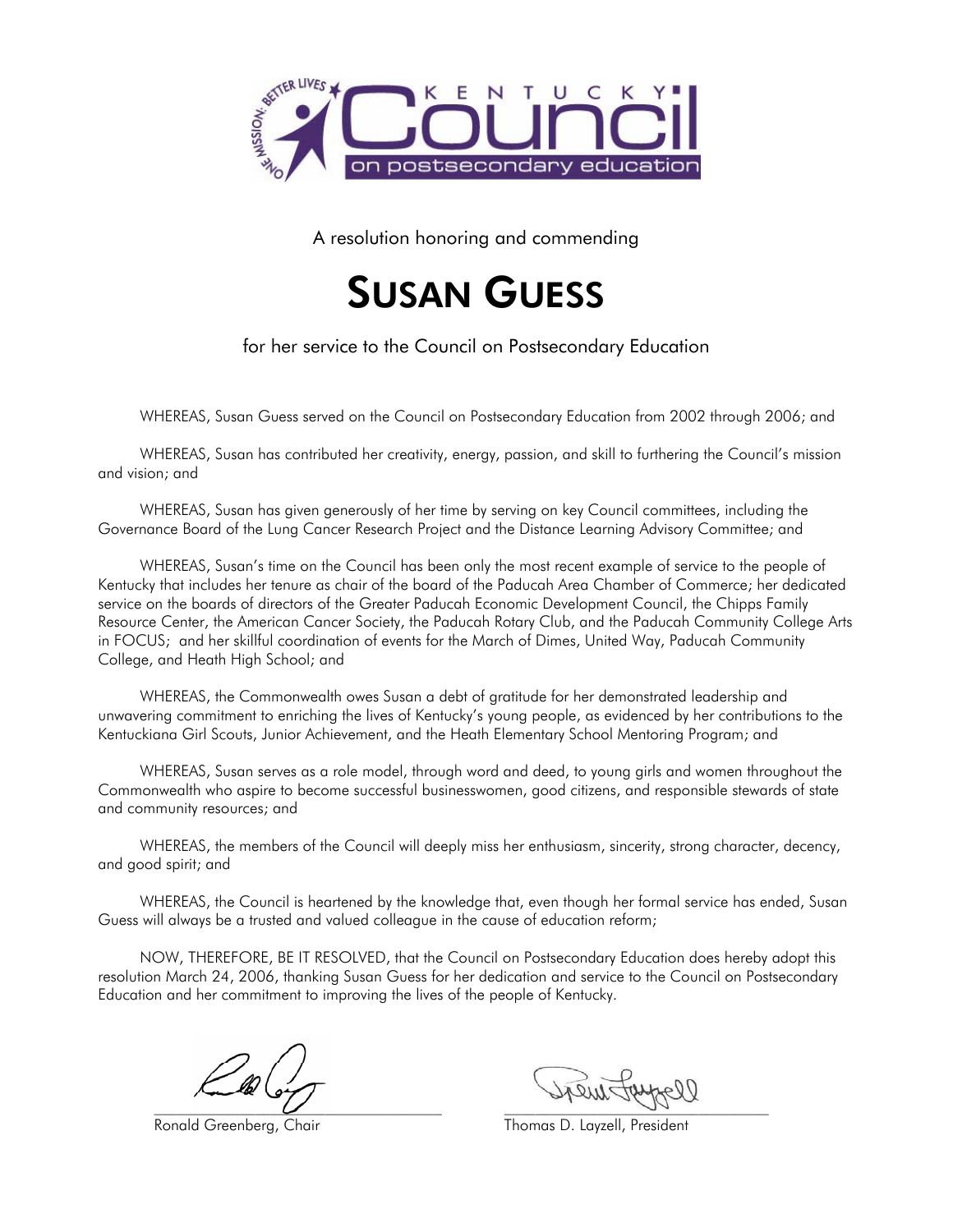

A resolution honoring and commending

# ESTHER P. JANSING

for her service to the Council on Postsecondary Education

WHEREAS, Esther P. Jansing has been an advocate for a strong Council on Postsecondary Education since joining the Council in June 2002; and

WHEREAS, Esther has been a tireless and effective Council member serving on many committees, including the Committee on Equal Opportunities and the Kentucky State University Comprehensive Assessment Oversight Committee; and

WHEREAS, Esther has been a strong advocate for ensuring that Kentucky's college graduates are prepared to compete in the knowledge economy, and that the University of Kentucky and the University of Louisville reach their goals to become top-flight research institutions; and

WHEREAS, Esther has given freely of her time to the Council and to the Owensboro-Daviess County area as evidenced by her participation in the local Chamber of Commerce, the Owensboro Committee on Education, and the Owensboro Symphony Orchestra board of directors, and by helping the Council to connect with local officials of the Owensboro-Daviess County area; and

WHEREAS, the Council is heartened by the knowledge that, even though her formal service has ended, Esther Jansing will always be a trusted and valued colleague in the cause of education reform;

NOW, THEREFORE, BE IT RESOLVED, that the members of the Council on Postsecondary Education do hereby adopt this resolution March 24, 2006, expressing their individual and collective gratitude to Esther P. Jansing for her tireless dedication and service to the Council on Postsecondary Education and her commitment to the people of Kentucky.

 $\frac{1}{2}$ 

Ronald Greenberg, Chair Thomas D. Layzell, President